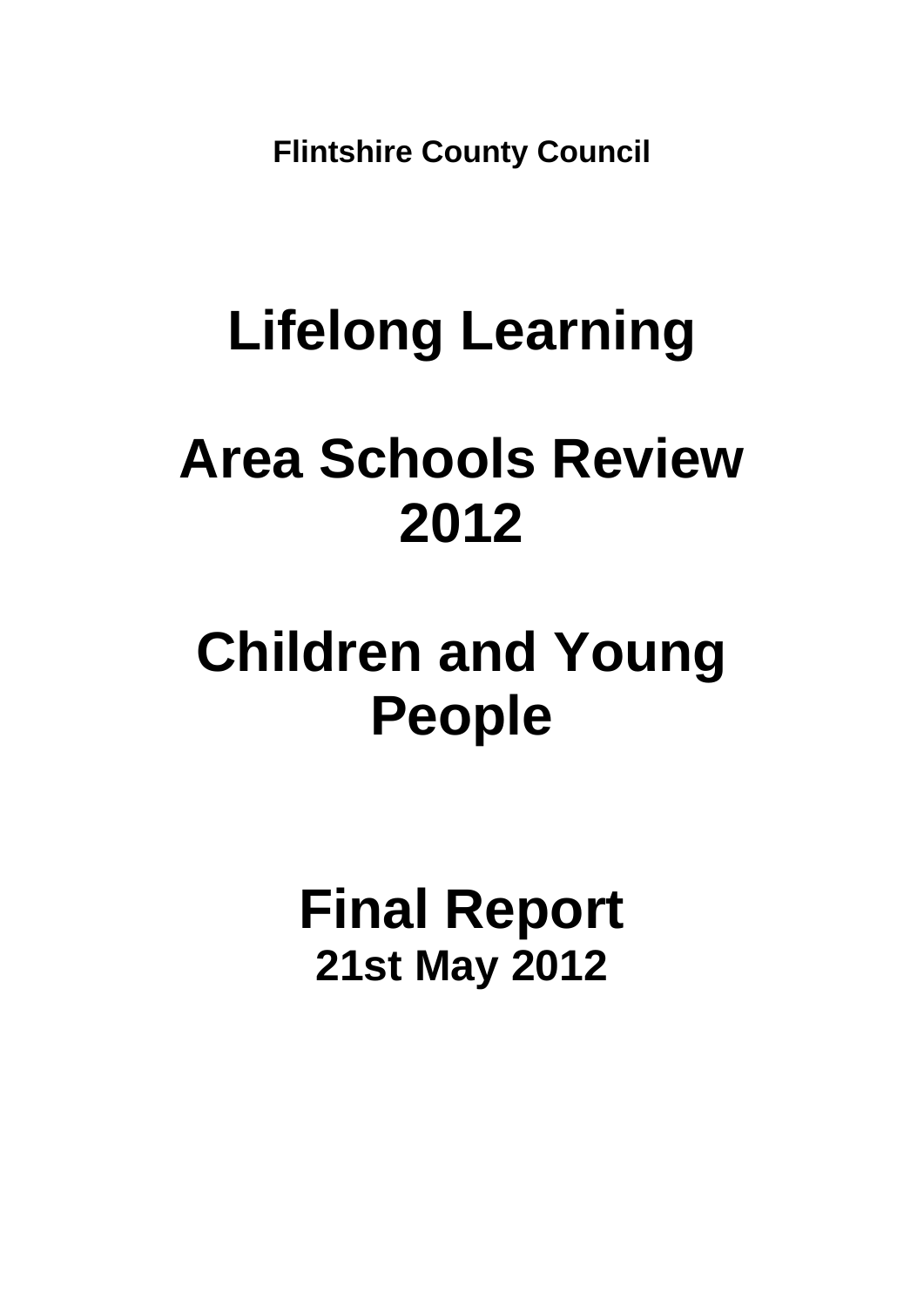### **Responses received by 21/05/12**

- **1. Buckley, Mynydd Isa and Mold = English 22 / Welsh 0**
- **2. Queensferry, Shotton & C Quay = English 743 / Welsh 0**
- **3. Holywell High School = English 0 / Welsh 0**
- **4. Ysgol Perth y Terfyn & Ysgol y Fron = English 10 / Welsh 0**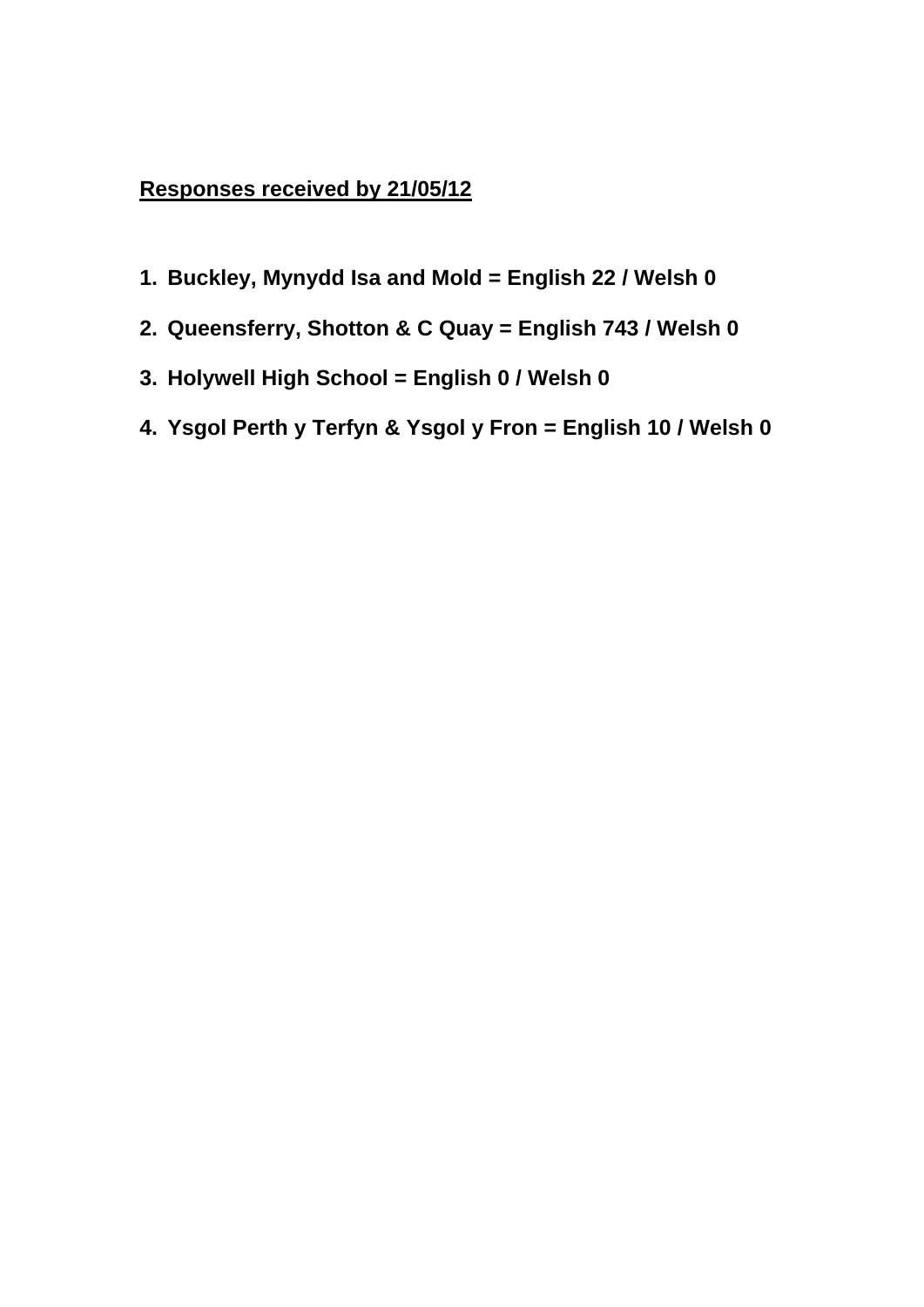**Flintshire County Council** 

## **Lifelong Learning**

### **Area Schools Review 2012 Children and Young People**

## **Buckley, Mynydd Isa and Mold**

**Responses received by 21/05/12 = English 22 / Welsh 0**

**Final Report**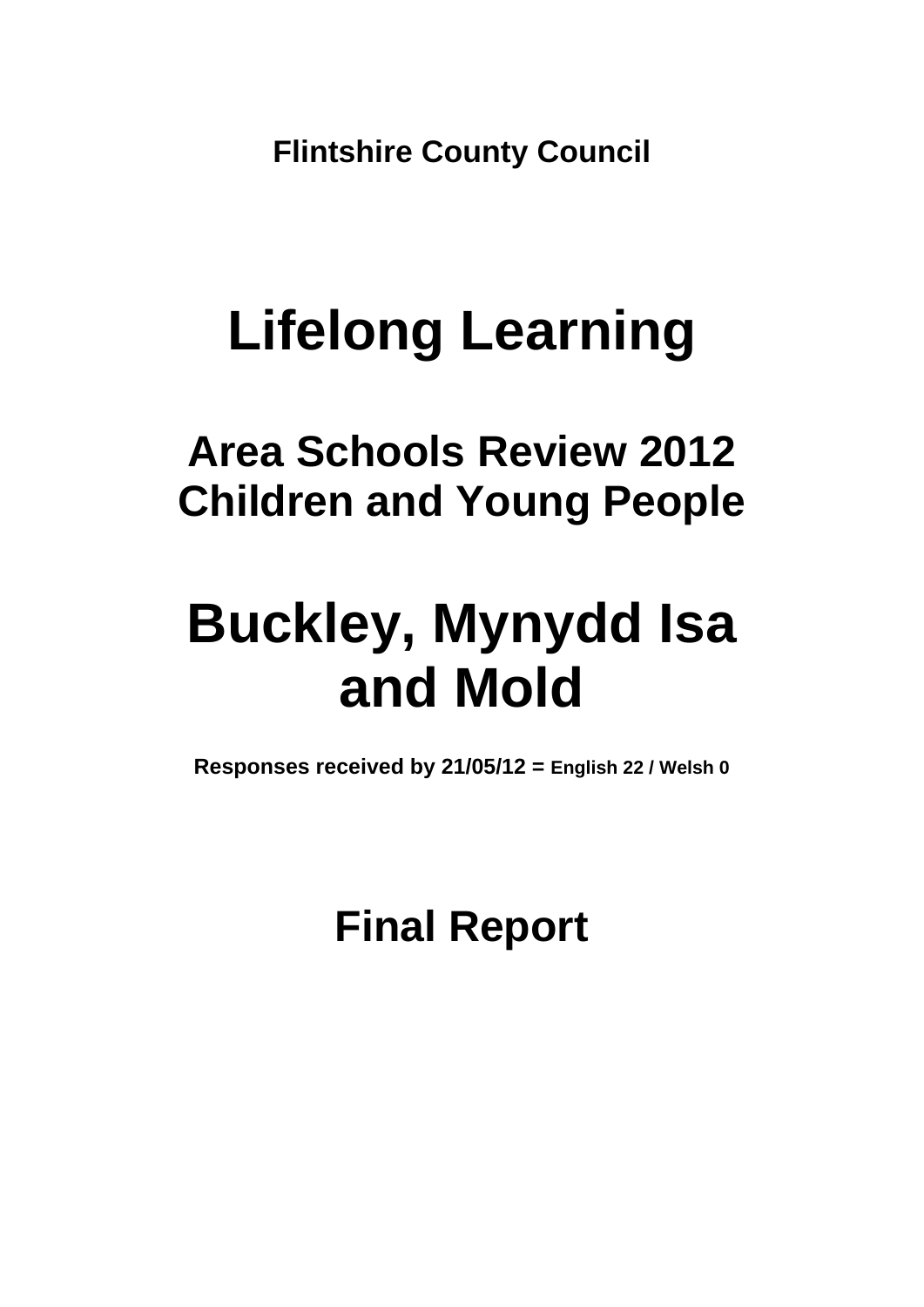#### **Area Schools Review 2012**

### **Buckley, Mynydd Isa and Mold**

#### **Elfed High School and Westwood Primary School**

#### **Children and Young People - Consultation Form Responses.**

#### *22 received by 21/05/12*

**OPTION 1 - Retain 11-16 provision at Elfed High School. Rationalise to 600 places, to include Additional Learning Needs and other education, leisure and cultural uses.** 

**Q1 How strongly do you agree or disagree with OPTION 1 (please tick ONE box only)** 

| <b>Strongly Agree</b>    | $=$ | 20 | $90.9\%$ |
|--------------------------|-----|----|----------|
| Tend to Agree            | $=$ |    | 4.5%     |
| Not sure                 | $=$ |    | $0.0\%$  |
| Tend to Disagree         | $=$ |    | $0.0\%$  |
| <b>Strongly Disagree</b> | $=$ |    | 4.5%     |

#### **Q2 To help us understand why people agree or disagree with OPTION 1 please provide a short summary of your reasoning (250 words maximum)**

- 1. so that you keep Argoed open and leave as it is and stop trying to fix something leave the Argoed alone.
- 2. The Elfed sixth form is currently under subscribed and has been for years, removing it would make it cheaper to run the school and would give the area one sixth form at the Alun which already offers most options at A-level that the others in the area don't. The sixth form at the Elfed only offers limited options and only has a few A-level teachers but the Alun has a variety of options including the ones at Elfed and a variety of teachers too. The Elfed has sufficient room for 11-16 secondary education but parts of the building are not usable so keeping more students there would not be a good idea.
- 3. I believe this is the most efficient option as it does not effect any other school apart from the Elfed's six form and as that is not full it would be easier to move that elsewhere and have an 11 - 16 provision at Elfed and have the six form students move to Mold Alun or to the other nearing six forms.
- 4. I don't think there is any need for the sixth form at the Elfed and it wastes money that could be spent on improving the 11-16 provision. They should just focus on making the high school and excellent standard
- 5. There are many 6th form facilities in Flintshire and Elfed High School's is undersubscribed and therefore the logical thing to do would be to rationalise the **Elfed.**
- 6. This will put the Elfed in a better place financially, allow students to have a closer relationship with students and allow a larger focus on group with additional learning needs
- 7. I think this is the option which will cause the least disruption to the current Elfed students and also, to me this seems the most sensible.
- 8. As the Elfed has been identified as having spare places, and the profile of the school has been heightened as a result of this process, it is now time for it to become more independent and raise the profile of the school and improve the school for future generations.
- 9. Argoed is a good school. It has excellent exam results. Nothing needs to happen to Argoed!
- 10. Because it will affect me in my most important year of my school life; year 11.
- 11. best option
- 12. this would work best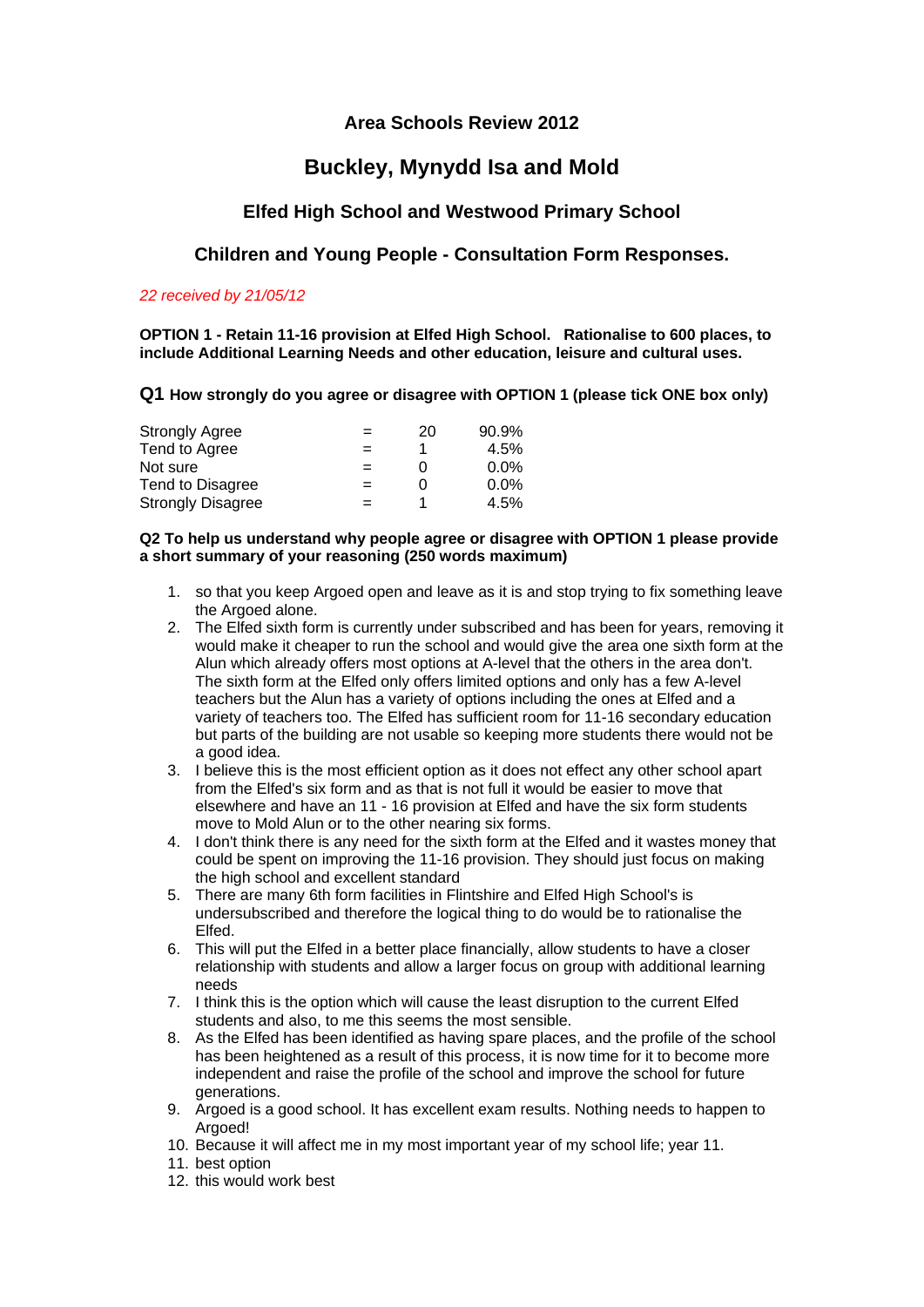- 13. I strongly disagree because I don't want to move to Elfed High School if Argoed High School shuts.
- 14. I am a student in year 9 and I know people from the Argoed will move school's if we get moved and our school gets knocked down.
- 15. Argoed is the best school ever and I don't think we don't have to move

#### **Q3 If you support Option 1 what do you think would be needed to make it work? What local issues would need to be considered?**

- 1. to keep the Argoed out of any of your option!!!
- 2. Obviously a revamp to the county's six forms so they can contain more students. But considering the number of six form students at the Elfed at present I think they would be able to get into their choice of the other six forms in the area. There also won't be a problem with transport as from Buckley you can get to most of if not all the other local six forms.
- 3. I think the relocation of the sixth form students would be easy to achieve and for this option to work there needs to be money spent on the 11-16 provision so that it can get to a standard where it will attract potential pupils and work at capacity.
- 4. Other 6th forms would be able to accommodate for the Elfed's current 6th form students.
- 5. There would need to be enough space in other sixth forms and colleges for the members of Elfed high school
- 6. The local issue that would need to be considered is if there is enough space in other sixth forms to accommodate those students currently at the Elfed sixth form and also if the it would be accessible.
- 7. It is clear that the Elfed has its problems as do most schools. Identify these problems and deal with them locally; rumours have been circulated as to why the Elfed is failing. Deal with these issues and the school will improve.
- 8. Children that live in Buckley should go to the Elfed
- 9. A petition
- 10. local issues
- 11. support existing leisure facilities
- 12. we need to more help trying to save Argoed its the best and we need maybe make our school bigger
- 13. Development of transport links such as new roads and safety crossings, etc.

#### **OPTION 2 - Retain 11-18 provision at Elfed High School. Rationalise to 750 places, to include Additional Learning Needs and other education, leisure and cultural uses.**

#### **Q4 How strongly do you agree or disagree with OPTION 2 (please tick ONE box only**

| <b>Strongly Agree</b>    | $=$ |   | 4.5%  |
|--------------------------|-----|---|-------|
| Tend to Agree            | $=$ |   | 4.5%  |
| Not sure                 |     |   | 4.5%  |
| Tend to Disagree         | $=$ |   | 4.5%  |
| <b>Strongly Disagree</b> | $=$ | 9 | 40.9% |

#### **Q5 To help us understand why people agree or disagree with OPTION 2 please provide a short summary of your reasoning (250 words maximum)**

- 1. There is no need for further education at Elfed as there is already enough sixth form centres in Flintshire.
- 2. There is no need to have a six form provision in the Elfed as at present there are about 50 students in a year. Also there is plenty of spaces in the area for six form students.
- 3. Don't think there is any need for the after 16 provision at the Elfed as it is extremely under capacity and there are enough sixth forms without it.
- 4. The 6th form is undersubscribed and there are other schools with better 6th form facilities in the area.
- 5. Elfed school is not accommodating enough sixth form members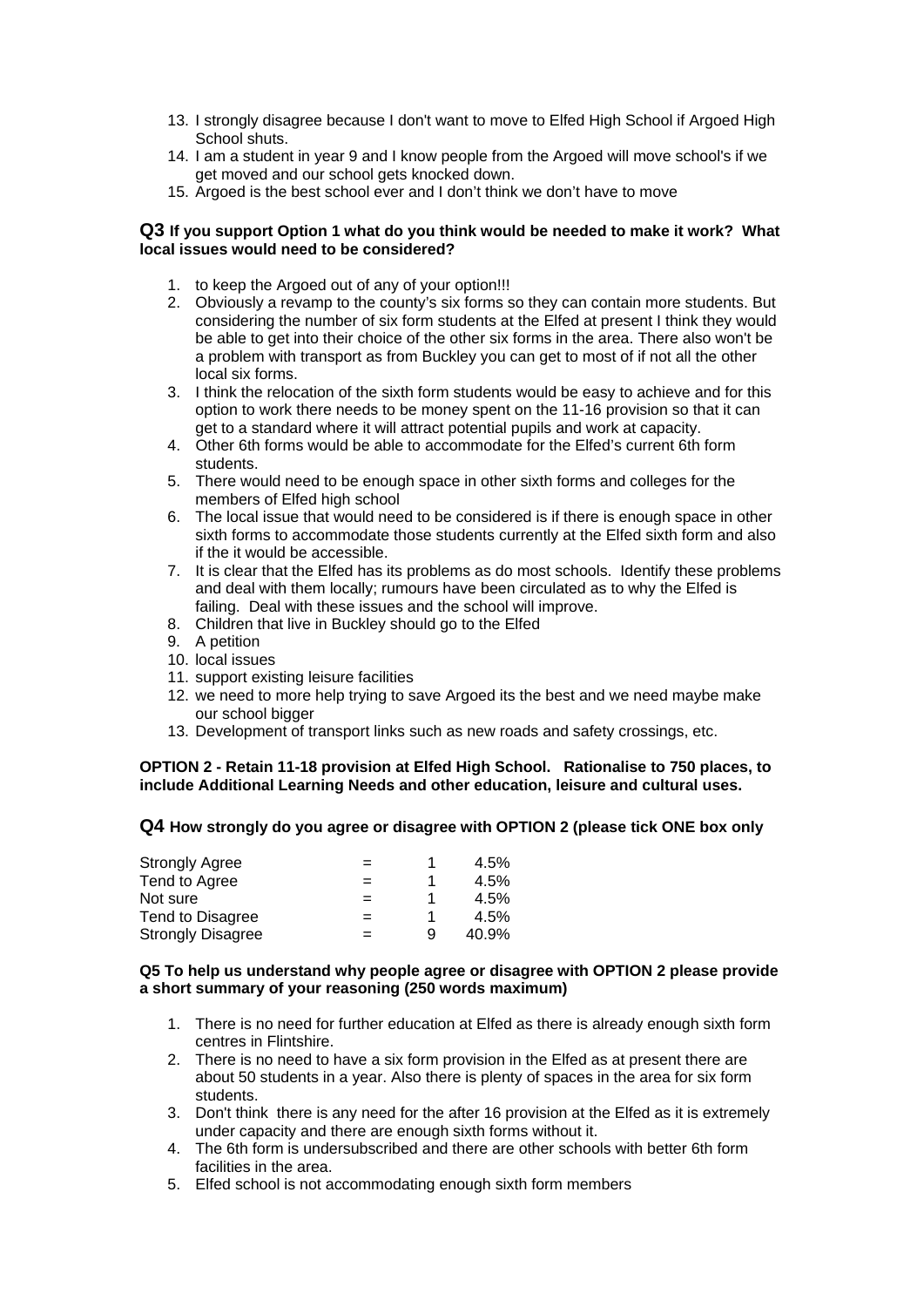- 6. The current problem is that the Elfed sixth form is not full and there are main empty spaces with facilities that are too big, this option I feel would not be a solution,.
- 7. Children should go to their local schools.

#### **Q6 If you support Option 2 what do you think would be needed to make it work? What local issues would need to be considered?**

No responses received.

**OPTION 3 - Co- locate Westwood Primary School & Elfed High School on Elfed site establishing 3-16 provision on the campus.** 

**Q7 How strongly do you agree or disagree with OPTION 3 (please tick ONE box only)** 

| <b>Strongly Agree</b>    | $=$ |   | $0.0\%$ |
|--------------------------|-----|---|---------|
| Tend to Agree            | $=$ | 1 | 4.5%    |
| Not sure                 | $=$ | O | $0.0\%$ |
| Tend to Disagree         | $=$ | 3 | 13.6%   |
| <b>Strongly Disagree</b> | $=$ | 8 | 36.4%   |

#### **Q8 To help us understand why people agree or disagree with OPTION 3 please provide a short summary of your reasoning (250 words maximum)**

- 1. Would effect Westwood and they do not need to be changed
- 2. No need to upset Westwood.
- 3. Don't think it is fair to disrupt Westwood School
- 4. Making this work would be hard as the school would be so large, making it 3-16 makes a huge school. There is no need to disrupt the children in Westwood Primary School.
- 5. More chance of bullying and teasing of younger members of the area
- 6. This would cause too much disruption to both the schools students and also travel to and from school for students that usually walk would be a problem.
- 7. I don't feel the site is suitable for children as young as 3. Is the money available to make such improvements?
- 8. To be able to keep the Elfed open.

#### **Q9 If you support Option 3 what do you think would be needed to make it work? What local issues would need to be considered?**

No responses received.

**OPTION 4 - Co-locate Westwood Primary School & Elfed High School on Elfed site establishing 3-18 provision on the campus.** 

**Q10 How strongly do you agree or disagree with OPTION 4 (please tick ONE box only.** 

| <b>Strongly Agree</b>    | $=$ |    | $0.0\%$ |
|--------------------------|-----|----|---------|
| Tend to Agree            | $=$ | 1  | 4.5%    |
| Not sure                 | $=$ |    | $0.0\%$ |
| Tend to Disagree         | $=$ |    | 4.5%    |
| <b>Strongly Disagree</b> | $=$ | 10 | 45.5%   |

#### **Q11 To help us understand why people agree or disagree with OPTION 4 please provide a short summary of your reasoning (250 words maximum).**

- 1. Would effect Westwood and they do not need to be changed
- 2. Again no need to upset Westwood.
- 3. Don't think the primary schools should be disrupted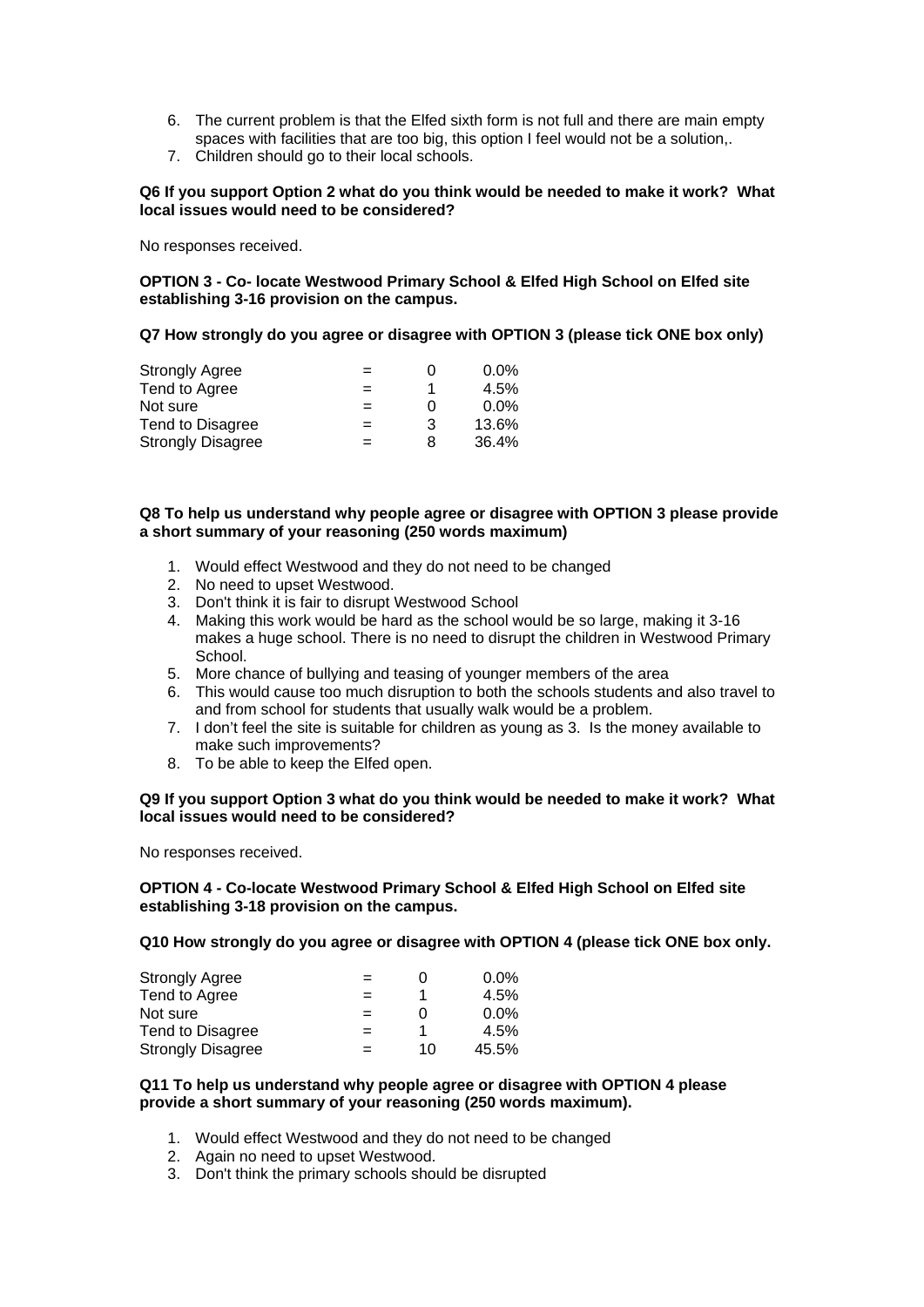- 4. Westwood Primary and Elfed should be kept separate as they are both fine on their own. There is no need to disrupt the children at Westwood.
- 5. Again, it would cause bullying and teasing to younger members and still not enough sixth form members
- 6. This would cause the most disruption, I feel this is the worst option.
- 7. as above
- 8. To keep Elfed open.

#### **Q12 If you support Option 4 what do you think would be needed to make it work? What local issues would need to be considered?**

No responses received.

#### **Q13 Are you....? Please tick all that apply**

| Elfed High School                                        | 3  | 13.6%   |
|----------------------------------------------------------|----|---------|
| Argoed High School (progressing to 6 <sup>th</sup> form) | 12 | 54.5%   |
| Southdown Primary                                        |    | $0.0\%$ |
| Ysgol Mynydd Isa                                         | O  | $0.0\%$ |
| <b>Westwood Primary</b>                                  | 0  | $0.0\%$ |
| Mountain Lane Primary School                             | 2  | $9.1\%$ |
| <b>Drury Primary</b>                                     | 0  | $0.0\%$ |

#### **Q14 Are you….? Please tick all that apply**

| <b>Primary School Pupil</b>     |   | 4.5%    |
|---------------------------------|---|---------|
| High School Pupil Years $7 - 9$ | 3 | 13.6%   |
| High School Pupil years 10 - 11 | 8 | 36.4%   |
| High School Pupil Years 12 - 13 | O | $0.0\%$ |
| <b>School Councillor</b>        | 0 | $0.0\%$ |
| Peer Mentor                     | 1 | $4.5\%$ |
| Prefect                         | 3 | 13.6%   |
| Associate Pupil Governor        | 1 | 4.5%    |

#### **Other please specify**

- 1. Head Girl
- 2. Parent (2)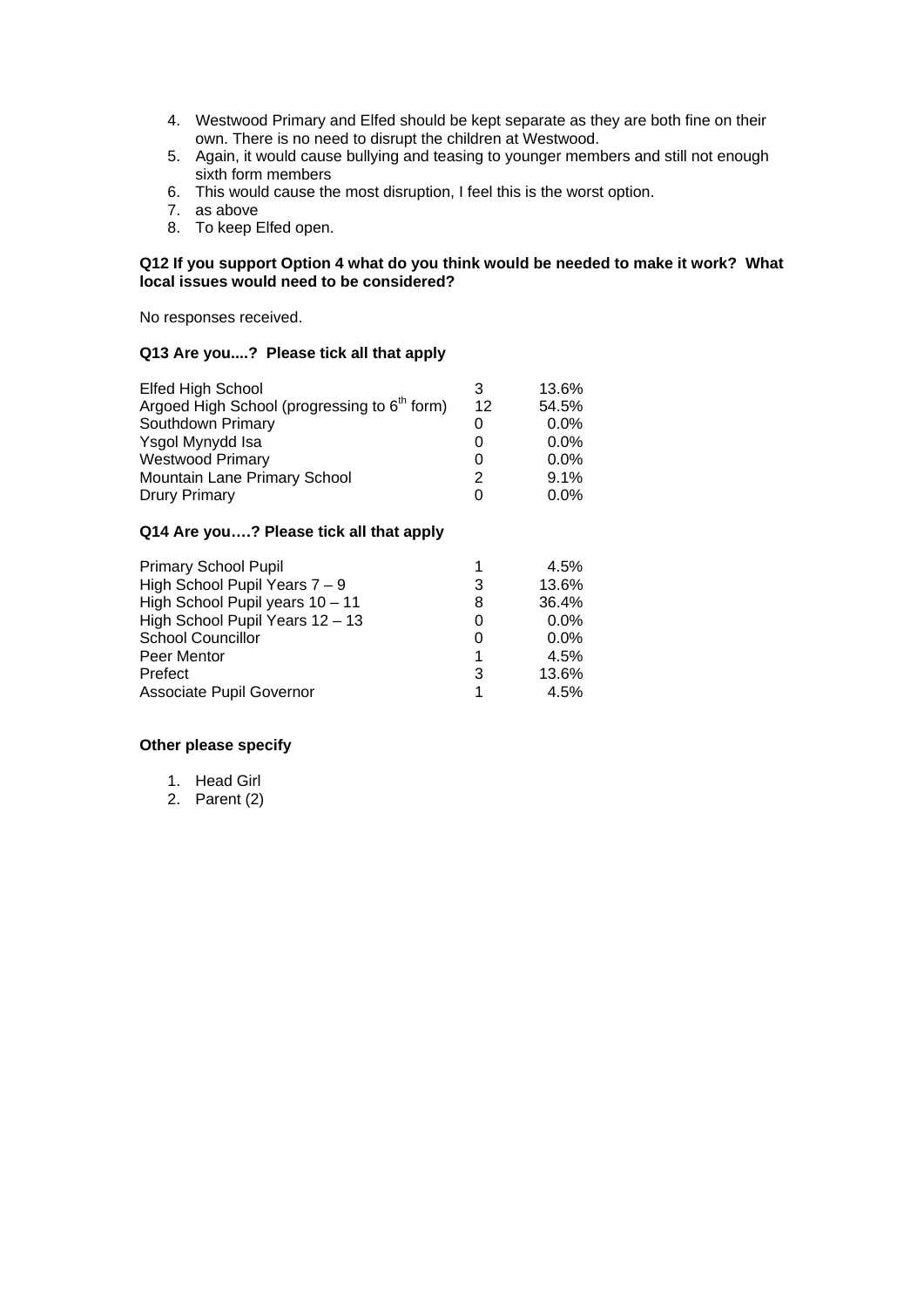**Flintshire County Council** 

# **Lifelong Learning**

**Area Schools Review 2012 Children and Young People** 

## **Queensferry, Shotton and Connah's Quay**

**Responses received by 21/05/12 = English 743 / Welsh 0**

### **Final Report**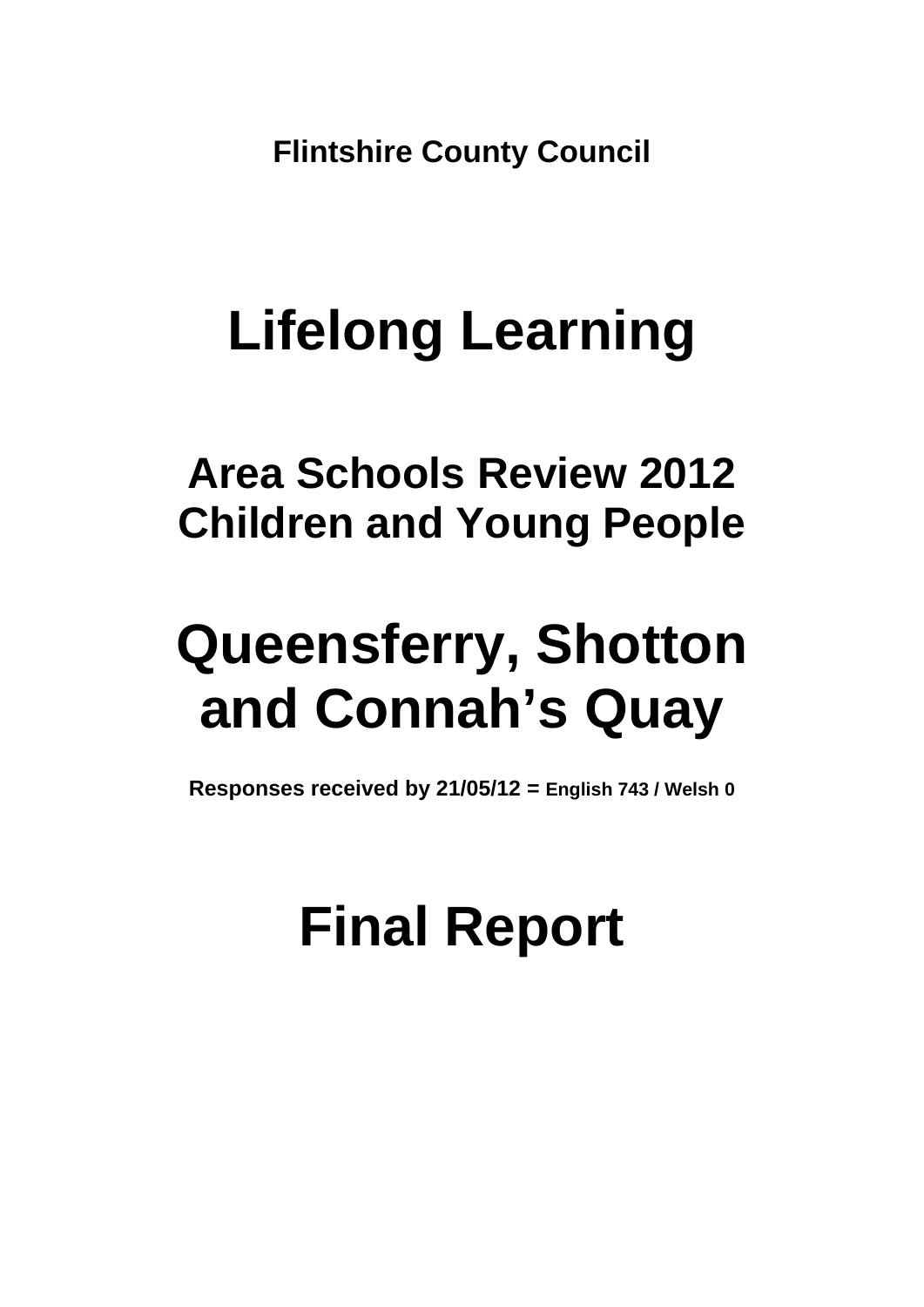#### **Area Schools Review 2012**

### **Queensferry, Shotton and Connah's Quay**

#### **John Summers and Connah's Quay High Schools**

### **Children and Young People - Consultation Form Responses.**

#### *743 received by 21/05/12*

#### **OPTION 1 - Replace John Summers High School with a new school building (11-16 school and Post- 16 hub at Connah's Quay High School)**

**Q1 How strongly do you agree or disagree with OPTION 1 (please tick ONE box only)** 

| <b>Strongly Agree</b>    | $=$ | 40  | 5.4%  |
|--------------------------|-----|-----|-------|
| Tend to Agree            | $=$ | 70  | 9.5%  |
| Not sure                 | $=$ | 154 | 20.8% |
| Tend to Disagree         | $=$ | 196 | 26.5% |
| <b>Strongly Disagree</b> | $=$ | 278 | 37.6% |

#### **Q2 To help us understand why people agree or disagree with OPTION 1 please provide a short summary of your reasoning (250 words maximum).**

- 1. It would give the chance for the school to have a fresh start and get a better reputation.
- 2. I tend to disagree due to I'm coming to my important year (year11) and I'm not sure where I would be going whilst the building is under development. Not to sound selfish but I'm vulnerable of my education next year dropping due to the new construction.
- 3. I think this is a REALLY good idea because the people that are already in the school get to stay together and stay in the same school for their high school years. Also, you might get a better education if you have new and improved facilities to use. However, I disagree with the new sixth form 'hub' at Connah's Quay because I haven't spent 5 years in the same school to be moved to a different place if I wanted to do sixth form. Plus it is further away from where I live meaning I would have to travel further and make travel arrangements which might not be available on some days. It might put some people off going to sixth form meaning that they could be leaving their friends behind or going to college which they didn't want to do, just because its being moved to Connah's Quay.
- 4. it would be a nice fresh new school which would give us a better reputation 5. I think option 1 is the best idea for john summers because it would mess the learning up for everyone who is already here and has to join with Connah's quay because they might do things different e.g. the way they teach. I also think that the 6 form should stay in john summers to because if you move it everyone who already comes to 6 form here which is people that come from other schools as well will all have to move to Connah's quay which will cost even more money for the government to have to spend on getting transport for all those students and if students don't have paid for transport then most people would drop out of 6 form so there is even more money wasted it should just stay the same built a new building what's the point of moving everything around and confusing everything and everyone when it could just be simple and a new building with new equipment put in place to improve learning!!!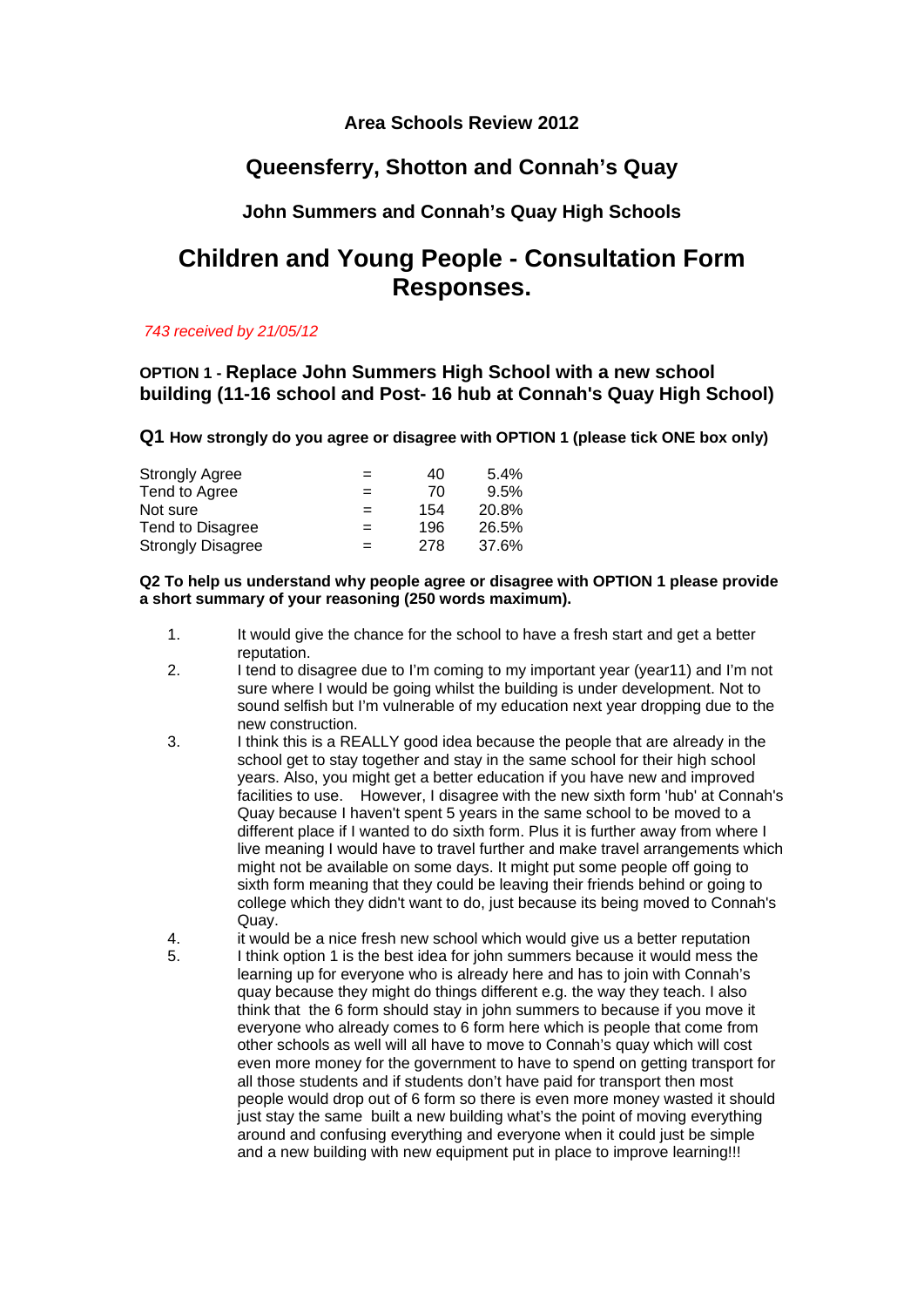- 6. I find that this option is a very good idea because all of the children that already attend John Summers get to come back here, instead of having to be shifted to other schools and for the people who have already made friends they may have to brake them friendships and be put in other schools so I find this a great idea! But to be perfectly honest I'm not so happy about the sixth form idea with it being in Connah's quay, because I was hoping and a few of my other friends we're to be attending John Summers sixth form next year. So if this sixth form plan does go through all my plans will be messed up for my future.
- 
- 7. It would give the school a better reputation and will be able to hold more pupils.<br>8. I'm not sure because it would effect the lower vears and means people would I'm not sure because it would effect the lower years and means people would still have to go to Connah's quay anyway.
- 9. not sure how it would effect would effect everyone else e.g. lower years
- 10. It would be good to replace the school with a new one because it would be more modern and we would have more equipment but I don't see any point in it because it is already a good school and we have got everything we need.
- 11. its a good idea to knock down the school to put up a new one but wouldn't like to do sixth form at Connah's quay as I've spent 5 years in one school so wouldn't want to move just for one year
- 12. I would be a good idea to replace the building for a mare high-tech one. Because I would be more modern and up to date with all the new technology of this generation also I would be a more eye catchy building. But I don't really see the point of this because it is a really good school and we have got all the equipment we need.
- 13. I don't really believe in this option because, current students might be suited already to this school, so replacing it would be a bit of a confusion.
- 14. I agree because it would be good for younger pupils and for the school but I Disagree because it would be hard to get to Connah's quay for 6 form and I would prefer to go to 6 form at john summers because I have been here for 5 years and I enjoy it here.
- 15. This is a bad idea as many pupils, including myself. Would much rather attend sixth form in the same school that they have been in for years with the teachers they know and places they are use to.
- 16. I think it is best for John Summers to keep it's 6th form, and if this plan went ahead it would be difficult for me to get to Connah's Quay so I would have to start again in an entirely new school with entirely new people. I like my school and have always aspired to stay on in this schools 6th form. And I also think that remodelling the school would be money better spent than rebuilding it.
- 17. There is no need as the school building is fine and Deeside college is right next to Connah's quay high school which puts those at the Queensferry ,Shotton area at a disadvantage because they will have to travel further .Also if I did wish to join john summers sixth form the teachers would be better because they would already know my learning style.
- 18. it is an old building and would be nice to have an new facility.
- 19. I agree because the school is old and needs to be re modelled with newer equipment
- 20. I agree with option one because it will mean we can stay here and have a great new building, but I DO NOT agree with the post 16 hub!! I think this is pointless as we would still be part of Connah's quay, plus I want to complete my studies here. If I'd wanted to go there I would have gone in year 7!!!
- 21. it is good to update the school but I would love to stay at john summers for sixth form instead of going to Connah's quay because the traffic is horrible in the mornings
- 22. I don't think this would be a good idea as people would rather attend sixth form at their previous high school. I wouldn't like this to happen as I think it is just to much hassle and money and it would just be easier to leave it as it is now.
- 23. because it will be good to update the school but its a shame about the 6th form its wrong to have to got to Connah's quay .
- 24. The issues with this option are where the pupils will be educated whilst the building is going on, and the cost. If an alternative location was provided for us,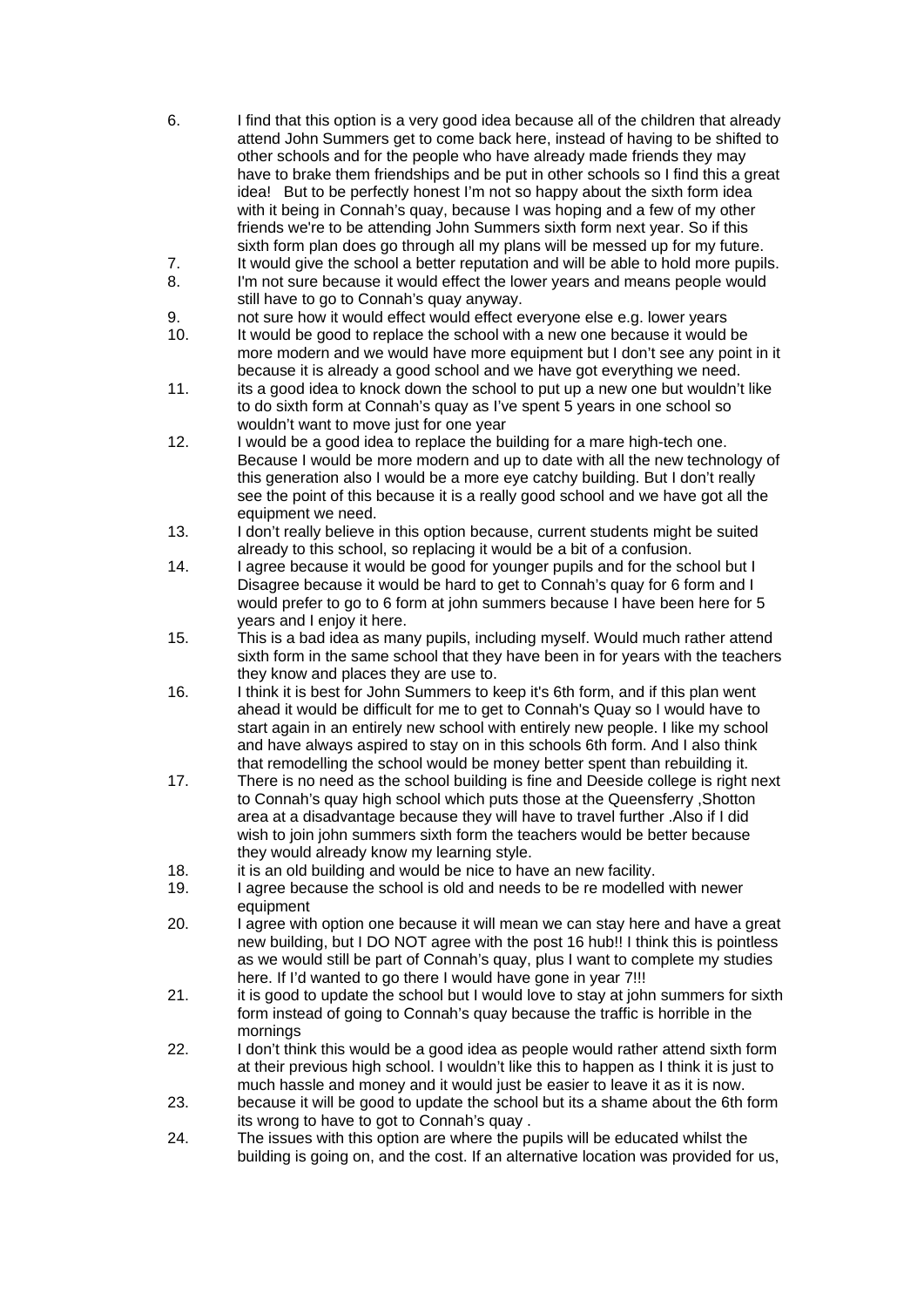then the idea would be excellent, and if the money was available to re-build the school, I think it would go ahead.

- 25. they should replace john summers because this building has been here for years and we need more disabled access in our school for people .
- 26. they should not put six form by putting you in a six form college and they should not replace they should replace john summers with a new school and john summers is a good school
- 27. I think it will be better for pupils because it will improve the look of the school, the reputation. Then the school will have better facilities , education , and like I said a better reputation .
- 28. people would disagree with this option because the pupils would be out of school for quite a while when they are building the new school, but people would agree with it because the new school would have lots of new features like disabled access and new learning facilities.
- 29. because we need new facilities and classrooms.
- 30. Because we need new facilities, toilets and classrooms.
- 31. This would be really good, but would cost a lot. It would be great to have a brand new school building.
- 32. it would be nice for a new school to be built for future years.
- 33. because where would we go to school
- 34. Because I think it would be more beneficial fore every one.
- 35. I tend to disagree with this option because I don't see the point in spending loads of unnecessary money on building a new school when the one we have now is perfectly fine although it might need to be slightly improved.
- 36. it would cost to much and it is to far to travel from garden city because it would not be fair to the people that lose there homes for it
- 37. I want to do six form but I don't want to travel far to get to six form and it would be good to have a new school but I don't think I would be not fair BECAUSE OF THE NEIGHBOURS TO THE SCHOOL THE NOISE Will surely disturb them
- 38. people disagree with this option because the pupils would be out of school for a while when they are building a new school, but people would agree with it because it's a new smart and clean school.
- 39. It would be nice to have a new school building but it would take to long, plus where would us pupils go! If we got separated to other schools, we may get used to the school and want to stay there. It would be nice for the future generations to have a modernised school, but you also have to think of the cost!
- 40. I think people will like to have new building because it will be nice to make it more modern but I don't think people would like to go to a different six form.
- 41. I think people will agree with option 1 because having a new school will be really nice and able to improve our school with lifts so that our school is open to more people so the school population will improve. The main down point of this option is the about the 6th form because I would love to stay in John Summers to do 6th form and get my A levels.
- 42. I think people will want this option because having a new school will be nice, all new class rooms and all news thing inside, a really good point is that more people will want to move to our school so the population will go up, but I don't think people will want to move to a different school for six form.
- 43. I like the idea, but it will lose a lot of children in the future education, and I couldn't wait for how many years for the new school to be made. and it will be nice for the school to be modernise and a new building would be nice.
- 44. I like the fact that we might be having a new building but it would take to long to do and where would be go while the are building it .
- 45. Yes I would love a new building, but would not be to keen to have to go somewhere else for sixth form. But I do like the idea so I wouldn't rule it out.
- 46. I like the idea but, I don't like the idea of having to what however many years for the school to be rebuilt so we won't have a chance to learn in it anyway. I also don't like the sound of having a totally different building just for 6th form, and 6th form in John Summers tend to have a good education.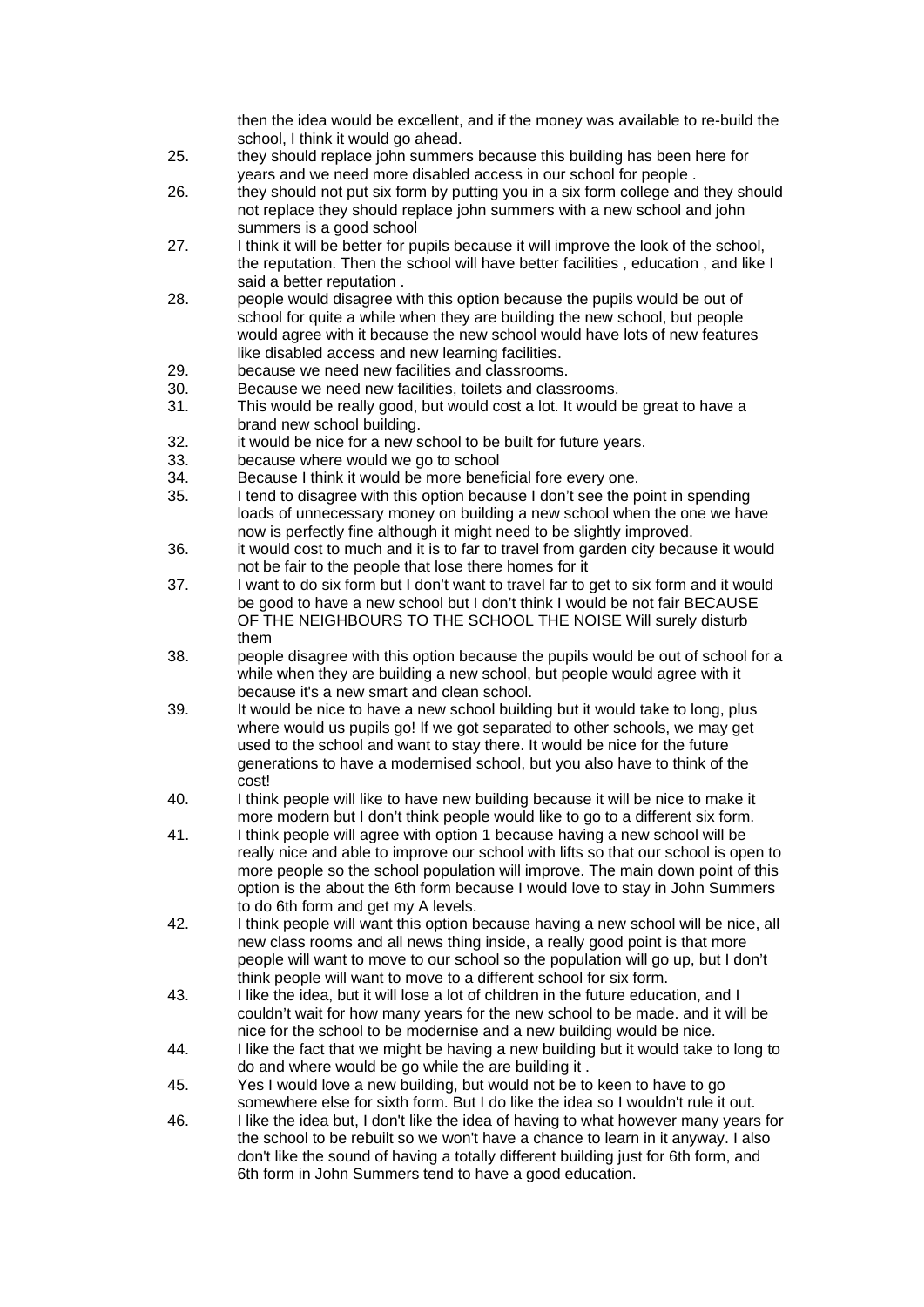- 47. I think that it's an ok idea because it would be a brand new school better classrooms etc... but on the downside it would cost a lot of money.
- 48. I think this is an okay idea, but it would lose the children in the futures education, and I don't want to wait however many years waiting for this new school to be made. But it is a good idea because it would modernise the school more, and a new building would be nice.
- 49. I would like a new building, because it would be new and nice to see the school from a different view,
- 50. because I would like to keep it as sixth form can be here
- 51. I think people will agree to option one because they will want to have a whole new modern school instead of joining with Connah's quay.
- 52. I agree with option 1 because I think that a new build could benefit a lot of people because the new school could include more modern facilities like a lift for people with disabilities or even just for people who find walking difficult. Having a new building would let us have a better education with the new modern equipment.
- 53. People will say they disagree with option 1 because it will cost to much money but it would be nice to have a new building.
- 54. people will agree on option 1 because people would like a new school.
- 55. It might take a while to make and the pupils might have to go to another school while its being made or non at all
- 56. it would make the school look a lot better and people will visit more and it will last longer than the one we have now
- 57. I tend to agree because I what a new school but I don't what to go to Connah's quay for 6 form.
- 58. I would like a new building but I don't agree with the second part as I don't want to move schools when I get to 6 form. I would like a new as it would improve my learning.
- 59. I tend to agree because I would love a new school but would hate to move to Connah's quay. It would be lovely to have new accessories and to modernise like new paint, lifts etc
- 60. I do not want this option because I want our school to stay.
- 61. I disagree with this idea only because I don't want to go to Connah's quay but I would like a new school I would like a lift so people in wheelchairs could come to our school
- 62. I would like a new school building but I don't agree with the second part wouldn't like to move school in 6 form
- 63. I disagree only because I want the school to be the same maybe some new things like a lift and new paint there is nothing wrong with the building as it is. so I disagree
- 64. I want a new school but I don't want to move to Connah's high school to attend my a levels there and do it my a levels in Jshs.
- 65. I want a new school because children in wheelchairs can go in a lift.
- 66. I tend to agree because I want a new school but don't want to go to Connah's quay for A levels
- 67. we want jshs to be rebuilt but we do not want to attend a-levels in Connah's quay, do a-levels here instead!
- 68. I think that it would be a good idea because we could have a lovely new building to work in.
- 69. I strongly disagree with changing the schools just put some extras like lifts and ramps
- 70. I think the school need a few tweaks to be done like lift and wheel chair things it should be wheel chair friendly
- 71. I think it would be a good idea because we could have stuff for the disabled and a new school building with more modern stuff.
- 72. I think that it would be a good idea because we could have a lovely new building to work in.
- 73. Well because what are we going to do when they are remaking the school we would have to go to a different school.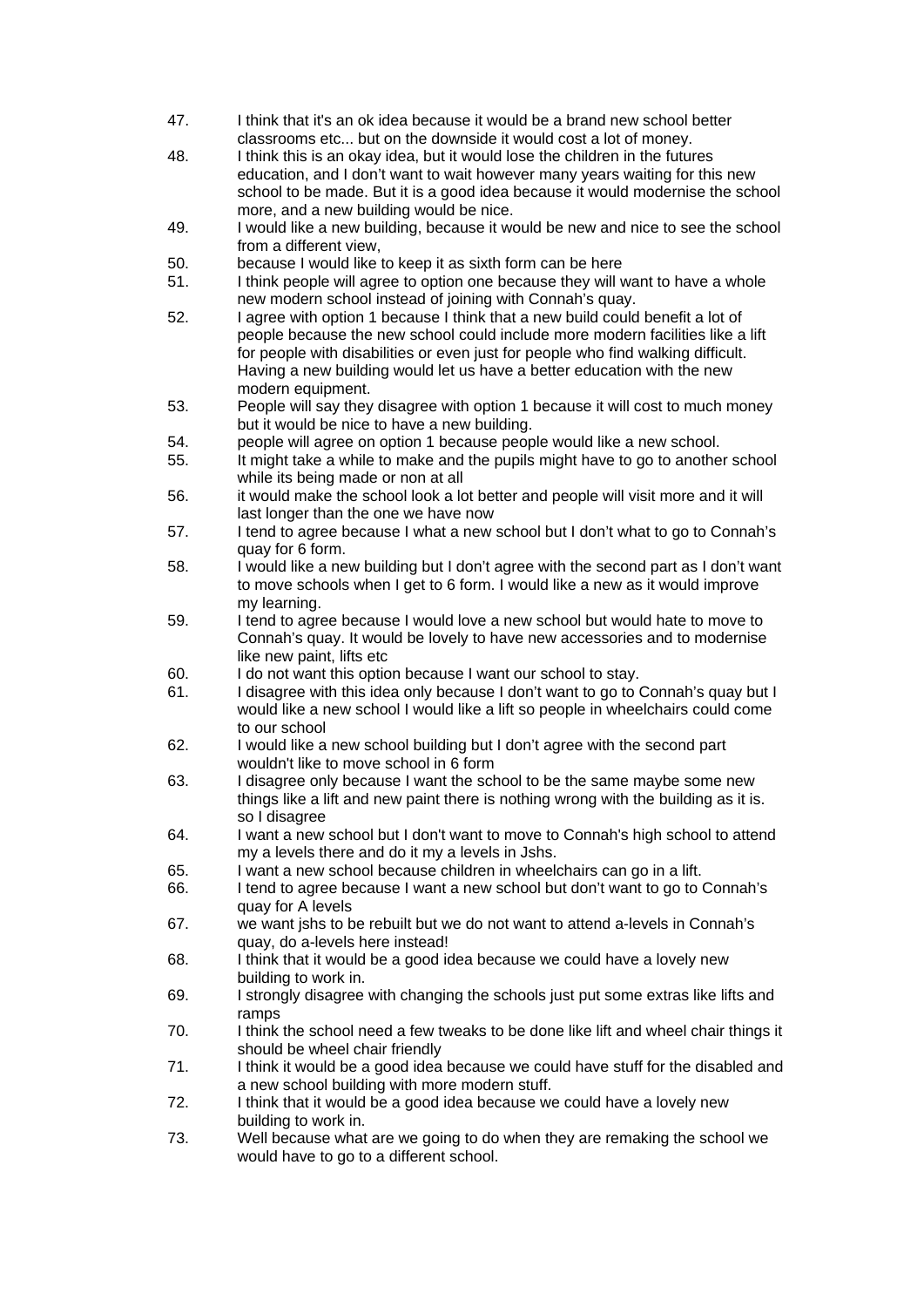#### **New responses received since 21/05/12.**

- 74. Too much money.
- 75. Costs too much.
- 76. I just think its a good idea.
- 77. Don't get rid of Connah's quay!
- 78. Costs too much!
- 79. Too much money e.g. travel etc
- 80. Cost too much.
- 81. Cost too much.
- 82. I tend to disagree because of all the money going towards it!
- 83. Because its too much money.
- 84. Because it is a lot more money than the rest, and it's more hassle.
- 85. Because it will effect the way people go to school and too much money.
- 86. I like CQHS and people live far away!
- 87. Because it would be hard to get to the school.
- 88. It costs too much and it would take ages to build.
- 89. Cost too much app 25 million
- 90. Because I'm comfortable in Connah's Quay HS and also a lot of people live far away from John Summers, and its alright the way it is!
- 91. Because how are we meant to get down there when our parents work?
- 92. Travelling, time, traffic when travelling, cost.
- 93. Too much traffic.
- 94. Travelling times, traffic when travelling.
- 95. Because I don't want it to affect my learning.
- 96. In my opinion rebuilding John Summers High School completely would cost too much money.
- 97. Not that many people like John Summers and my friend is there.<br>98 I think it'd be too much money for both a new school and post 16
- 98. I think it'd be too much money for both a new school and post 16 hub.<br>99 Cost too much
- Cost too much...
- 100. Because it will be a bigger school.
- 101. Improve the John Summers school.
- 102. Money is too much to spend.
- 103. It is a lot of money to spend on a brand new building.
- 104. It is too expensive to build for a small school.
- 105. An updated modern school would be a great educational advantage.
- 106. It would cost too much but is a good idea.
- 107. Because it costs too much.
- 108. Costs too much.
- 109. Too much money.
- 110. Expensive
- 111. Would cost more money than it saves. High tax.
- 112. Too expensive
- 113. Cost too much
- 114. Too much money to build.
- 115. cost too much
- 116. Cost too much.
- 117. I think this is a bad idea because out school doesn't get anything out of it.
- 118. I think it would be too much money.<br>119. It will cost 25 million pounds
- It will cost 25 million pounds
- 120. because it cost 25 million!
- 121. COST
- 122. Hub is ok, but otherwise why not waste money
- 123. Cost too much money and not getting enough back, Keep the same.
- 124. This option would be the lest practical because of its price which would strongly effect the community.
- 125. Too much money. you need to re think about all of these options.
- 126. Cost too much.
- 127. Too Expensive.
- 128. Too Expensive.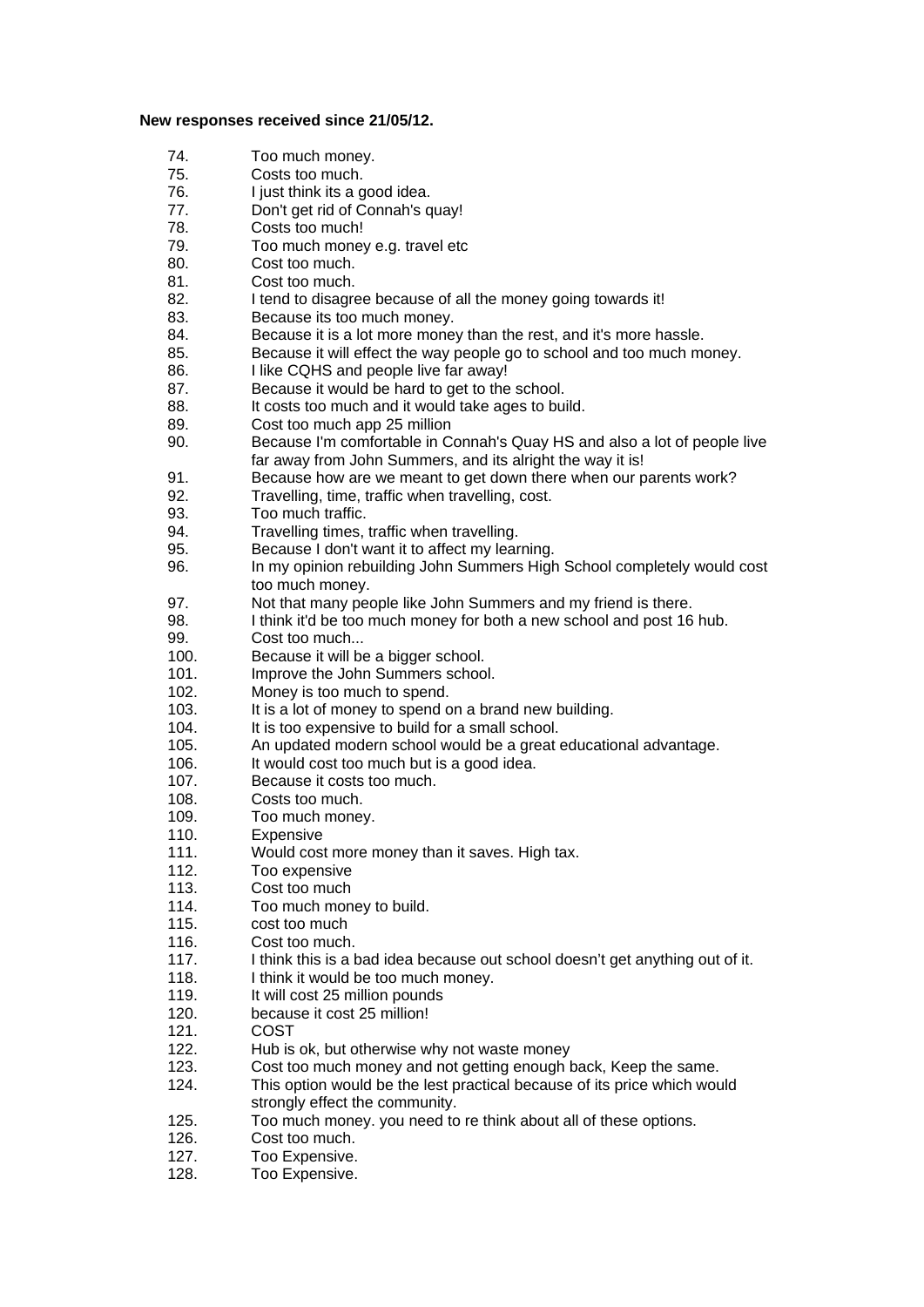- 129. Doesn't solve the problem of surplus as there will still be the same amount of pupils and large amount of empty spaces.
- 130. It would be a good idea because it will be up to date but cost too much for the tax payer.
- 131. A lot of effort would be needed.
- 132. Too expensive, the cost will out do the purpose of the whole review.
- 133. Too expensive.
- 134. Too expensive, costs more than it is now!<br>135 People of Flintshire will pay the 25+ million
- People of Flintshire will pay the 25+ million in tax.
- 136. Is a good idea although costings are not reasonable.
- 137. I currently can't see how Connah's Quay is below the needed expectations with pupil numbers and other expectations. It's simple to perhaps refurbish John Summers with renovation.
- 138. Too much money.
- 139. This is the best option as it does not affect Connah's Quay that much. Makes the most sense.
- 140. The best option!
- 141. Provide the school with the correct space for the amount of schools.
- 142. It's fine how it is now.
- 143. Too far to travel for each other.<br>144. I think this school is good as it is
- I think this school is good as it is.
- 145. Because they don't need it.
- 146. wastes money.
- 147. Costs too much
- 148. There's no point
- 149. I think there's no point because it's a small school anyway.
- 150. I don't agree because it will cost too much
- 151. I tend to agree because I think its a good idea but it would cost an awful lot.
- 152. It is a good idea
- 153. I strongly disagree as it will cost too much to run and the money is going to have to get paid by my mum and dad and I might have to pay in 20 years time if I am still living in Flintshire.
- 154. I twill cost £25 million
- 155. Because it will cost a lot of money
- 156. Costs too much money
- 157. Cost too much
- 158. My brother goes to the school next door (Queensferry) and he enjoys school. I do not want him to have to stay off school for this.
- 159. Because it might be too far to travel
- 160. Because people do not want to change
- 161. Cost is a lot
- 162. Will cost a lot of money
- 163. Cost too much
- 164. Too expensive, where's the money coming from?
- 165. Cost too much money. On other hand would be a good idea.
- 166. Seems like the sensible option.
- 167. Costs too much
- 168. Costs too much.
- 169. Costs too much.
- 170. Cost a lot from taxes.
- 171. Its going to be a waste of money if no one goes there.
- 172. Cost too much.
- 173. Don't see the point in building another school. No real reason.
- 174. Will take too long and pupils will have to go to other schools.
- 175. Cost far too much money.
- 176. leave it as it is
- 177. May be successful, however not save money.
- 178. Although it is a good idea too split the elder from the younger the distance from the two schools is preposterous.
- 179. Very Expensive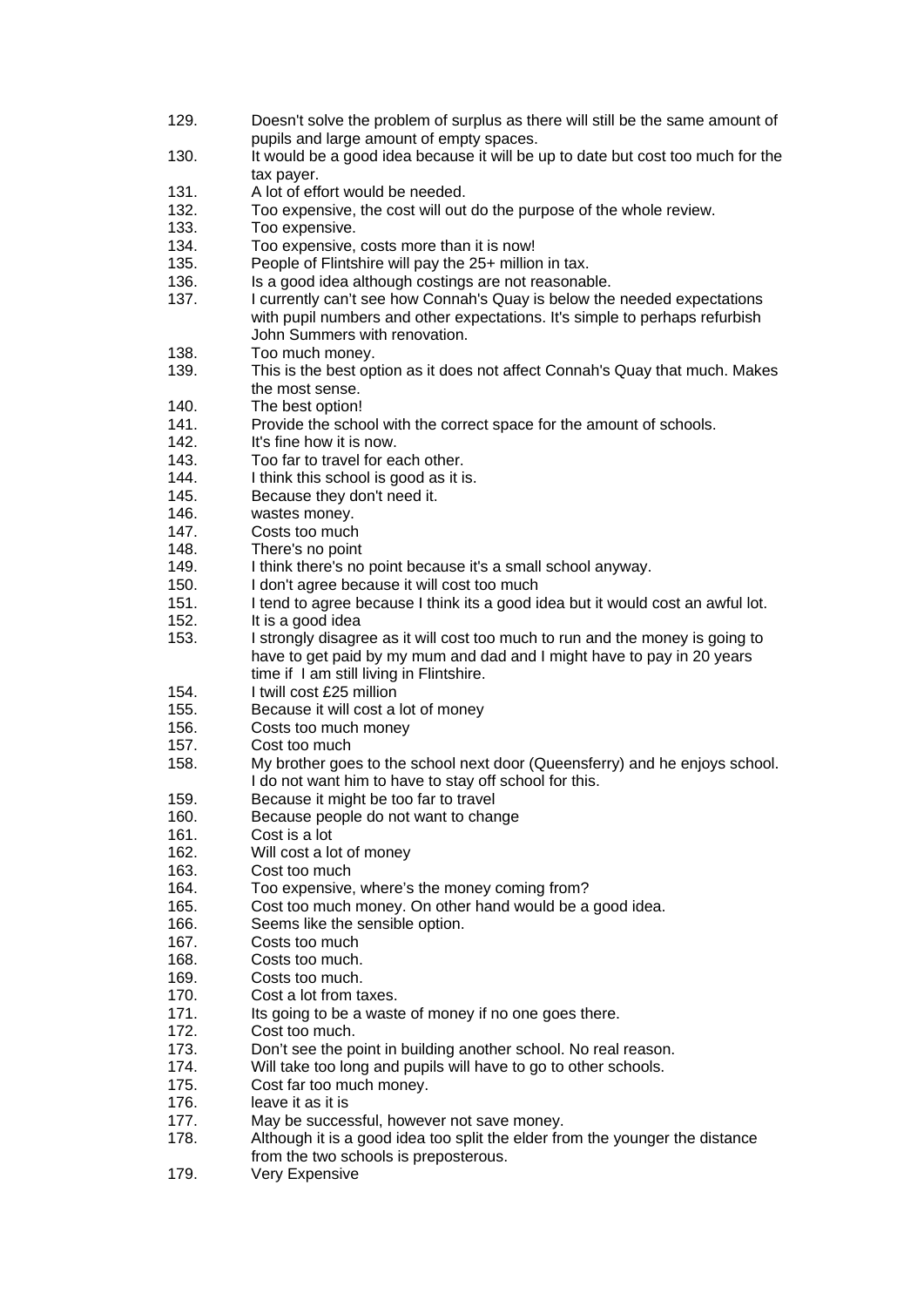- 180. Doesn't solve the number of students
- 181. It doesn't solve the problem with number of students.
- 182. Too much money
- 183. I'm not here anymore if it does take place.
- 184. Waste of time, not fair for Connah's Quay High School pupils.
- 185. This is too expensive ad not doing much. This won't help with surplus places. You want to save money, don't waste it.
- 186. Because things are fine as they are. It is not fair tearing a school down. £25 million off the council/ our parents
- 187. Because the government aren't paying so that will mean our parents and us when were older will have to pay.
- 188. Not a proper reason. Waste of money.
- 189. Waste of money Won't boost No. of pupils in the school
- 190. Expensive (council tax)
- 191. Too much money
- 192. Expensive (council taxes)
- 193. Waste of money.
- 194. Costs too much
- 195. It will cost the council lots of money and more taxes
- 196. too much money
- 197. There's nothing wrong with our school!
- 198. because where are they supposed to say because they are schools
- 199. It will cost a lot of money
- 200. if you build a new school it will not make any more kids go to their high school
- 201. if you build a new school it will not make more kids go to their high school
- 202. It's too much money
- 203. because you won't get the money
- 204. I like the school how it is and I don't because where are they supposed to stay because are schools not that big
- 205. Because it would take a lot of the council funds
- 206. because the school isn't fulfilling it's purpose and it will b e pointless
- 207. I think this would be a pointless action as it would require a lot of money and wouldn't fix any significant issues.
- 208. Why would you spend 25 million to make a school smaller?
- 209. 25 millions is a lot of money
- 210. Because 25 millions is a lot of money and it won't be filled
- 211. because it costs a lot of money.
- 212. Replacing it will just stay the same.
- 213. Too much money
- 214. Costs too much money
- 215. Because its' taking lots of money, 25 million!
- 216. Cost too much and keep it the same.
- 217. Cost too much and just be the same anyway
- 218. Costs too much money!
- 219. TOO MUCH MONEY!
- 220. Because it would cost a lot of money.
- 221. Because we need to find £25 million from somewhere
- 222. It would cost a lot of money, it is not worth wasting the money.
- 223. Costs too much
- 224. It would take too much money for out parents.
- 225. I would cost too much and wouldn't make more pupils go there.
- 226. It would cost a lot to build if back up
- 227. I disagree because it will cost to much and our money goes towards it.
- 228. Too much money wasted, and our goes towards it.
- 229. There's no point because it costs loads and what will happen to the pupils while this is happening?
- 230. £25 million, think that says it all.
- 231. If it shuts I won't go to school.
- 232. It will cost approx 25 million pounds.
- 233. It cost more than option 2.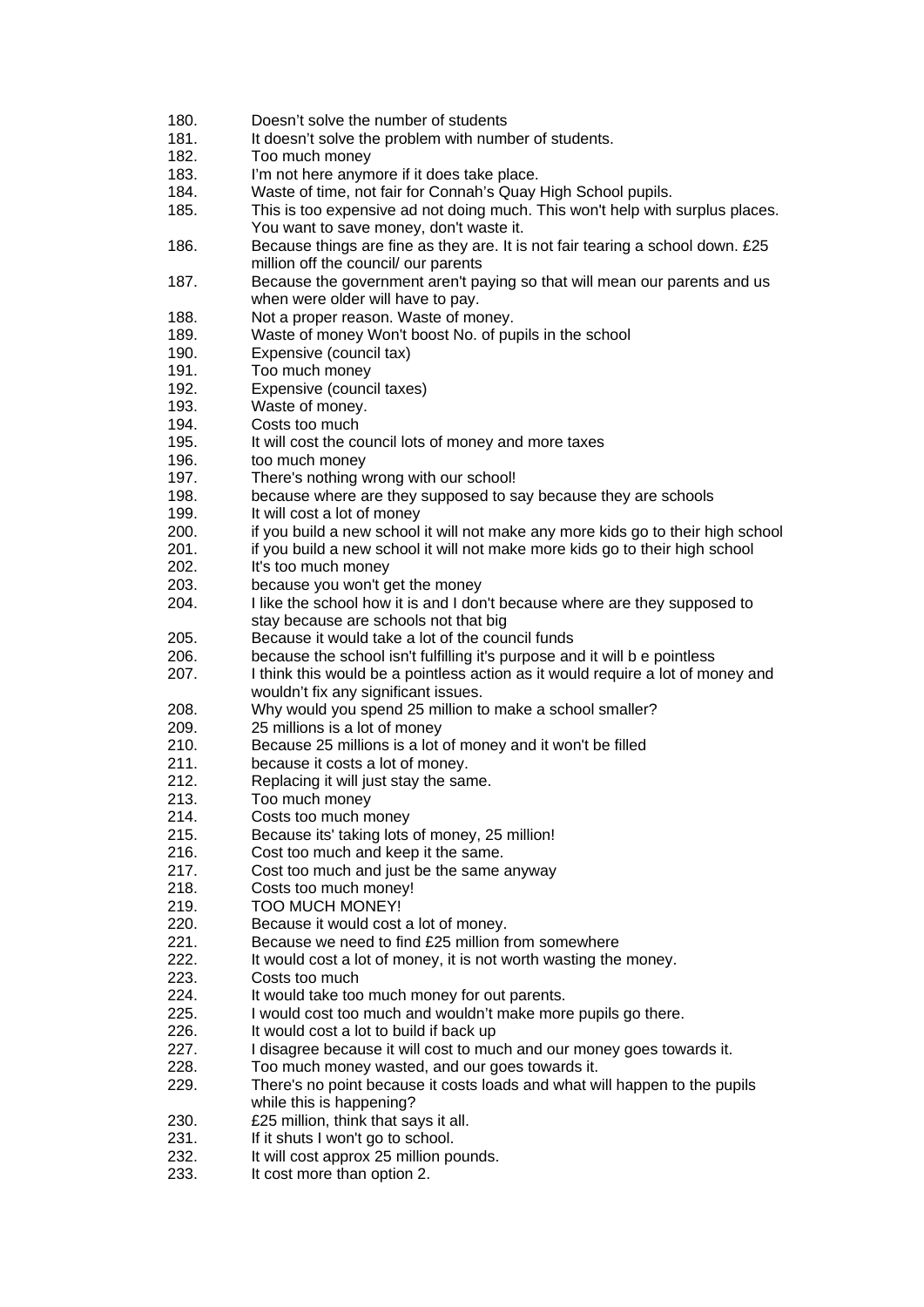- 234. Good idea but costs a lot.
- 235. Because where are they supposed to find the money and our parents need the money and its affecting our parents.
- 236. Its a waste of money
- 237. I don't know what to say because either way it will cost us money in the future.
- 238. Expensive
- 239. Less space and more people.<br>240 lts too expensive and a waste
- Its too expensive and a waste of time.
- 241. Its too expensive and a waste of time.
- 242. They could make a smaller school.
- 243. Our school has worked hard for it's reputation.
- 244. Would cost a lot of money.
- 245. It will cost a lot of money.
- 246. Too expensive. Would take too long.
- 247. Not so overcrowded
- 248. The school would be crowded
- 249. Waste of money and time to build it. Not good option?
- 250. Costing issue.<br>251 You already ha
- You already have a school on the site, why waste the tax payers money on building a new one?
- 252. Too costly and there's no point
- 253. There is already a building on the site, why waste tax payers money on a new one?

#### **Q3 If you support Option 1 what do you think would be needed to make it work? What local issues would need to be considered?**

- 1. A modern design with the latest technology to get people wanting to come here and get the best out of the pupils. A lot of money and space would be needed as well as community support.
- 2. I genuinely think it's not about the looks of the building, your main focus is the safety of the structure and if there is enough space within the building.
- 3. You would need money, co-operation and patience.
- 4. modern design with lots of technology and lots of money spent
- 5. money , patience and co-operation
- 6. To go through with this option you would need money, also you would need co-operation and patience.
- 7. The school would need a new design. lots a money and planning permission would be needed along with an agreement for this option.
- 8. wifi area if the school is rebuilt and better computers and have a community swimming pool, shower rooms in the boys and girls changing rooms = hot water???????? -.-
- 9. Wifi zone inside the school. community Swimming pool and astro turf
- 10. we would want it to be able to have wifi zones in school, make it bigger as more and more people seem to move here during the course of the year 11. keep 6 form at john summers.
- 
- 12. I do not support option 1. Also keep sixth form in JSHS!!!!!
- 13. where would we go to school?
- 14. we would need money and somewhere for a temporary school
- 15. we would need money and the support of the community and parents.
- 16. update the school bit by bit
- 17. It would be a great to have a new school building in the area. This option would cost quite a bit of money, and materials would be needed. Overall, I think that this option is the best one. With the re-build, we could also get some new facilities built in the new school, but only if the government could afford it.
- 18. they should replace that would be perfect for use here.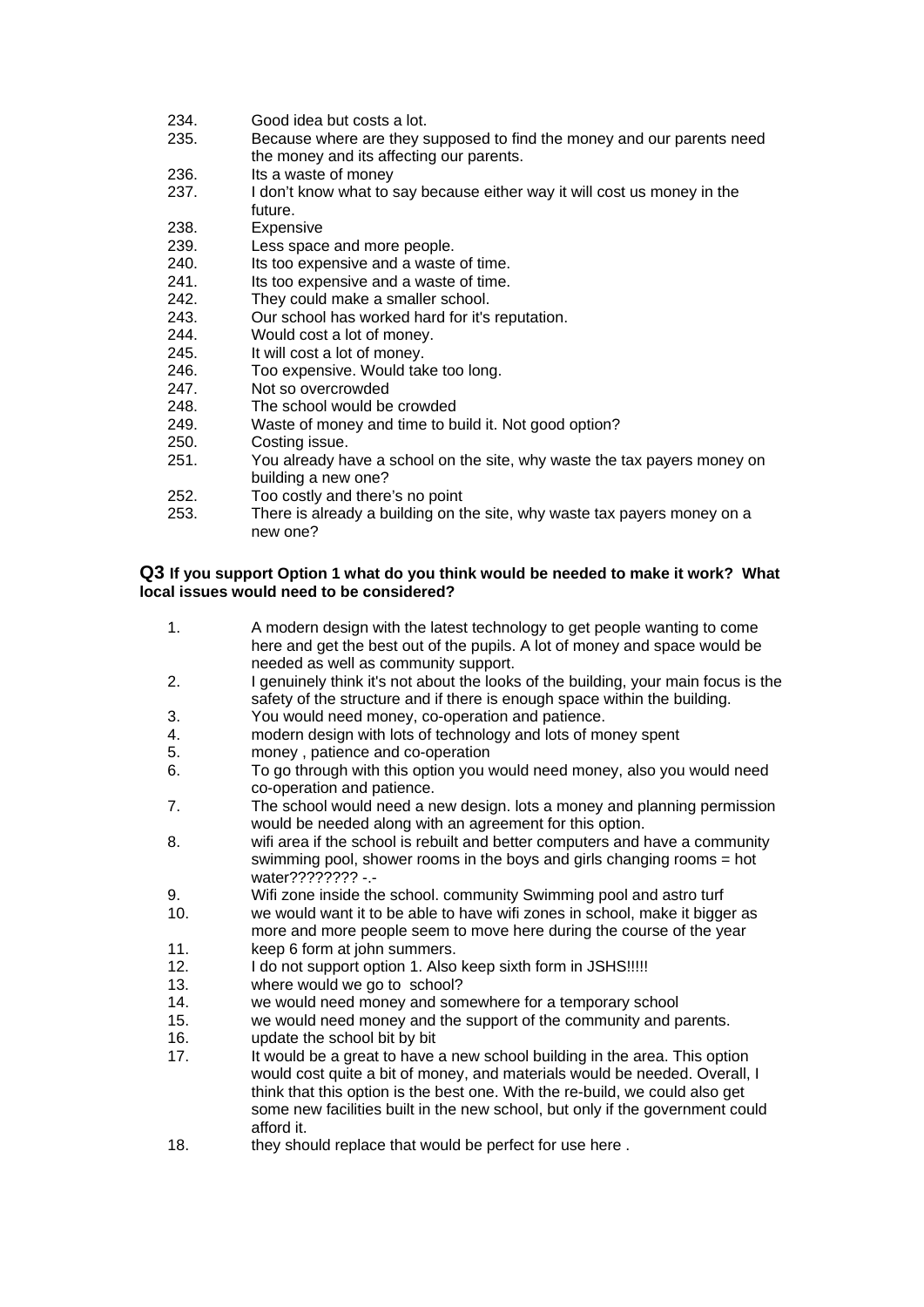- 19. You would need money, patience, cooperation, and possibly a year or two to build it. We could get a signed letter from the community saying that they support this decision .
- 20. I think to build a new school the council will need a lot of money, So they could make like Non-uniform week to raise money, If you pay £3 to your tutor on Monday, you could go to school without uniform.
- 21. Money is a problem because it would cost a lot to make a brand new good school.
- 22. If you modernise the building it might attract more people and make the population go up. Its just it will cost a lot of money. for it to work it needs to be built quickly.
- 23. To make option 1 work the whole school would need to work together as a team for us children to carry on with our education. We would also need a lot of money to make this happen; I think the school would be happy to help with this by fundraising. It would also have to get done as quick as possible for us to actually carry on with our education.
- 24. To make it work it needs to be built quickly, so people don't miss out on there education. Another point is we need money to build a new school, but us pupils could help by fundraising.
- 25. It's a Good Idea, but they should have more wheelchairs and staircases, because it gets crowded even though this is a small school .we will need transport for people who live far away from the school. and I think they should get more teachers to go full time and make classrooms bigger .
- 26. you would need a lot of money to build a new building
- 27. Well, what I would like would be to build a new school with a six form room. But if not possible build a 6th form school closer to John Summers or just in the middle.
- 28. If option 1 was to go ahead then it would be very good to build a new school but it would be a bit of an issue for people from Garden City to get to Connah's Quay without getting a bus so some people would need bus passes.
- 29. Local issues that would need to be considered are planning permissions and we would need people to support the idea but also we would have to start fundraising.
- 30. There would have to be a bit of money in the pot to make this school, because you'd have to make a complete new building, modernise the classrooms a bit more and hopefully make it bigger so it would take a bit of work to make it.
- 31. I would the school to be in the same spot as it, because I think it would be nice to see the primary school to see where they are going to be.
- 32. money
- 33. to make option 1 work we would need a lot of money, we could make a lot of money by raising it ourselves to carry on with option 1
- 34. It would have to be big enough for the current pupils and any pupils that would attend in the future. The facilities included in the new school shouldn't just be based on what pupils are in the school at the time, it should include them for people who might be coming up to the school who need different things and help.
- 35. We would need to make sure more than half the school want to make a new school and we need to make sure there is enough place to put it.
- 36. well it would take a while to build so all pupils would have to move to a different school and might like the new school so they might stay
- 37. You would need lots of money to rebuild the school. you would need more people to run it and lots of people to build the new school.
- 38. I think we would need participation, money, and a lot of workers/ helpers
- 39. you would need money to make it work lots of it to rebuild the school and you would need new and more pupils
- 40. A lot of team work from everybody.
- 41. we would need lifts for children in wheelchairs can go to the maths tower and the langue area.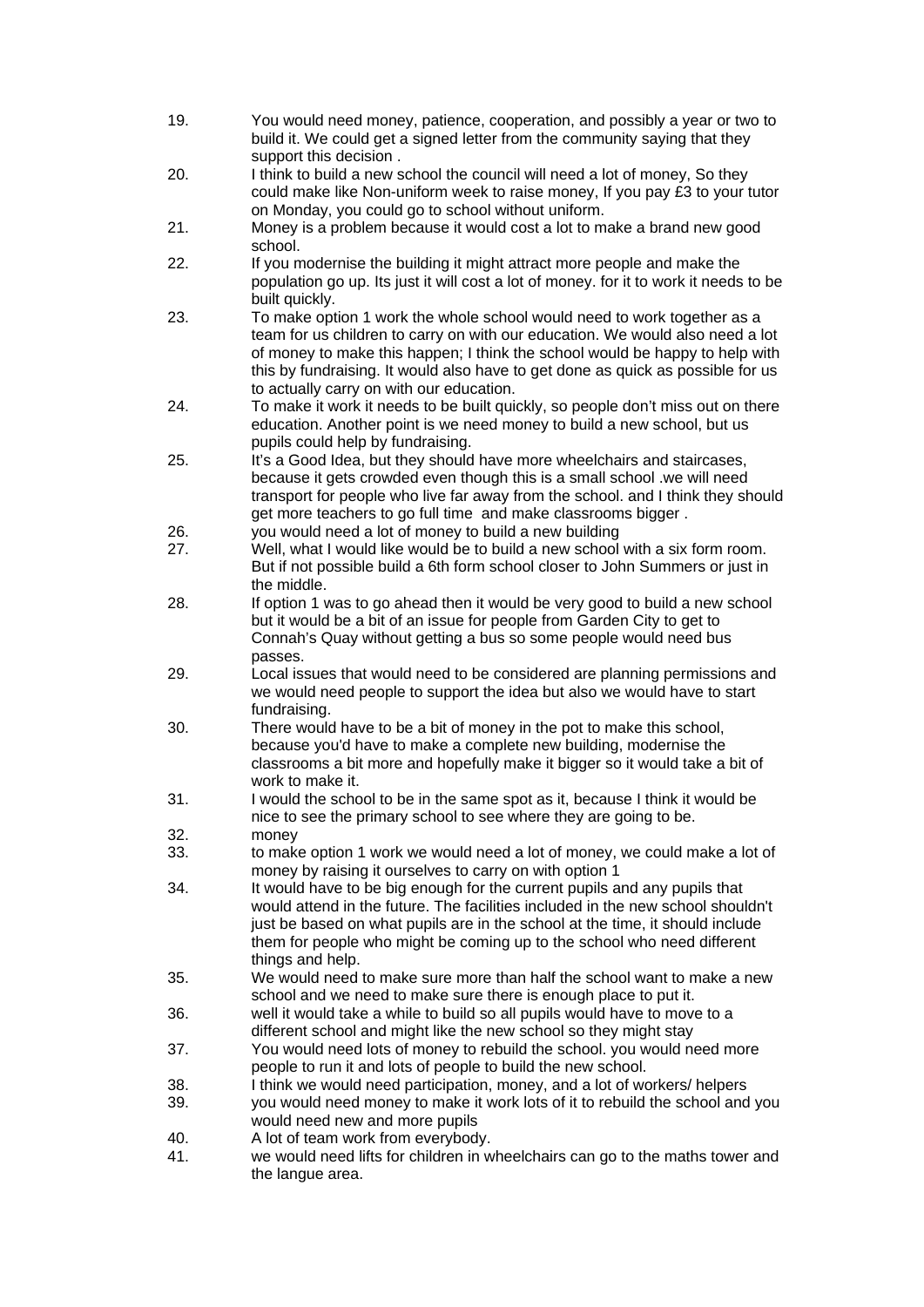42. I'm quit happy with that option

#### **New responses received since 21/05/12.**

- 43. How will this help?
- 44. make it cost less
- 45. make it cost less
- 46. we will get distracted by all the noise
- 47. TO MUCH 6 FORM<br>48 The site by the colle
- The site by the college will need to be constructed on.
- 49. Means a lot of travel for many e.g. St David's for sixth form.
- 50. Money. Money that we don't have.
- 51. Too much money that we don't have.
- 52. Cost a lot of money that we don't have.
- 53. How much would it cost?
- 54. Name , children and opportunities
- 55. We will get distracted
- 56. Financial backing of staff
- 57. Not sure
- 58. John ~Summers should have 16 hub.
- 59. I don't. John Summers should have a hub!
- 60. leave the schools as they are.
- 61. leave the schools how they are
- 62. Money
- 63. The schools should just stay as they are.
- 64. Might not have enough money.

#### **OPTION 2 - Remodel John Summers High School (11-16 school and Post 16 hub at Connah's Quay High School).**

#### **Q4 How strongly do you agree or disagree with OPTION 2 (please tick ONE box only**

| Strongly Agree           | $=$ | 74  | 10.0% |
|--------------------------|-----|-----|-------|
| Tend to Agree            | $=$ | 169 | 22.9% |
| Not sure                 | $=$ | 179 | 24.2% |
| Tend to Disagree         | $=$ | 139 | 18.8% |
| <b>Strongly Disagree</b> | $=$ | 174 | 23.5% |
|                          |     |     |       |

#### **Q5 To help us understand why people agree or disagree with OPTION 2 please provide a short summary of your reasoning (250 words maximum)**

- 1. This would cost less money and less time as option 1 would cost more and waste a lot of time.
- 2. This is the option I personally think is necessary due to the school should still be open therefore next year will have no effect on my education.
- 3. It would mean that people didn't have to move schools and break friendships and we would have better parts of the school to have better opportunity's to do this. Either way people will be happy because they get to stay with their friends and teachers that they know and we would have new things for the school.
- 4. it wouldn't take as long as option 1 and would still make the school look fresh and new
- 5. I disagree because people who have been in this school since year 7 get to year 11 want to stay on for college but have to move and change and start fresh again at quay high which isn't fair on that pupil.
- 6. Yes, I would say I agree with this option but not as strongly as I do to option 1. But the reason I agree with this is because all of us who are in John Summers would be staying where we wanted and we would be getting the building upgrading which I believe we need desperately.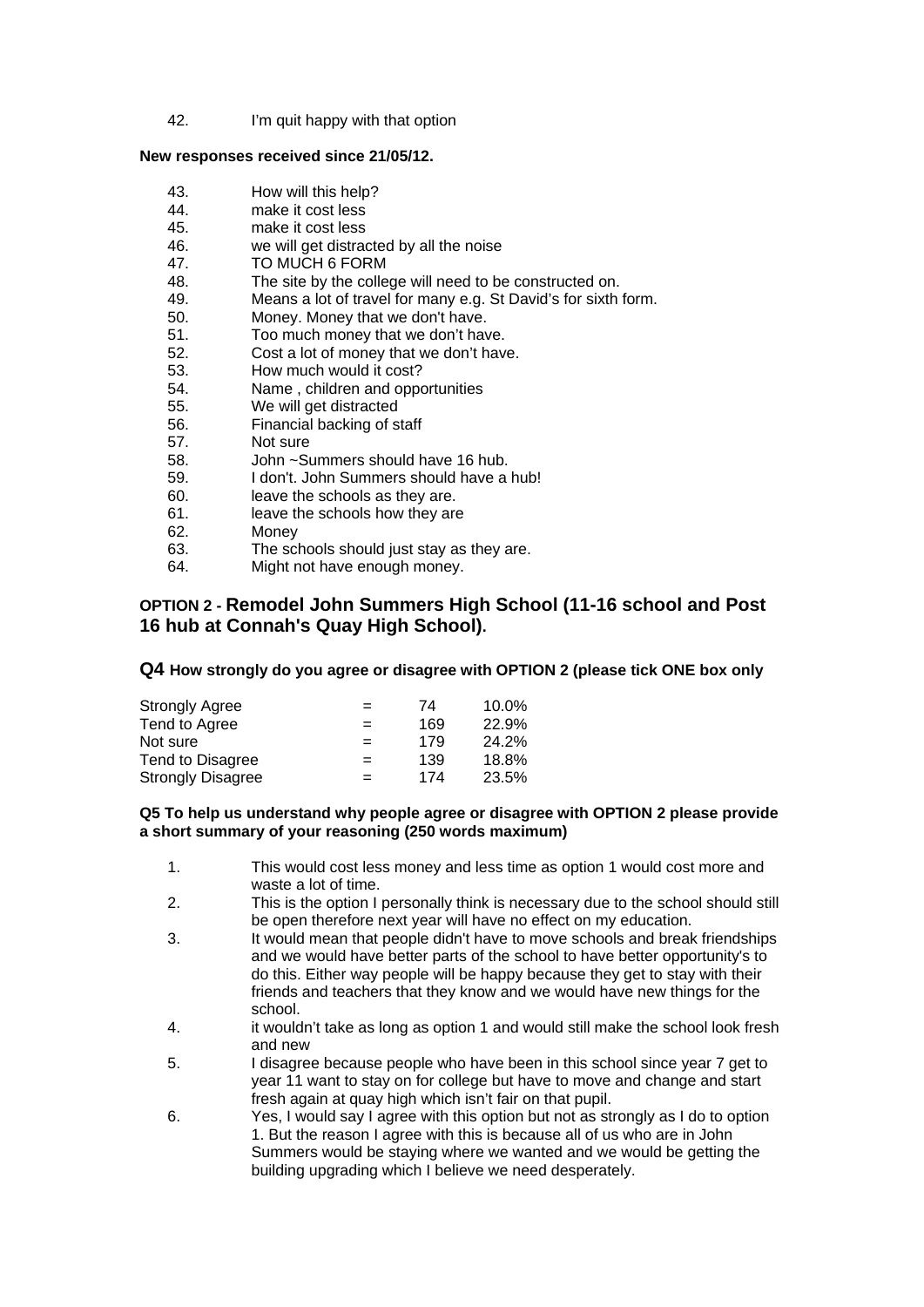- 7. It would make the school look a lot better and give the school a better status.
- 8. it means that you could remodel the school meaning a fresh and new start also meaning the council will save money
- 9. I tend to agree because we could we could have better equipment which could improve learning and education, I wouldn't like to move school (sixth form)
- 10. I do agree because the school could do with new feature like a bigger gym.
- 11. as it would improve the state of the school,
- 12. I do agree with this option because I do feel that the school could do with some new feature and so more up to date technology like some new computers and a lick of paint.
- 13. I do believe in this option because, other students coming to this school might be a bit of a handful. so we might need a bit more spacing for other students.
- 14. I agree because it will be good for younger pupils but I also disagree because again I would prefer to go to 6 form at john summers.
- 15. this is a good idea because I think that the school needs remodelling so it will look more new and more nice looking
- 16. I think this is a good idea because I think remodelling the school wont affect our school much it will just make it look more new and nice looking
- 17. I think this is a good idea as it means that there is less of a dramatic change for the pupils of the area and people will be used to this building
- 18. I do not think it is a good idea to get rid of 6th form as I have been planning to go to my schools 6th form for a while and would be very disappointed if I can't. but I do think that remodelling sounds a better idea than rebuilding it if the choice has to be made.
- 19. As above. and there is not a necessary need to remodel the school.
- 20. Improving parts of the school would be good. I agree mostly with this but I'm very unhappy with not being able to 6-form at John Summers High School 21. remodelling the school would be good but would take a lot of time and pupils
- would have to work around the construction work
- 22. I "tend to disagree" with this as not much would be done and most pupils would rather complete there studies at the same school rather than being shipped else where and having to get used to NEW teachers and to NEW ways of school life.
- 23. I think this is an ok because of the future there will be enough room for 11-16 and there will be more choice of lessons for sixth form. I also disagree because I don't not get on well with some of the pupils in Connah's quay high.
- 24. I would disagree with this idea as it would be good to remodel John Summers High school, but still I think it would be stupid to have the sixth from centre in Connah's Quay.
- 25. I think this will be a good idea because it doesn't mean the 6th form travelling to Connah's quay
- 26. they should make a school better it needs work done in our school this high school is very old .
- 27. they need to make a new school because it has been going around for years and it needs a make over
- 28. I disagree about this decision because I think they should be better just knocking down the school and making a new one it would be better for the community in Deeside and Flintshire because with a brand new school called john summers high school the area around would possibly get a better reputation .
- 29. people would agree with this option because we could also get some new facilities if they remodel john summers high school but it could cost a lot of money and the government might not be able to afford it
- 30. I think the building is quite old, so they should build another one and get new classrooms and everything.
- 31. I think the building is quite old, so it doesn't matter if it has Cameras and TV everywhere, it's still old.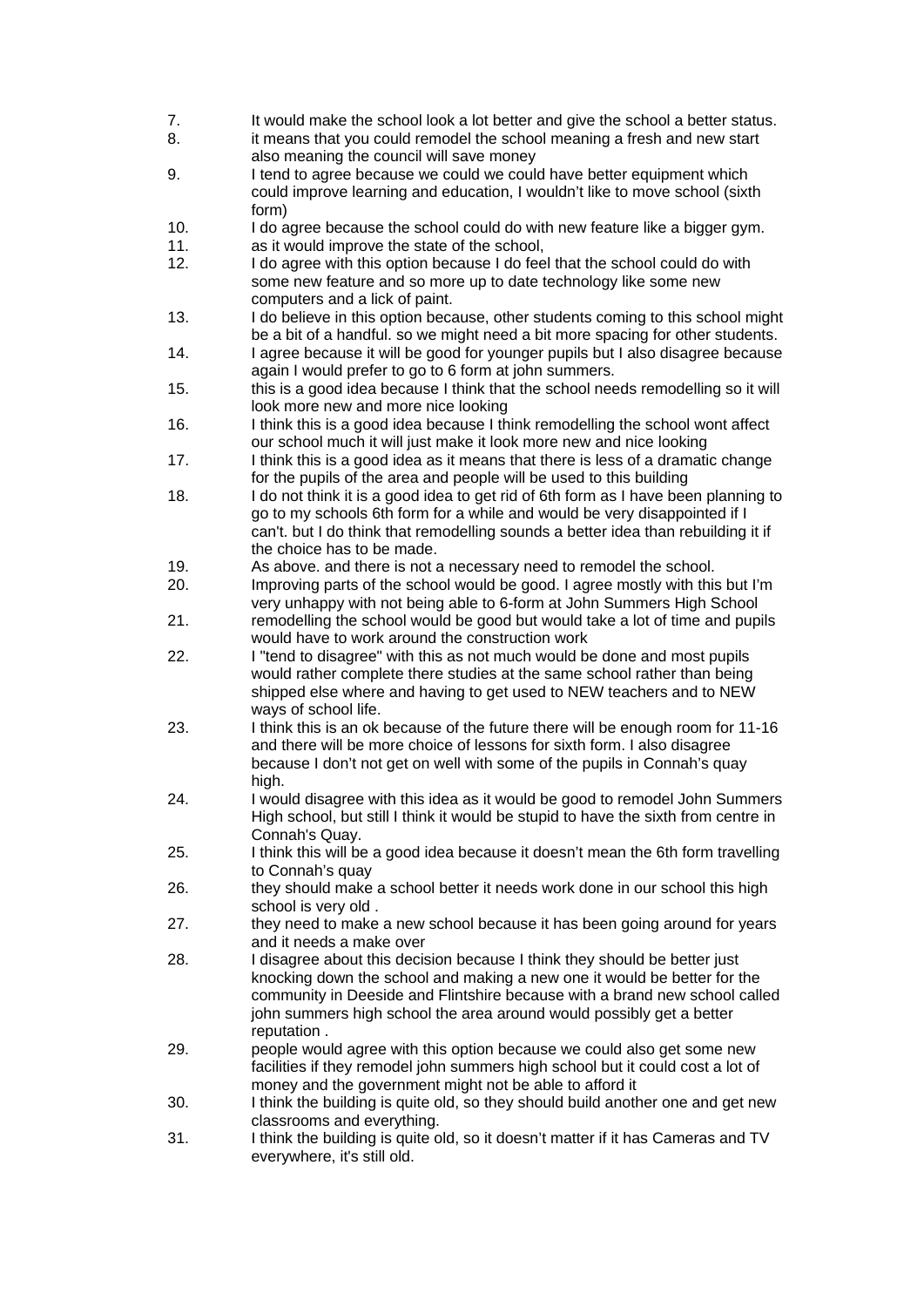- 32. This would be good too, but if you are going to remodel the school, it would cost a lot. So you may as well build a new school, and go for option 1.
- 33. the school need re-modelling with new facilities and classrooms.
- 34. I agree with this because the school could have a bit of a make over and be a bit more attractive .
- 35. I tend to agree with this option because the school building doesn't have any major problems but it could be slightly improved, like make have disable access.
- 36. it would be easier for the disabled people to move round the school
- 37. I reckon this idea is super because the idea is sensible
- 38. it will be cheaper
- 39. I think it wouldn't take to long to remodel the school, it would be great for all of us, we have the money so do it!
- 40. it will be quite good it wont cost that much and all it needs is to paint and thing just to make it look nice and modern but I think option 1 is still a good idea.
- 41. I think option 2 is a nice idea and it wont cost as much money but I think option 1 is a more popular idea, but still we would have to go to Connah's Quay to have our 6th form which I don't like the idea of.
- 42. I think this idea is really good, it wont cost as much, our school only needs some touch ups. I think this idea is popular, I would pick this idea I think it's a really good idea.
- 43. I like the location of John Summers High School, We have the option if we like this or not but the 6 formers decide maybe they like being here or they want to go to somewhere else but they might have to travel further then here. I think the 6 formers should decide this option.
- 44. I think it would be really good to remodel the school, because part of the school is quite old .
- 45. I really like the school size and style already; I would love a new school too though.... But I don't see the point in building a new school when only little bits new modernising. A lot of the school is very nice such as the reception and the music and drama rooms. Areas to modernise and tidy up would probably in the Technology hall and the humanities tower. this is also a good idea because it will take too long to build a new one, as we will lose education time, when we could just re-modernise the building and not loose any education.
- 46. I really like the location of John Summers and like the layout of it so I strongly agree for John Summers to be remodelled as it will look really nice and won't cause so much of a hassle. The place that needs most remodelling is the technology hall leading to new start and the Geography tower.
- 47. I sort of agree with this decision because it would cost less money and the school would be more modern looking like all the other schools.
- 48. I strongly agree with this decision, because I'm not really keen on any of these, I like the school as it is, but if I were too choose an option it would have to be this one, to modernise the building. The geography tower would have to be modernised a bit.
- 49. it would be nice to have the school remodelled it would look nice.
- 50. I like this idea because I like the school the way it is but I don't see the point in going to Connah's quay for sixth form.
- 51. option 2 people would disagree because our 6th form would still be at Connah's quay high school, I think remodelling would be a good idea
- 52. I agree with this idea because I think that the school is a good building and remodelling it and making it more modern would improve it even more with out to much disruption to teachers and pupils.
- 53. I would like to re-model our school because we see the same stuff everyday so it would be nice to see new models.
- 54. people will agree because some parts off john summers need to charge.
- 55. its good to improve bits of the school because even I agree that bits need remodelling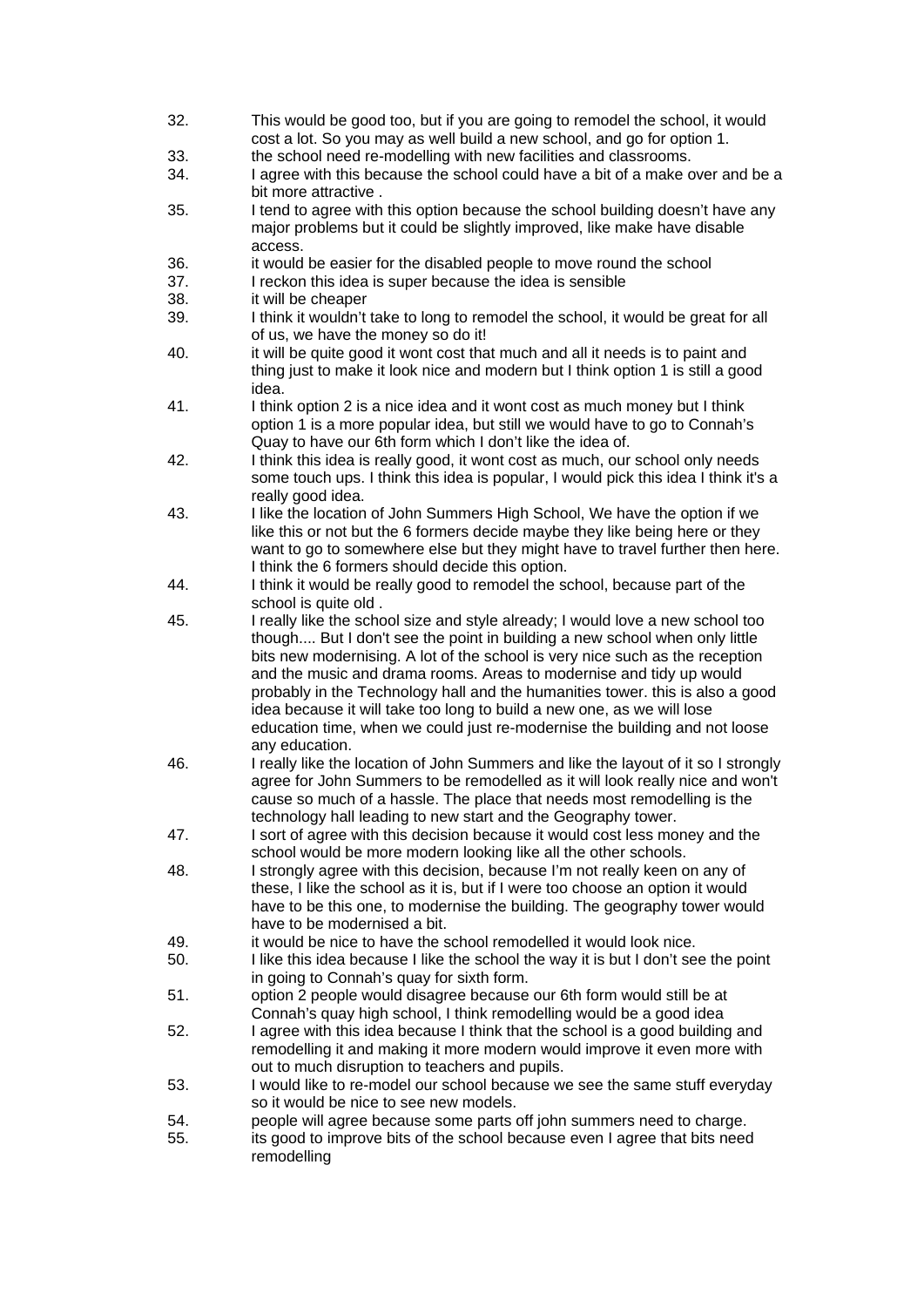- 56. it would be much better and will be more modern we could have lifts for disabled people so everyone could come to this school
- 57. I strongly disagree because we can decorate the school and then all the new people will come and it will not all be dull in some places.
- 58. I would prefer a new school instead of the same one but I don't agree with the 6 formers going to Connah's quay.
- 59. I strongly disagree because we love this school and we don't want it to be taken away from us. I chose to come to this school and not to Connah's quay and we want to stall hear for ALL of our school life
- 60. I would like to remodel because of the toilets but I still wouldn't like to go to Connah's quay.
- 61. I would like to move school in 6 form because I can't get there
- 62. I would like to remodel but not going to Connah's quay! after 16!
- 63. because its a good that JSHS get a new building.
- 64. because we don't want to get used to ways of work here and then be pulled out of comfort zone in Connah's quay.
- 65. yes because we would like new toilets, some new tables a lift to take disabled people.
- 66. yes because new toilets would be nice.
- 67. Yes because we would like new toilets, some new tables a lift to take disabled people. and weed for the t
- 68. It would be quicker than knocking down our school and replacing it.

#### **New responses received since 21/05/12.**

- 69. It is cheaper and could be a benefit.<br>70. Travel for CQ learners.
- Travel for CQ learners.
- 71. Cost too much.
- 72. It will be easier to run and cheaper.
- 73. It costs too much.
- 74. Because the school is falling apart.
- 75. This will be the best option because it will save money than building a whole new building.
- 76. Because if we remodel it, it will still be small.
- 77. Because if you remodel it, it is still a small school and it wouldn't be much bigger.
- 78. If people come from Queensferry it would be easier and for people like me it won't.
- 79. I don't want year 7-11 here.
- 80. Because it would be hard to get to the school and the school might still be small.
- 81. 13 million reasonable price.
- 82. Its a longer walk for some people and the petrol and bus prices have gone up.
- 83. Because its the same as option 1, how are we meant to get there?
- 84. Traffic, cost.
- 85. Traffic getting to and from school.
- 86. It would cost a lot less.
- 87. Less cost and less hassle
- 88. Quicker, easier, costs less. No hassle.
- 89. Less cost and less hassle
- 90. This would cost less money and John Summers pupils could still be in school whilst remodelling.
- 91. It makes it easy.
- 92. I think this is a good idea because you are not exactly wasting your money, you're cheaply helping the school.
- 93. Again improving the school.
- 94. It is a good idea because it doesn't have to affect Connah's Quay, it also costs less to run.
- 95. Make the school smaller.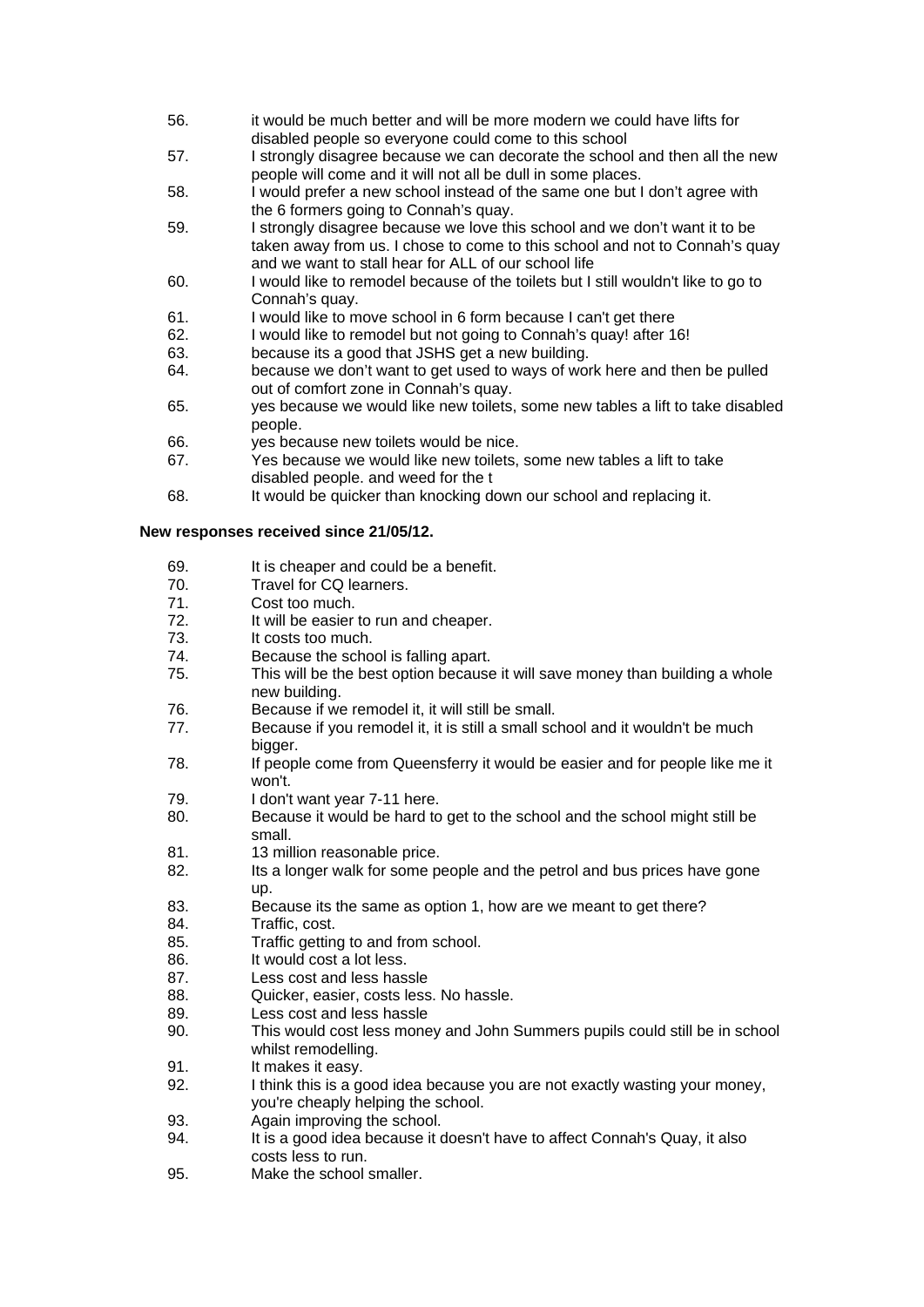- 96. You will have to update in another couple of years at twice the cost.
- 97. It does not cost as much to do.
- 98. It would cost less.
- 99. Depends how it would be done up to how much money would be saved. This one is the best in my opinion.
- 100. Much cheaper
- 101. No because their school will be more modern than ours.
- 102. I disagree because it would bring taxes higher.
- 103. remodelling is a good idea.
- 104. because it wont cost much.
- 105. REMODEL IS A GOOD IDEA
- 106. Connah's Quay has good everything, John summers is the problem.
- 107. Costing too much keep the same.
- 108. Why don't we close John Summers all together and allow the pupils to go to another school with places e.g. St David's/ Hawarden.
- 109. Waste of money.
- 110. You will still have problems, just with a lot of money to pay back.
- 111. There is only one realistic place for post 16 hub in Connah's Quay and that would remove a useful field. Also re modelling a school does not make more pupils go there.
- 112. All the ideas are stupid but this one the least.
- 113. Best option and probably the quickest.
- 114. Still expensive, John Summers should join Hawarden.
- 115. 13 Million is still too expensive.
- 116. Wont change anything.
- 117. Re-modelling is cheaper than a complete rebuild.
- 118. The overall expense is not necessary.
- 119. Waste of time.<br>120 Doesn't effect
- Doesn't effect Connah's Quay so this is a sensible idea.
- 121. Doesn't really effect other schools, would help sixth form problems.
- 122. Will reduce the empty space.
- 123. It's fine how it is now.
- 124. Too far way.
- 125. It will cost less than building a new school
- 126. I think this is a great idea as its cheaper than option 1 and easier
- 127. Make a better school
- 128. It would be good but too much money
- 129. Remodelling is a good idea
- 130. I think this idea will help because it won't cost as much.
- 131. I'm not sure because the prefects have been to school and it's time to move
- on
- 132. Because it would be the same school just remodel
- 133. The cost will be very high
- 134. So they don't come here.
- 135. this isn't doing anything.
- 136. Costs
- 137. John Summers is practically broken anyway so may as well.
- 138. leave it as it is
- 139. 13 million pounds out of tax is not ideal and will have a knock on effect.
- 140. Cheaper than option 1 but still expensive.
- 141. Doesn't solve the number of students.
- 142. Same as above
- 143. Too much
- 144. Connah's Quay High should stay.
- 145. This again won't help anything
- 146. to make John Summers bigger
- 147. I like this idea because it will be suitable for everyone's situation.
- 148. Too much money
- 149. Still too much
- 150. Will still cost lots of money and may not solve the problem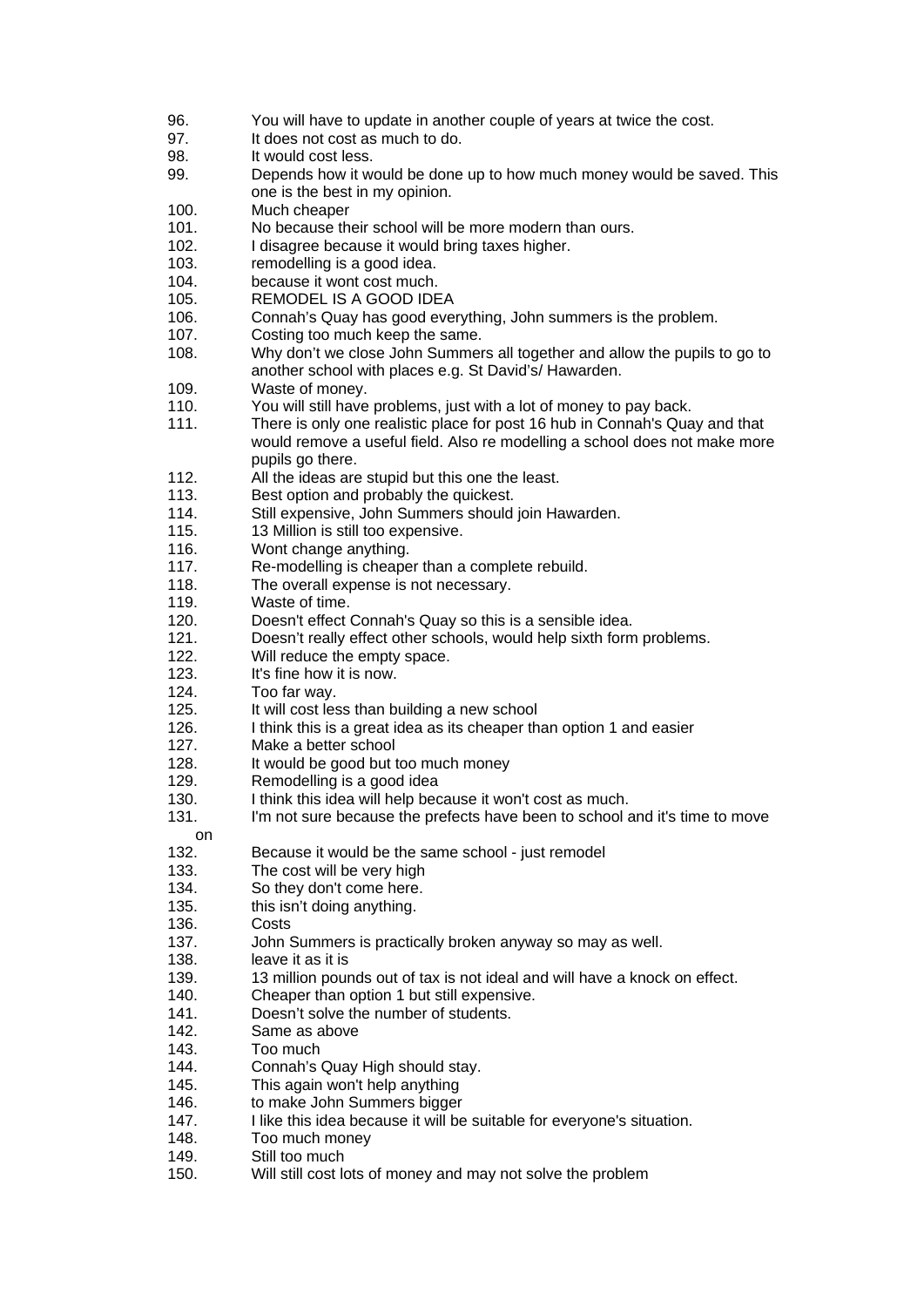- 151. It will also cost a lot of money
- 152. there are already too many little kids at John Summers High School
- 153. there are already too many little kids at John Summers so it is a bad idea to make them upgraded
- 154. Make a better school so more kids want to go there
- 155. Because it's not changing 6th form in John Summers.
- 156. Pointless
- 157. Pointless
- 158. No point in spending loads of money to just change a building
- 159. TOO MUCH MONEY!
- 160. Again it would cost a lot of money.
- 161. It is less than building it from scratch but still costs a lot
- 162. I tend to agree on this one because it's the best solution.
- 163. Won't cost as much and won't affect us as a school.
- 164. It's half the price of option 1 and will help the schools resource become hetter
- 165. They are not complaining.
- 166. It cost less than option 1.
- 167. Would make everyone happier because John Summers or Connah's Quay High School like these options but this one I agree with.
- 168. Because it costs a lot of money when they have a perfect school already.
- 169. It is the only one worth doing from what we have been told but need more information.
- 170. It is the only one worth doing from what we have been given.
- 171. Would it be easier to remodel John Summers, and is cheaper
- 172. Not the best decision but most appealing
- 173. Just keep it the same, your wasting money!
- 174. Too costly and no point

#### **Q6 If you support Option 2 what do you think would be needed to make it work? What local issues would need to be considered?**

- 1. Modern design and updated technology as you wouldn't be spending as much money on rebuilding so you could spend it more on design and technology.
- 2. Well it depends on how much space is required and again how safe the structure is, what are the weak parts of this building?
- 3. Money, co-operation and patience.
- 4. it would cost a lot of money, it would take up space
- 5. Money, patience and co-operation again would be needed.
- 6. A new modern design with modern classroom. With newer transport and equipment, e.g. sports team kits.
- 7. Keep six form in john summers because you would feel better in your own school, changing rooms = hot water???????????????? and a gym instead of going to the leisure centre and better hall
- 8. wifi zones, astro turf/3g pitches, swimming pools and a bigger gym`
- 9. They should work on it through summer so it would not interrupt any lessons.
- 10. don't like the fact that we have to move school just to go for sixth form, it would be better to be in your own surroundings where you know where everything is and save all the hassle of getting lost in another school
- 11. you would have do think about classes and where they would go when the re-modernisation takes place and should be dome or major projects started at the end of terms and during half terms.
- 12. keep 6 form in john summers.
- 13. what would the people in this school do when it is getting remade
- 14. what would the children of this school do well the school is getting remodel
- 15. Although I think it is a good idea pupils would need to be schooled while this school gets remodel which could raise a problem. Also keep sixth form in JSHS!!!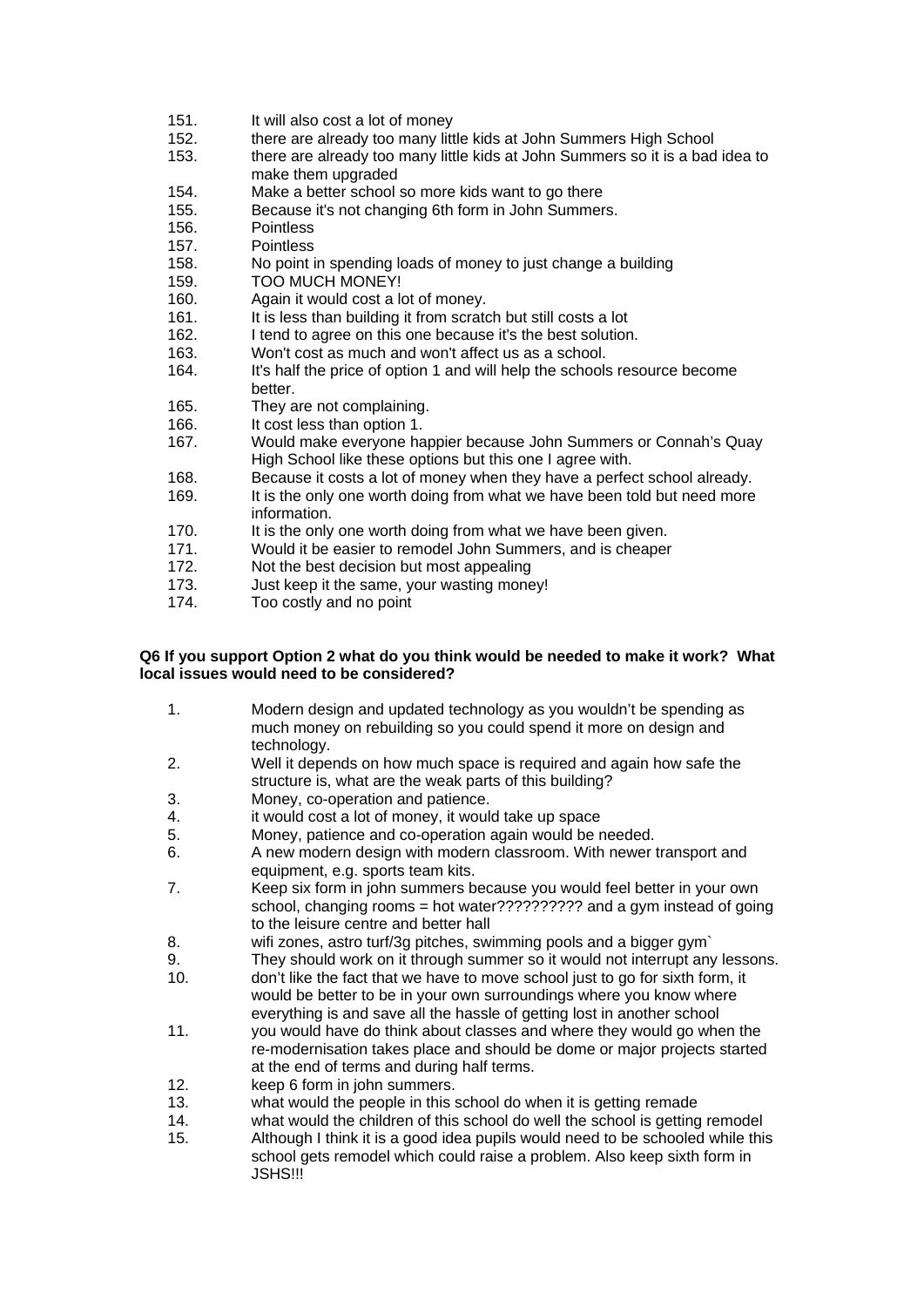getting new facilities, such as disabled access. 19. this school needs a good make over because it been here for ages. 20. it needs a new coat of paint and it needs loads of new stuff in our high school. 21. I disagree so I wouldn't know sorry . 22. it could cost a lot of money and the government might not be able to afford it 23. You would need a lot of hard work to make this successful. It is a good idea, but you may as well go with option 1. 24. if the school was rebuilt then it would be better and it could be a fresh start and look more modern 25. The pupils could do some fundraising activities for the school, to earn money to remodel it. 26. To work this option it wouldn't take as long, as our school is great and little. 27. To work this would only take a few weeks, it's a great school, we only need some touch up like I mentioned before. 28. not sure 29. not very much but some money, and good organisation . 30. I personally love the idea but I would still prefer to go to sixth form in OUR SCHOOL! Where we feel comfortable I my school now. 31. I totally agree with this and think it should go ahead. 32. To make this idea work we would need to get plans and we would have to find design ideas for the modernisation. 33. local fundraising would be needed for this, the majority of votes would have too be towards this option to modernise it more. 34. We would need to get loads of stuff to make it look better 35. keep the school the way it is just remodel it 36. The current building would have to be look at and see what are the areas that need the attention and what areas could be improved. 37. I think we need some new models and paint on the walls because some of it looks plain and some new to make the school colourful. 38. I agreed because we need to remodel the school. 39. a lot of money would be involved and a bit of construction so pupils wouldn't be able to go to certain parts of the school 40. money 41. you would need quite a lot of money but not as much as option one and you could have a new canteen or toilets instead of building a whole new school. 42. I think it would need lots of money, and helpers

16. lots of money would be needed and the cooperation of the community to

18. It would be a good thing to remodel the school. We may have a chance of

minimise disturbances 17. update the school in its worse areas

- 43. again you would need a bit of money but not as much as opinion 1 and more pupils
- 44. There will need a lot of help from everybody.
- 45. I strongly agree because I wont need to travel to Connah's quay and I think that john summers needs modernising
- 46. I strongly agree with this one because we will not have to travel to Connah's quay every morning saving school money to modernise are school but I do not want to go Connah's quay for my A levels
- 47. it would need wheel chair lift to help people in wheel chairs<br>48 I think that option 2 is a good idea because we need new ro
- I think that option 2 is a good idea because we need new rooms

#### **New responses received since 21/05/12.**

- 49. It's an idea I suppose.
- 50. Money
- 51. Fund raising events?
- 52. Money and materials, fund raising event.
- 53. Money
- 54. too much pupils.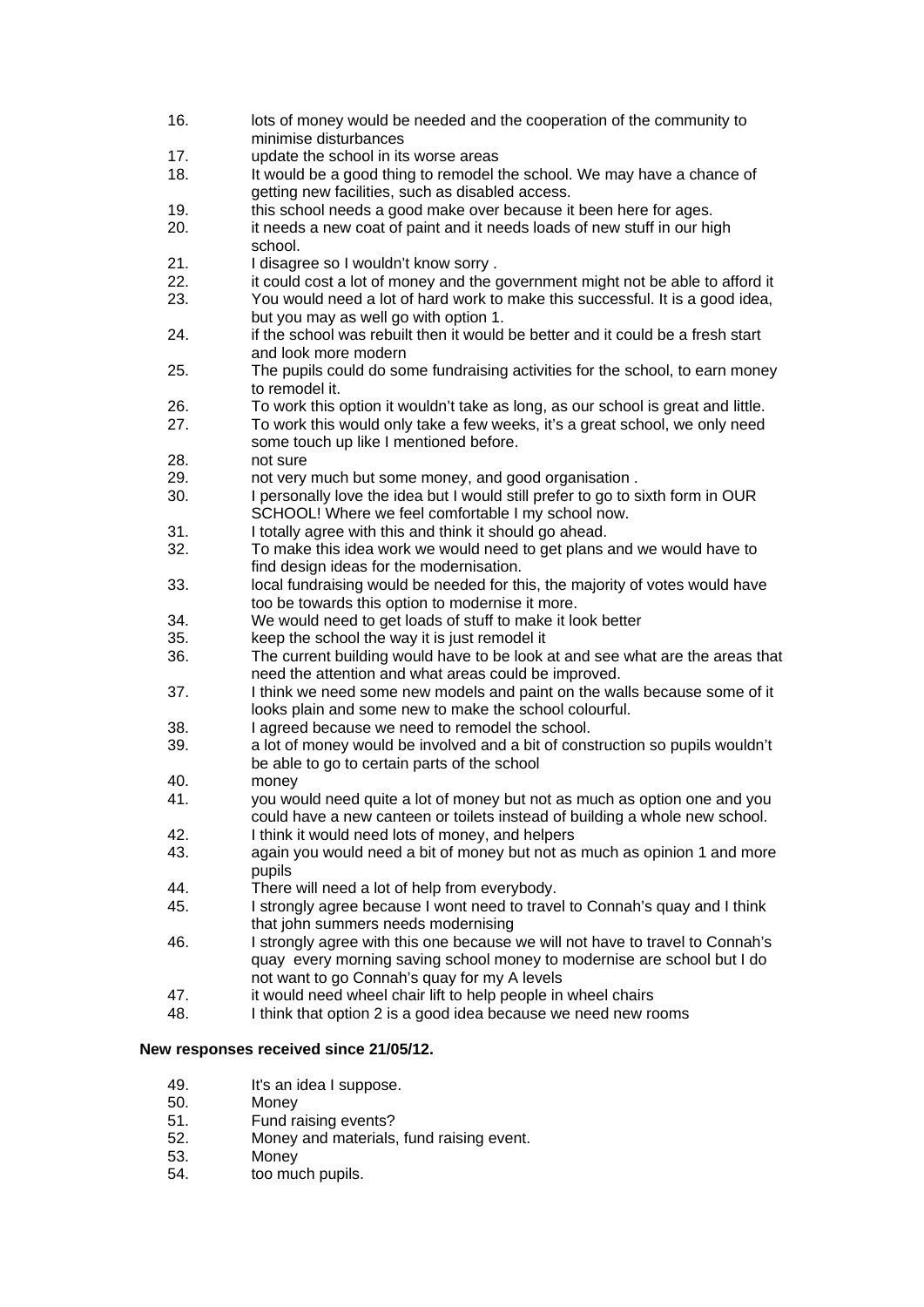- 55. NOISE
- 56. Less expensive.
- 57. The transport would need changing.
- 58. It will get rid of none used building sections. Will aid as it will save money. would make Connah's Quays roads busier.
- 59. Same as option one.
- 60. Cheaper so better!
- 61. Cost a lot of money.
- 62. Too many pupils
- 63. John Summers should have 16 hub.
- 64. need to think about who it will affect
- 65. Bigger Area
- 66. It's better than spending more money on an entire new building.

#### **OPTION 3 – Develop 3 - 16 facility at John Summers High School with a post 16 hub at Connah's Quay High School.**

#### **Q7 How strongly do you agree or disagree with OPTION 3 (please tick ONE box only)**

| <b>Strongly Agree</b>    | $=$ | 41  | 5.5%  |
|--------------------------|-----|-----|-------|
| Tend to Agree            | $=$ | 115 | 15.6% |
| Not sure                 | $=$ | 201 | 27.2% |
| Tend to Disagree         | $=$ | 131 | 17.7% |
| <b>Strongly Disagree</b> | $=$ | 238 | 32.2% |

#### **Q8 To help us understand why people agree or disagree with OPTION 3 please provide a short summary of your reasoning (250 words maximum)**

- 1. I think this would be too hard for the headteacher to manage and pupils may get bored with the same surroundings.
- 2. I disagree with that sorry, I'm afraid there is more chance of the younger school being ran over in the corridors, other than that I don't know much more to this question if I'm honest.
- 3. I don't think it would be a good idea for one person to try and manage a school of 3-16 year olds. It is probably a hard enough job as it is and I don't see what difference it would make if both schools are next to each-other anyway.
- 4. I don't think it would be good to have small children in the same building
- 5. I agree because john summers will still be at the same place and be an all in one school which is good so you don't have the hard choice of which high school to go to but I also disagree cause there is no 6 form in the school so again you would have to change.
- 6. I think I disagree with this option, because it would just be too busy for the teachers and would be hectic.
- 7. It would only be a little different than the original school.
- 8. bad move, no one likes this
- 9. I wouldn't like to move to a different high school
- 10. I think they should just keep the school the same but I would rather this than to join with Connah's quay.
- 11. don't like the fact that we'd have kids that would be way younger than us around our school and would be cut off from certain points of the school
- 12. I think this is a brilliant idea because it will stop the issues of children who cannot get into the secondary they want and then have to go to a different one and it would be good as well because we have always been close schools and then we will have only one head and governing body.
- 13. I'm not quite sure with this option, because I believe their should be more than one Headteacher, to keep control of both schools
- 14. I agree because it would be good for the younger pupils as it is not a big change when they move up to high school. but again a disagree because I want to go to 6 for in john summers.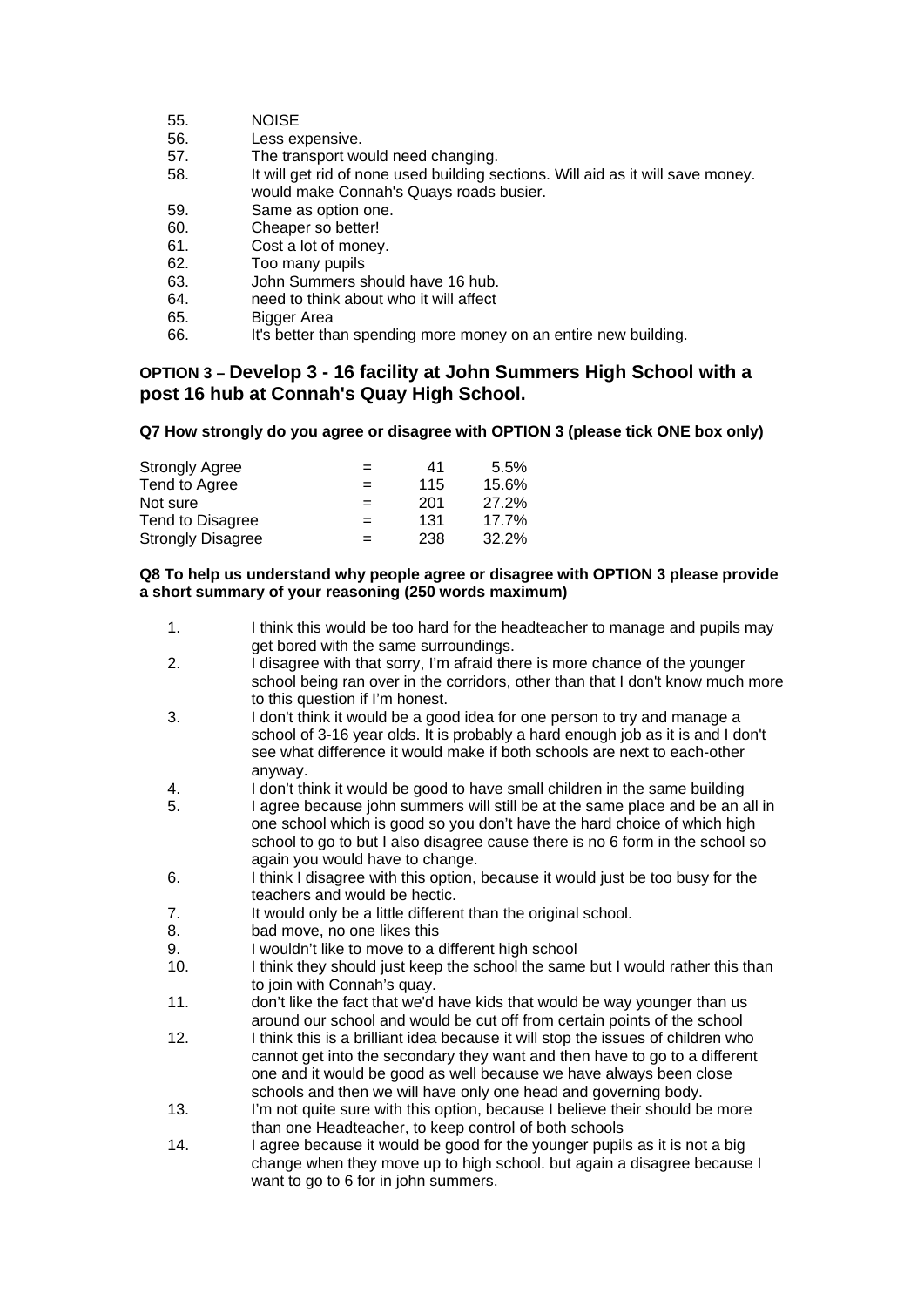- 15. I think this is a really bad idea because school for young people is already intimidating enough, especially if 3year olds have to start a new school filled with 16year olds. Also it means more work for the teachers as young children need more monitoring which could put them in danger as teachers could become preoccupied.
- 16. As above. If there was a 3-16 facility then the teachers time would be even more divided and therefore the quality of learning would suffer. Young children are more demanding and take up a lot of time ,there would be too much pressure on the headteacher and other teachers .Also there wouldn't be enough space.
- 17. its a good idea but I disagree with 6-form not being at John Summers High School.
- 18. there wouldn't be much point because we are already pretty much joined with the primary all that would happen is teachers would lose there jobs
- 19. I "tend to agree" because we already have a nursery and a primary on our school site anyway. but intend to disagree" because not much would change and I do not want to go to Connah's quay!!!!!!!!
- 20. I think this is a good idea because you can grow up with people you know and it would be and easier choice of which high school year 6 can go to at the end or their year.
- 21. I think the idea of combining the primary school with the high school would be a good idea as there would be more students and it's easier to follow through one school. But again I disagree with the sixth form and think we should keep our sixth form.
- 22. I think this is a amazing idea because it wouldn't mean travelling as far but it would mean you know your way around the school already ;)
- 23. no I don't want 3-16 year olds in this school because it will not be a proper high school.
- 24. I don't think that primary student at the age of 3 should merge with a high school
- 25. this would not really make much difference and wouldn't really benefit anyone
- 26. I tend to agree , because it will save some teachers jobs and it would take much stress of running two schools , so it would be better running one school because it was save less stress and save money possibly .
- 27. it would be better for a new school like new everything because the building is quite old
- 28. I think students of JSHS don't want any Kids running around the school and making mess everywhere. But I agree that post 16 pupil should go to other school because there's
- 29. I think this is the best idea, and I would support it a lot. I would like to have age 3-16 school put here. But I don't really want to go somewhere else to do 6th form, I would rather stay here.
- 30. we shouldn't be all crammed into one school
- 31. I'm not sure about this option because I don't know if the younger children would benefit from this as they might be intimidated by the older children.
- 32. I'm not sure but I think that it might benefit the younger kids because they would know the school and not be too scary for them. but to be honest think its a bit pointless as again it would cause disruption
- 33. It is a good idea but there really is no need for this option, we already have Queensferry school next to us and that's what they are known as! it would be harder for the teachers as well because they might have to re-apply for their jobs and we may not get some of the best teachers back!
- 34. I think it is a good idea but it's just the thought of all the little kids running round. it would be nice on the other hand because the children could look up to the high school and may improve there attitude.
- 35. I think option 3 is a good idea but just imagining the little kids running round again isn't nice as we have just come from primary school, but on the other side it would be nice as we would have the opportunity to have different teachers teaching us from the primary school, also just having the thought of the little children looking up to us is amazing and lovely.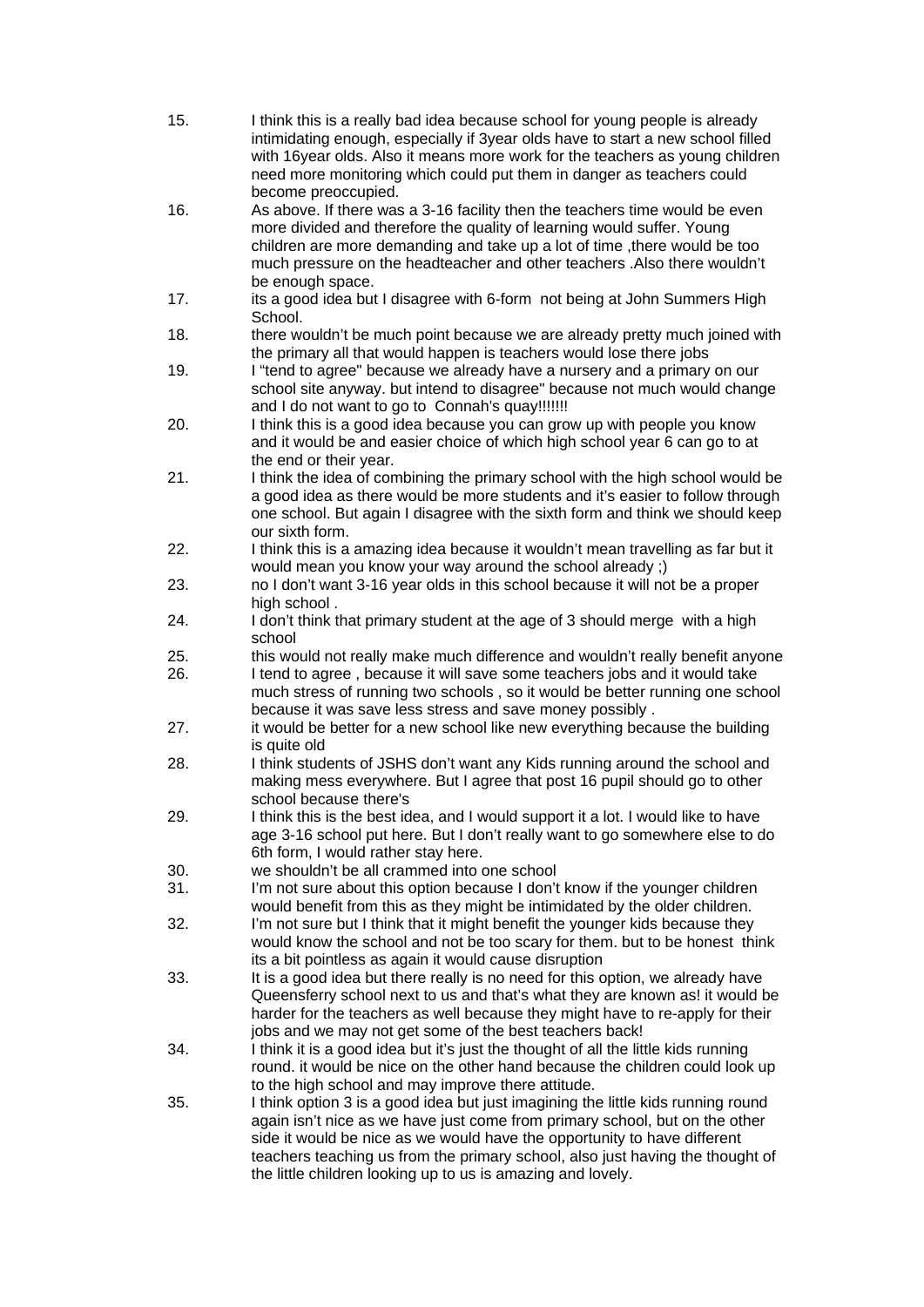36. This idea is quite unpopular because some of us have only just come from primary and some of us are glad we've moved up to a next year and school, it's nice because the little children will look up to us. We could also have different teachers some days which is nice. Bad thing the thought of children following you around. 37. I think we should not have this option because if someone is doing there exam or revising and the little infants are opening to doors or running around or screaming in the corridors. I think it will disturb a lot of people and the teachers. 38. the down side of this idea is that I don't want little children running around . 39. I don't love this idea but I do like it. We already have Queensferry next to us and this option won't make much difference. I think with other people around it will spruce up the atmosphere a little but it would probably be too manic with loud people who can't tidy up probably or spell there name! 40. I have been at John Summers for 2 years and have really enjoyed it as I get to share education with pupils that are my age and you can get along with rather than having to share education with someone that can't spell there own name and leave mess everywhere. 41. I tend to disagree with this idea because it would to crowded and as we are getting older we need are personal space. 42. I don't like the idea of being taught in the same school as toddlers and other kids, my childhood growing up with younger kids was hard enough I don't want to be stuck with them for the rest of my school years. 43. I don't want to go to Connah's quay, because I like where I am know. 44. the schools to small and some people have just got use to high school 45. I don't think that this is a really bad idea but I don't think it is the best out of the 4.The sixth former seem to be comfortable here because they have grown up with the teacher and are comfortable with all of them. I think that moving them to a unfamiliar school could make it worse rather than better. 46. I would like it to be a 3-16 years school because then people in primary would know there way around the school and know what it's like. 47. people will agree because there will be no charging school. 48. that's good because ewe would have one head teacher and it would be a lot better 49. I strongly agree because then all of us older children can help all of the younger children and look after them. 50. We are already half merged with the primary school as we are both on one site and we share the canteen at different times. but instead of having two headteachers we would have one. 51. We want our school and just our school not our school and Connah's quay 52. I disagree because I don't want little kids running around. 53. I'm not sure because again I wouldn't like to move schools in 6 form 54. I don't want little kids running around but other people can't get in the school from other schools 55. We do not have a problem with 3 year old but we would not get to see are best teachers. 56. it would be distracting annoying to some and hard to get used to 57. I am not sure because about having 3 to 5 year olds running around the corridors in case of injury 58. its so that children who go to queens ferry primary school don't need to move schools 59. I don't like the idea because the school would be hectic

#### **New responses received since 21/05/12.**

- 60. Save some money. The people will No the school.
- 61. Be easier and doesn't cost less.
- 62. So CQHS isn't too full.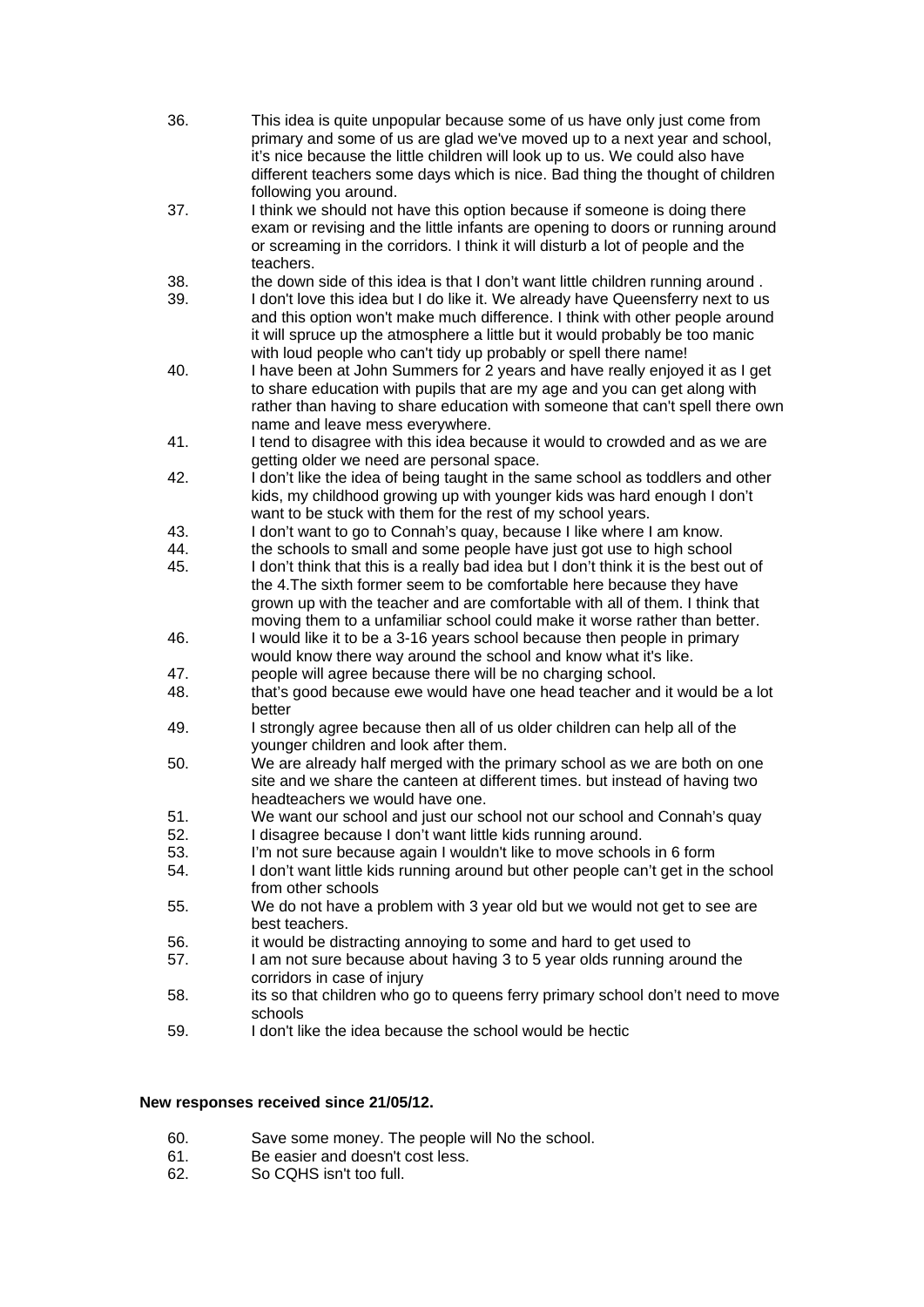- 63. Too many years in that one school.
- 64. It wouldn't be right with 5 year olds running round a high school.
- 65. Would be bad for young people.
- 66. I tend to agree because it fills up places.
- 67. Because its less money and it involves everyone.
- 68. Because it doesn't cost as much and it will be the easiest to do.
- 69. Because some of the older people will mix with little people.
- 70. Because its better if they stay there.
- 71. Because it would take too much money.
- 72. Leave it how it is!
- 73. Getting to and from each room.
- 74. Getting to and from school each day.
- 75. Because it is too crowded for 3-16 and 3 is too young.
- 76. Don't see how it will work.
- 77. Because it doesn't mean we have to change school or uniforms.
- 78. So you can put more children in the school, more education.
- 79. Children spend 13 years with the same people won't develop the social skills needed and will struggle at 6th form.
- 80. Won't communicate with others as they will be spending 13 years with the same people.
- 81. Too big of an age gap.
- 82. Would not like to stay in one school from the age of 3 16.
- 83. Don't see how this will work.
- 84. Because young children might get knocked over.
- 85. Leave them done, your making more debt for yourselves.
- 86. Costing too much, keep the same.
- 87. Not very practical for young children. I agree with the sixth form hub!!
- 88. You will still have problems, just with a lot of money to pay back.<br>89 Too many people in one place
- Too many people in one place.
- 90. Doesn't do nothing about the over spending. Pointless option.
- 91. Will cost unnecessary money.
- 92. It wouldn't change much.
- 93. The expense is more, don't see the major difference.
- 94. Pointless
- 95. Doesn't really make a difference.
- 96. Too far away
- 97. I just like this idea
- 98. Younger pupils will feel intimidated.
- 99. I don't think it would change much.
- 100. leave it as it is
- 101. 3-16 is a dangerous berth.
- 102. Stops unnecessary amalgamation.
- 103. Would help keep pupils go all the way through school
- 104. Sounds like a good idea too much money
- 105. too much money
- 106. It runs okay now, don't need to change it.
- 107. I strongly disagree with all of them can't you just do a refurbishment on John Summers.
- 108. Costs too much
- 109. Won't solve problem
- 110. I agree because there would be more teachers who can give us a chance to got a better education.
- 111. The schools are in close proximity to each other, meaning it would be effective and not hurt us!
- 112. Too much money
- 113. Too much money
- 114. TOO MUCH MONEY!
- 115. I strongly agree with this because it would be a good idea for 3-16.
- 116. It would be better because it would help the schools.
- 117. It would be better because it helps both schools.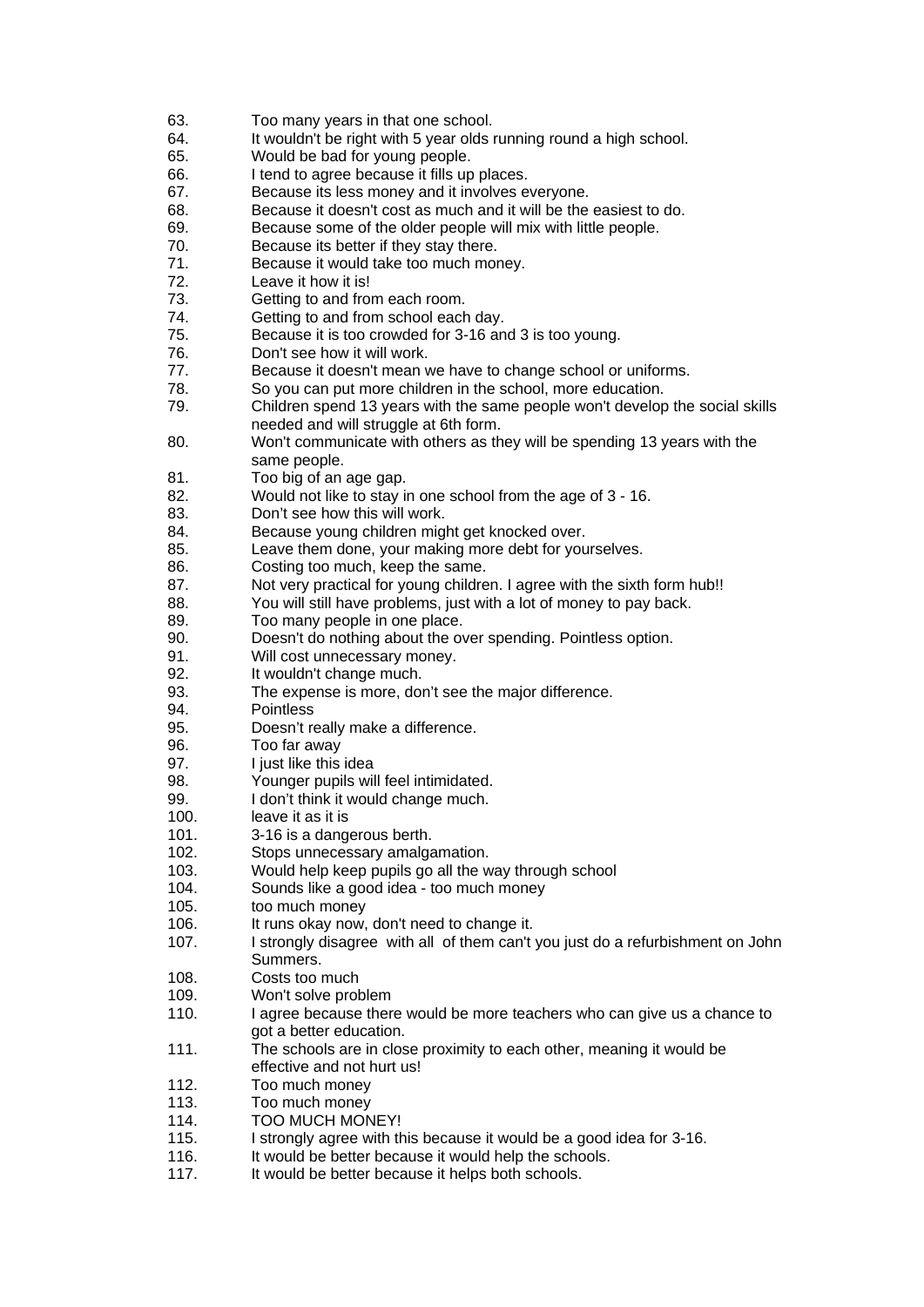- 118. I think its a good thing to do because it helps everyone.
- 119. It seems easier and cheaper than the other options.
- 120. Money, money and money!
- 121. Only if anything has to happen.
- 122. Easier and doesn't cost loads.
- 123. Just don't like the idea what so ever.
- 124. Wouldn't want to be in the same school for 13 years!
- 125. Wouldn't want to be in the same school for 13 years.
- 126. Don't think this would work as not everyone can get transport to John Summers + primary school + high school should be separate due to maturity etc.
- 127. Because they wont meet new teachers or new pupils which will affect them socialising with new people.
- 128. Would be over crowded don't get a choice of what high school they want to go.
- 129. Merges two schools solves space problem. Hub is a good idea.
- 130. Costs too much, no point

#### **Q9 If you support Option 3 what do you think would be needed to make it work? What local issues would need to be considered?**

- 1. Why would it be necessary to blend both primary/secondary together even though we yet have a separate primary/secondary?
- 2. I don't like the idea of moving the six form to Connah's quay because you would like the idea of saying in a school that you know and staff
- 3. don't like the fact that we have to move school just to go for sixth form, it would be better to be in your own surroundings where you know where everything is and save all the hassle of getting lost in another school
- 4. you would have to do the change at the end of the school year so parents don't have to buy more uniforms because some families have money problems.
- 5. keep 6 form at john summers.
- 6. Keep sixth form in JSHS!!!!!
- 7. parents supporting this idea
- 8. it would take cooperation and time to make it would , the local issue would be considered are that it will bring the community together .
- 9. You would need a lot of support from parents, and the children. This is a great idea, and we should go with it.
- 10. lots of money
- 11. to make this work we would have to change our name and uniform I don't know to much but it could work if we tried.
- 12. To make this option work we would have to change the uniform and the school name, I don't exactly know how you would design these schools together but I think it would be nice to have the same main entrance then separate off as we walk in.
- 13. To make this work we would have to change our uniform change our school name, Don't know how this option is going to work.
- 14. I am sure about this one. how to make it work .
- 15. I don't think there would be a lot of difference .
- 16. To be honest I don't think it would work because it would be too manic and there would be more casualties.
- 17. I don't like the idea as you would also have to have recruit some staff to actually help wipe there bottoms.
- 18. Inform all the primary schools that this would be happening and find different time slots for dinner and break.
- 19. I don't support option 3 so why should I suggest something? but if you were going to make it work, it would have to be one big school split into two.
- 20. we would need both schools teachers to work together
- 21. bigger school
- 22. It would work because the primary would still be in there school so there not distracting the high school and the high school would not be distracting or interrupting the primary.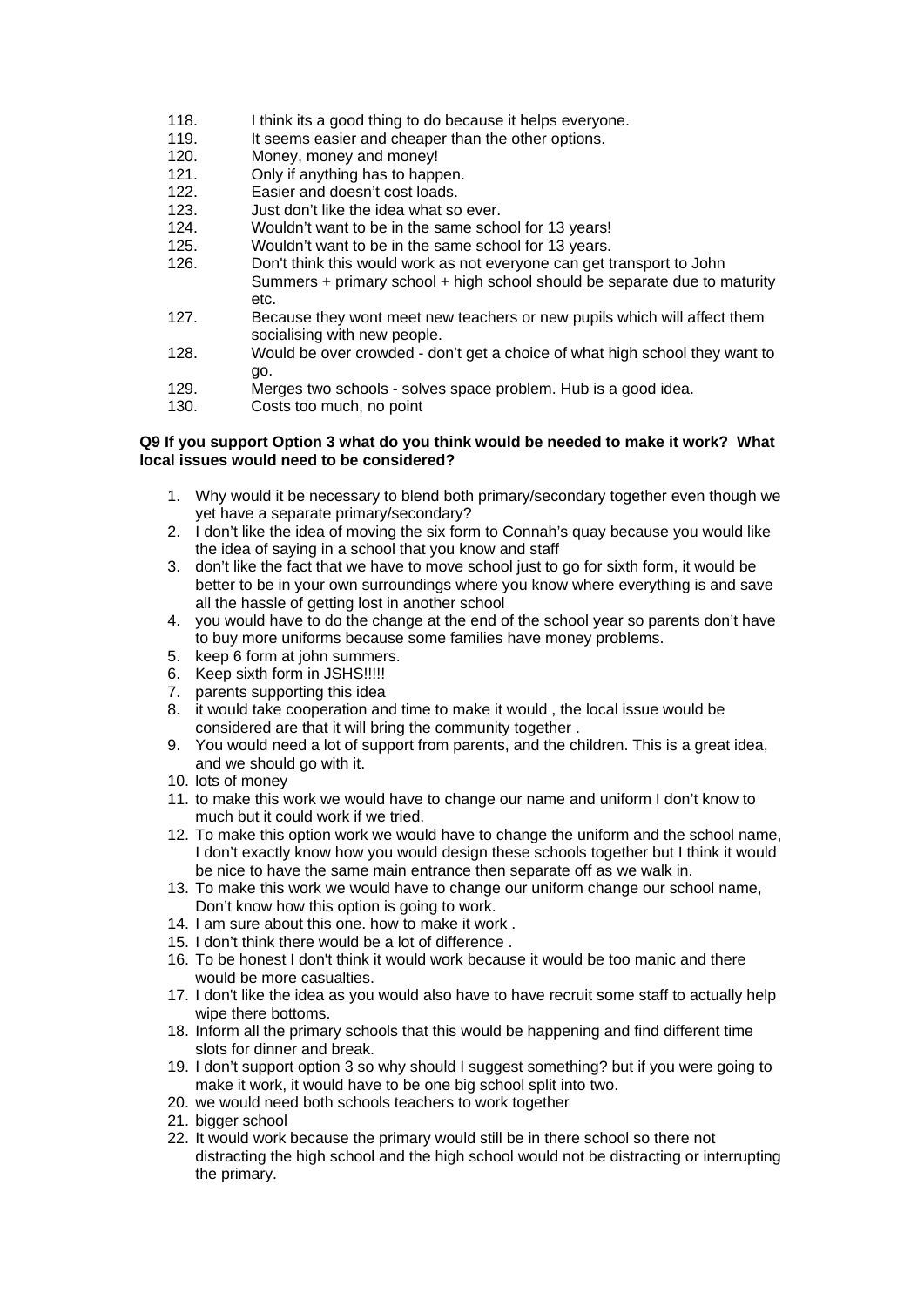- 23. a bit of time and effort would have to used
- 24. we need to work together and we need money to do it.
- 25. you would need to know which headteacher could go without offending the other one for not bang a "good enough" headteacher because they kept the other one
- 26. Money and helpers
- 27. need more money and more pupils
- 28. I went with strongly disagree because you may hurt the young people in the corridors

#### **New responses received since 21/05/12.**

- 29. Money, transportation.
- 30. Primary school children are often found in John Summers building so they should stay permanently.
- 31. Make sure all younger kids are happy
- 32. I personally think they should focus on the schools that have less pupils.
- 33. People won't have to move
- 34. Refurbish John Summers, costing about 8-10 million?
- 35. Willingness from community

#### **OPTION 4 – Amalgamate John Summers High School with Connah's Quay High School (one Headteacher and one Governing Body, involving the closure of two schools and the creation of one new school on the existing sites.**

**Q10 How strongly do you agree or disagree with OPTION 4 (please tick ONE box only.** 

| <b>Strongly Agree</b>    | $=$ | 20  | 2.7%  |
|--------------------------|-----|-----|-------|
| Tend to Agree            | $=$ | 30  | 4.1%  |
| Not sure                 | $=$ | 89  | 12.0% |
| Tend to Disagree         | $=$ | 63  | 8.5%  |
| <b>Strongly Disagree</b> | $=$ | 523 | 70.8% |

#### **Q11 To help us understand why people agree or disagree with OPTION 4 please provide a short summary of your reasoning (250 words maximum).**

- 1. This would cause arguments between JSHS and Connah's Quay. Rivalry and fights could occur. Also some people might not be able to get the transport if the school moves location.
- 2. I strongly disagree with this for a certain reason the branches of students who come from JSHS are surrounding the school making JSHS dead-centre of everyone's location, where as moving the whole frame up road is making the journey yet longer and dragging everyone together as one.
- 3. I think this is a really stupid idea because people shouldn't be made to move schools. People wouldn't want to have been here since year 7, made friends etc to be moved to a different school where they might not be with their friends. Also, John Summers and Connah's Quay are rival schools so it would be absolute mayhem and I would suspect there would be violence too, and it would be absolutely un-controllable. If schools are against fighting then it would be pointless putting the two schools together because that's all that would be happening. Plus, how are people in Sandycroft going to make it all the way up there and be on time. In my opinion, it is absolutely stupid.
- 4. this is a stupid idea and was atrocious that it was even considered
- 5. DISAGREEE!! It's too complicated when it doesn't need to be they can just stay as 2 separate schools. they should stay separate because pupils don't want to be past from pillow to post all the time and have to be transported from building to building they would rather stay in one school and have one set way of learning. Connah's quay and john summers people don't get on its like another world war in the making if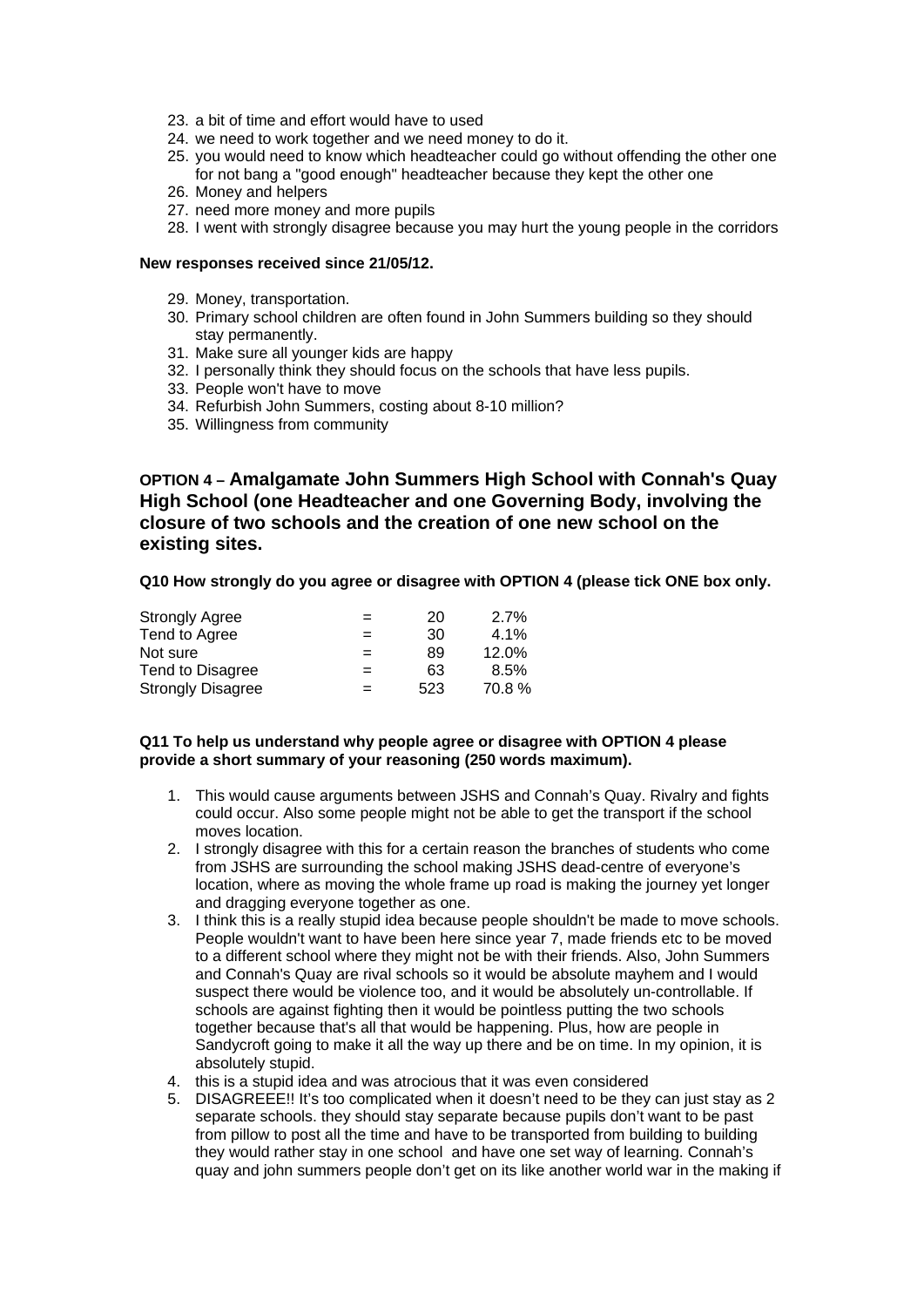you put us all together it just wouldn't work we wouldn't learn anything so its not going to be and improvement of our learning it would just be utter waste of time and money

- 6. I strongly disagree to this option. Straight away I can tell you there would be trouble! John Summers and Connah's quay do NOT get along! So I wouldn't be surprised if there was violence occurring every day. Also I find it stupid that you would expect all of the Shotton, Queensferry pupils to travel all the way to Connah's quay or the other way round. DON'T DO THIS OPTION!
- 7. Transport to/from school will be difficult.
- 8. know one like the idea and that includes me
- 9. I wouldn't like to move school and there is tension between the two schools
- 10. this is a stupid idea there is no need to change things around.
- 11. would hate to merge with them as there has always bin a rivalry between the two schools so would cause chaos and would make the reputations worse than they already are
- 12. this I a stupid idea and I disagree entirely because we are a very close school and everyone knows everyone which is good when there are any problems or issues and the staff here are really good and if you have any problems you can always go and speak to them if you have any problems.
- 13. What if students live quite far away from the school, and maybe they'll miss the bus?
- 14. I don't think people would get on if they joined together I think this is a BAD idea!
- 15. I disagree because it will cause problems between the people in the schools.
- 16. I strongly disagree because I think the it will cause travel issues and it will also cause problems between the people of these schools a lot more arguments and fight
- 17. I do not think that Connah's quay pupils and John summers pupils would get along.
- 18. I think John Summers is better on it's own as it is. It may be a small school but in my experience that is a good thing and it is easier to learn when there are less other students so teachers can spend more time and attention on helping individuals
- 19. There is no need and it would be a struggle for some people transport-wise. Also people would lose jobs unnecessarily when there is no real need.
- 20. I don't like Connah's Quay High School
- 21. I wouldn't want to be part of Connah's quay I like the school the way it is
- 22. Because if I wanted to go to Connah's quay I would have!!! I like john summers and I want to stay!
- 23. I think this is completely wrong because the parents of the pupils will have to find a school for them to go to which is a hard to decide.
- 24. I wouldn't want this to happen as it is too much money and hassle, and I just wouldn't want it to happen because it is just a stupid idea.
- 25. `I completely disagree with this idea it would mean travelling further to school
- 26. THIS IDEA WOULD NEVER WORK EVER EVER EVER EVER EVER EVER!!!!!!!!!!!!!!!!!!!!!!!!!!!!!!!!!!!!!!!!!!!!!!
- 27. Personally, I strongly disagree with this option. The two schools don't want to amalgamate, so I think that we should be left the way we are. I really don't like the sound of us all becoming one school. John Summers High School's reputation has completely changed. Our school is a friendly place, and I am proud to stay that I am a pupil here.
- 28. I would not like our high school amalgamate with there high school and most people live around here so the cost to get them to Connah's quay .
- 29. I would not like to merge with Connah's quay because if some people live in like garden city or Shotton they would need transport
- 30. I don't want to move to Connah's Quay because it is too far away and if I wanted to go there I would of gone there in the first place!
- 31. I disagree on this because I don't like the decision to join the schools , it could make fights in the community or something like that .
- 32. personally I don't want to be in a school with Connah's quay because there is a lot of rivalry between the two school and it would be better if we were kept apart
- 33. I would be better because the school is old but the school would be to busy like to many pupils in the school.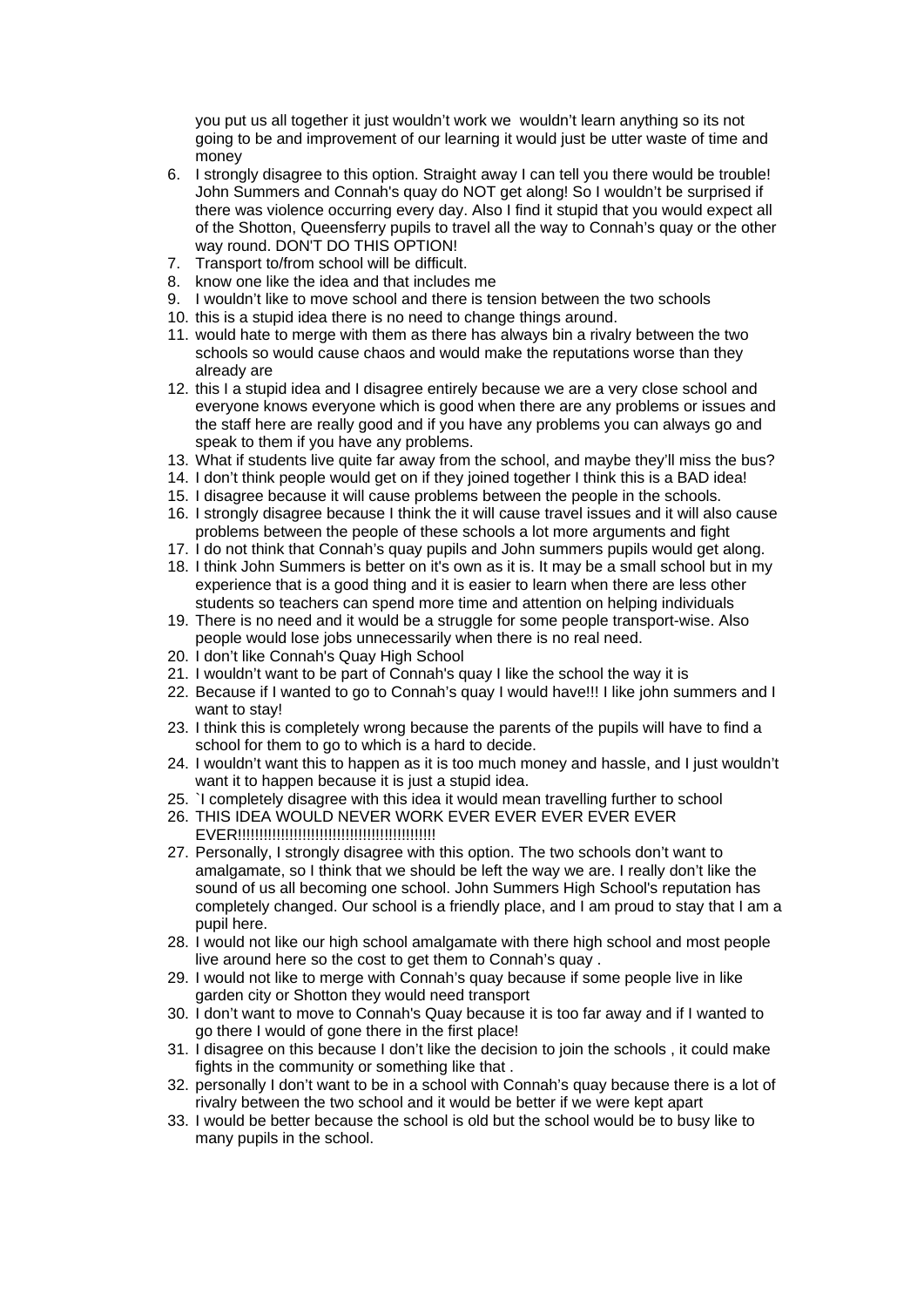- 34. I think its good as it is and people who live in Queensferry or Shotton would have to take a bus because the Connah's Quay school is quite far. And if people miss a bus they couldn't get to school on time.
- 35. I don't want to go to Connah's Quay High School because I don't like it, and I would hate going to school everyday....I don't get on with people there, and never have. I have friends that I don't talk to, and I have come to John Summers because I wanted to, and I hate Connah's quay high school!!! :(
- 36. this would not work because john summers and Connah's quay do not get along and it just wouldn't work !!!!!!!!!!.
- 37. no because teacher would loose there jobs and the would be to many people in one school
- 38. I strongly disagree with this option as Connah's quay and john summers pupils do not get on at all, there would be arguments between the two schools.
- 39. because I think its silly because there is no point and it would be hectic for everyone with the amount of pupils staff etc.
- 40. There is no reason to amalgamate John Summers and Connah's Quay because we are far apart and it would be a bit confusing. Like when we have to go for art or English we would have to go to john summers and then to get back to sixth form we will have to travel back and forth, there is just NO reason! Plus our great head teacher Mr.rashud may loose his job!
- 41. this is a really bad idea this is the least popular all the children don't want to join Connah's Quay and Connah's quay don't want to join us. They might be a lot of fight and we might lose some of the teachers. The school busses might stop and the buses have gone up for children and people might not have the money to get the bus so how they going to get there. it will be a different school so you have to start again trying to find classes and it might get people stressed.
- 42. I think this idea is the worst out of them all as nobody in our school is a fan of this, all the children, parents and teachers disagree with this idea. I could imagine that the people from Connah's Quay would not like this to happen either so it would cause arguments a lot; it would be hard for people that live far away to get transport there. Also a lot of teachers would loose their job.
- 43. This idea is a really bad, this one is the least unpopular option, All of the children disagree with this option, there will be fights all of the time, we might lose some of the teachers from our school. Quite a lot of people from our school live quite far away, they might not be able to get to Connah's quay. Lot of teachers and parents disagree with this option. Also we'd have a different school, different pupils who we don't know would be there, We will have a different logo and school name.
- 44. I know a lot of People in Connah's Quay High School but NOOO WAYYYY! Am not moving there because I chose to go To John Summers High School because I fought I would get along with more people and the teachers, and the teachers will lose there jobs and would not get that much money, And I don't think I will settle in Connah's quay that much coz its all different people and I wouldn't get along with that much people there. and I prefer this uniform instead of Connah's quays
- 45. I don't like Connah's quay .
- 46. NO. I HATE this idea please don't let it happen. And loose staff which is not fair!
- 47. NO, ENOUGH SAID !!!!!!!!! >:( >:( >:(
- 48. NOT AT ALL this is because John Summers have always been rivals with Connah's Quay and it would be a big mess and both schools would hate it plus our teachers would get replaced with others.
- 49. NO WAY, I think being in a school with 200/300 people is big enough already, but merging with Connah's quay adds another 800 people, NOOOOOO WAYYYYYYYY, from what I've heard the pupils in Connah's quay are bad enough but adding them to our school would be horrendous, it'd be like waterloo road, I WOULDNT BE ABLE TO COPE!
- 50. there is no point of closing both school why not just keep them as they are.
- 51. we've just got use to this school and there wouldn't be any point in amalgamating with another school
- 52. I really don't like this idea because pupils from John Summers and Connah's Quay don't like the option at all and the whole point of these options is to try to make are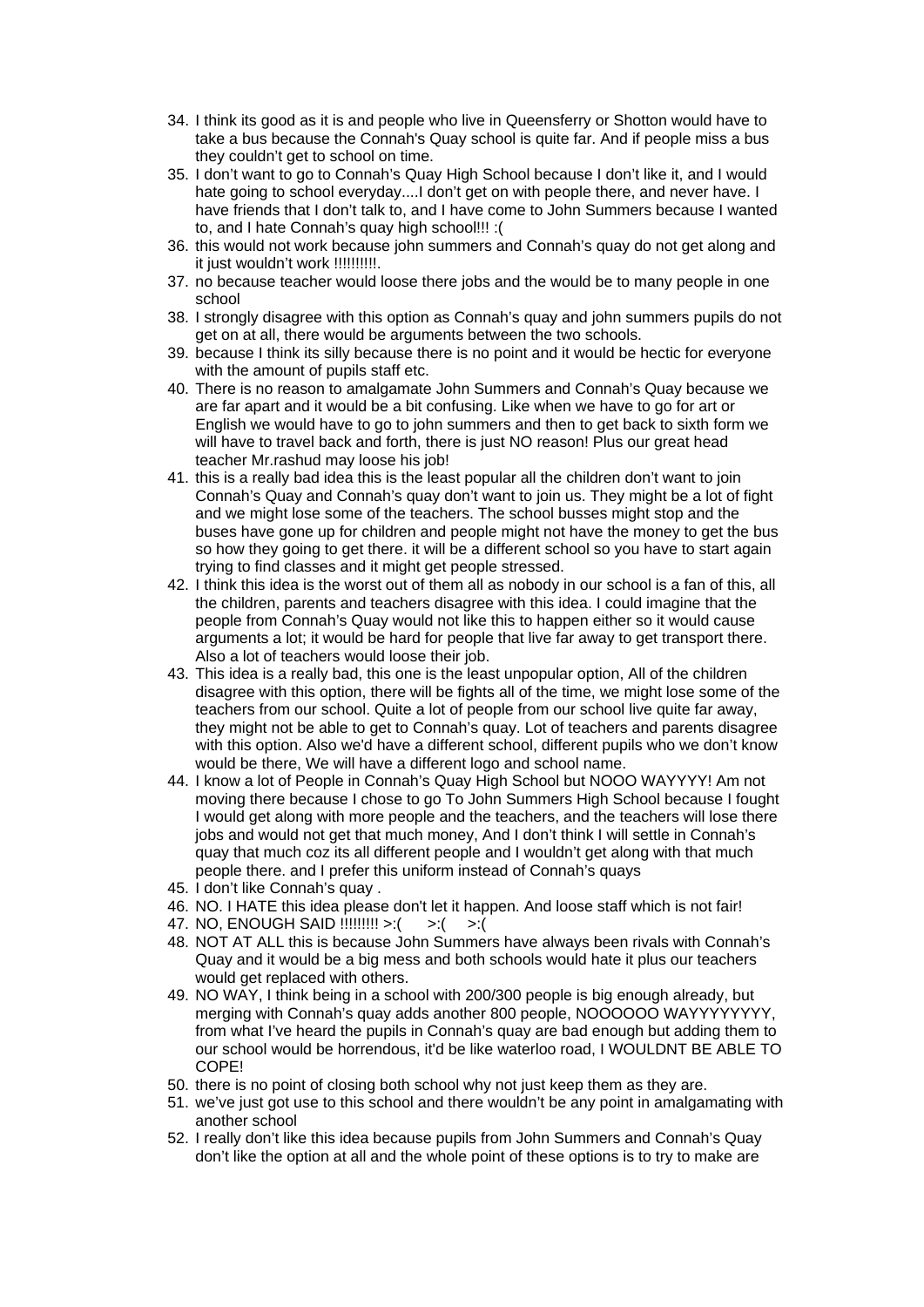education better by picking what's right for us and the school. Also travelling to school could become an issue for some people.

- 53. People will disagree because if they like there teachers they might not like there teachers in Connah's quay.
- 54. people will disagree because we what to stay as john summers.
- 55. people will disagree because there will be fights between the two schools and most of the pupils at john summers and Connah's quay school strongly disagree
- 56. this would be a pain there would be too many pupils and it would need a lot of time and space to make and it would cost a lot of money
- 57. the school would be too big if we merged with Connah's quay and it would be hard to concentrate with lots of people in one class.
- 58. I think this would be a grate choose because we stay in one school all our life,
- 59. because I like my friends and it would be far too crowded in the corridors I don't have anything against Connah's quay.
- 60. I disagree because it will be to packed
- 61. we don't wont john summers together because I like my friends and far to many people
- 62. I strongly disagree because I don't like the idea because there might be to many people in the corridors
- 63. we do not have anything against them but we don't want to because we would have to make new friends learn new languages like German or French and also we would not see our preferred teachers as much and it is to far for A LOT of pupils.
- 64. I strongly disagree about joining the two schools together it will cost a lot of money on buses and building a new school to hold other 2000 people in one building
- 65. because I don't want to be with Connah's quay high school
- 66. I don't like merging with Connah's quay
- 67. Because we don't want to move to a different school and if we do the traffic up to Connah's quay would be really bad and we might be late a lot.

#### **New responses received since 21/05/12.**

- 68. Pointless and stupid.
- 69. No point.
- 70. People would have to come from Queensferry. It may be difficult for transport here and back.
- 71. Teachers would loose jobs!
- 72. Because its a lot cheaper.
- 73. Don't want that scum here.
- 74. Because we would have the struggle to get to each school.
- 75. Too much confusion changing teachers.
- 76. It's fine the way it is!
- 77. Because everything's sort of the same and can actually get to school.
- 78. Who could run it?
- 79. Who would run it? Getting to and from?
- 80. It would be hard for the teachers to get from one school to another.
- 81. I don't want to because it would be too complicated and what about people who walk home? It would be a long way.
- 82. Not that many people like John Summers.
- 83. I feel that option would be the least organised and more harder to finish.
- 84. I chose Connah's Quay NOT John Summers.
- 85. Difficult to run. Cost?
- 86. I agree but people may have a discrimination towards the school joining.
- 87. Because I don't know how it will work out.
- 88. Because it will be too many pupils.
- 89. Would be very hard to run. Would just be too big.
- 90. There's no point in having two schools, its too hard to run.
- 91. It would save money.
- 92. Don't see the point.
- 93. Traffic? Transport?
- 94. Would only save money on one heads wage.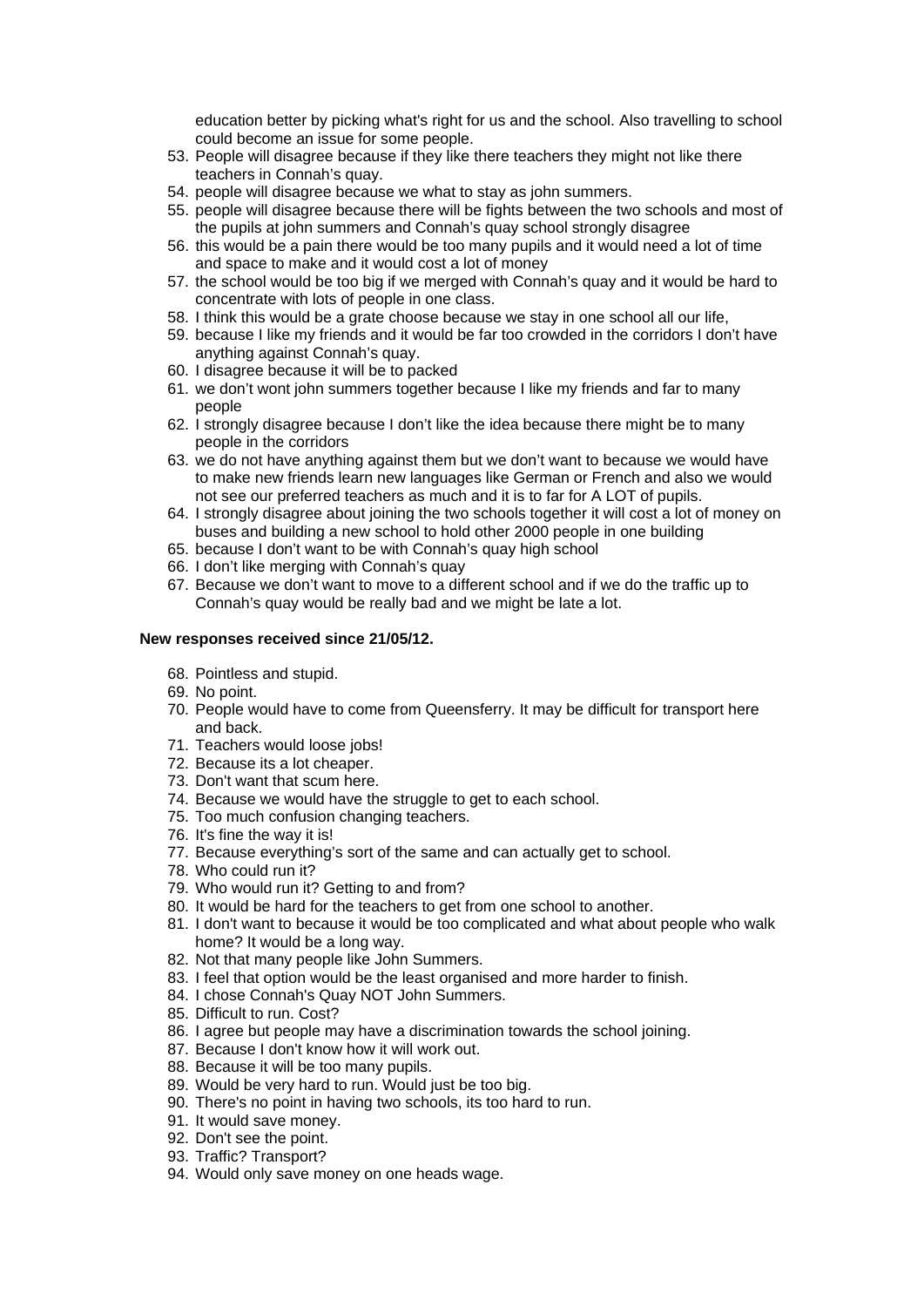- 95. Doesn't help the problem.
- 96. Doesn't help the problem
- 97. I chose Connah's Quay cause I didn't want to go to John Summers.
- 98. It wouldn't work because it would be hard getting to work.
- 99. MY FRIEND GOES THERE.
- 100. Worst Idea ever!!
- 101. Not practical. Connah's Quay doesn't need to be in this.
- 102. Creates problems and is too much hassle. Disturbs Connah's Quay who are running perfectly unlike John Summers.
- 103. I strongly disagree because combining two schools together and being over two sites will be a disaster.
- 104. Makes school far too complicated as teachers and pupils need to travel to either school. Stupid idea!
- 105. Pointless Idea.
- 106. Just puts education quality at risk.
- 107. Jobs would be lost and there would be tension between students.
- 108. Where there is money, in salary money will be lost in transport funds! Also there wont be enough money for both schools to run.
- 109. No point in this , less teachers means less education
- 110. Do not see how this would help, transport costs would still be there.
- 111. Because it would be easier.
- 112. There is nothing wrong with Connah's Quay as it is. John Summers is the problem.
- 113. Connah's Quay should not come into the equation; it is John Summers that need redoing. Connah's Quay is fine.
- 114. Don't think its a good option.
- 115. Why should Connah's Quay shut down when its one of the best schools in **Flintshire**
- 116. Won't work
- 117. I hate this idea because I feel I will make a lot of children unhappy.
- 118. I like our headteacher and my other teachers so I don't want this to happen
- 119. This is our school and it is going to stay like that.
- 120. 2 sites would cause a lot of traffic, people late etc. CQHS is running fine as it is, there isn't any problems there.
- 121. It is completely POINTLESS. You will spend more getting the teachers to each school than you will gain from using option 4.
- 122. Causes more problems again.
- 123. Travelling between sites can be difficult and may cause teachers and learners to be late.
- 124. It is pointless, they tried something similar and it never worked then.
- 125. It would become a lot more difficult to move between schools.
- 126. It will be like the 1980s all over again.
- 127. Creates more problems.
- 128. Pointless.
- 129. I disagree because its hard for teachers to travel.
- 130. I don't think this option solves anything.
- 131. This provides little disruption and distracts to the pupils.
- 132. leave it as it is
- 133. Ridiculous Idea
- 134. Horrible idea, will cause massive disruption.
- 135. Its pointless, would cause many problems
- 136. It would be difficult to have one headteacher running two schools.
- 137. Causes little disruption
- 138. Waste of time Doesn't make sense
- 139. I feel running the school on different sites isn't efficient, the traffic in Shotton is awful and lessons would start late etc ... This will not work.
- 140. Connah's quay High school represents Connah's quay, too much hassle. leave the two schools as they are!
- 141. No point
- 142. Dragging the school back 25 years to many problems.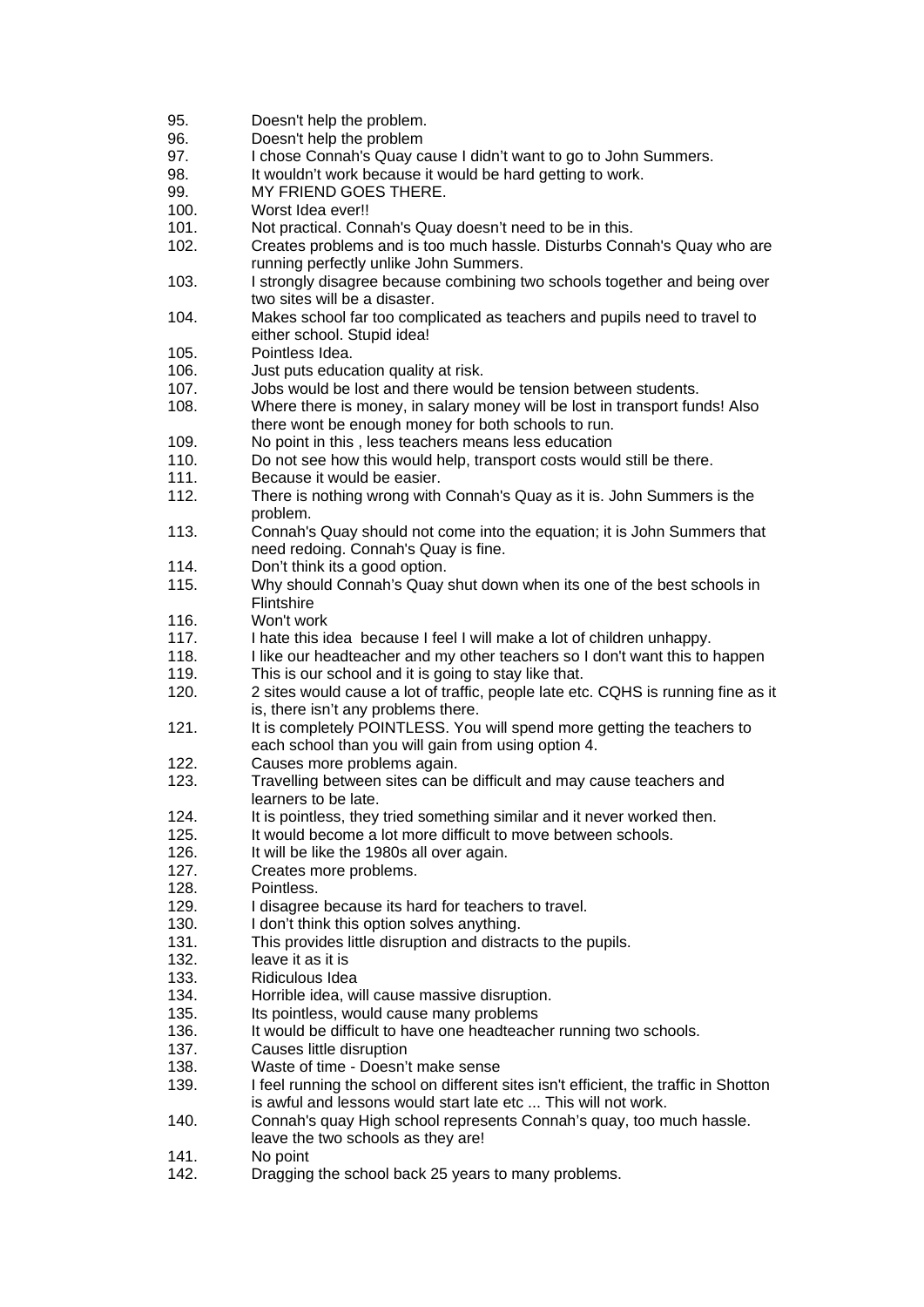- 143. 1 head teacher over 2 sites? Unorganised lessons. Bit pointless
- 144. T
- 145. Too much hassle, expensive, pointless, too many problems. Just strongly disagree
- 146. Pointless only saving small amount
- 147. Still too much
- 148. Two different sites is inconvenient.
- 149. It will be hard to run and teachers will have to move around
- 150. It's going to cost more money in the long run if this option is chosen.
- 151. Cost too much and it will affect people's education.
- 152. pointless
- 153. TOO MUCH MONEY!
- 154. It would be hard.
- 155. It would be difficult
- 156. We'd have to buy new uniform, and teachers would have to reapply for jobs which we shouldn't have to do.
- 157. This idea is just pointless.
- 158. Just keep it the way it is because there's no point spending all that money when no-ones complaining!
- 159. This would be awful because I don't think this would work at all.
- 160. It will become a blood bath.
- 161. Pointless will not have any affects.
- 162. No point!
- 163. Too expensive and doesn't make a difference at all.
- 164. They are two separate schools, keep them separate. There might not be enough space for the amount of pupils.
- 165. Mixing two schools will bring us all together. There will still be a drift because we wont want to mix.
- 166. Would have very little change
- 167. Doesn't help and is sort of pointless
- 168. people lose their jobs
- 169. School is nearly full already would be overcrowded. Two sites run like they are now... does not solve problem.
- 170. It would not solve the issues, just make people travel more. Pointless!
- 171. Wont make any difference and would cost too much
- 172. It wouldn't save any issues, just make people travel more.

#### **Q12 If you support Option 4 what do you think would be needed to make it work? What local issues would need to be considered?**

- 1. Depending on the location, I would let every student (or a notice on the website) where the super school will be located?
- 2. there would be fight every day because of the rivalry and that looks bad on the area
- 3. the only way that it would work is that they split the two schools up and have a building for Connah's quay and one for john summers
- 4. Keep sixth form in JSHS!!!
- 5. don't like this idea but it may help if parents agree with option
- 6. NOTHING ITS NOT GOING TO HAPPEN
- 7. I disagree so I wouldn't know
- 8. This just wouldn't work full stop...Its an awful idea, and it would cause massive cases of bullying, and racist and stuff.
- 9. lots of money and that's not worth it
- 10. I don't think this idea will work at all.
- 11. I personally don't see how you will make this idea work.
- 12. I don't see how your going to make this idea work.
- 13. Not Sure ,
- 14. It won't work!
- 15. I TOTALLY DISAGREE!!!!! IT ANNOYS ME JUST THINKING OF IT!!!! >:(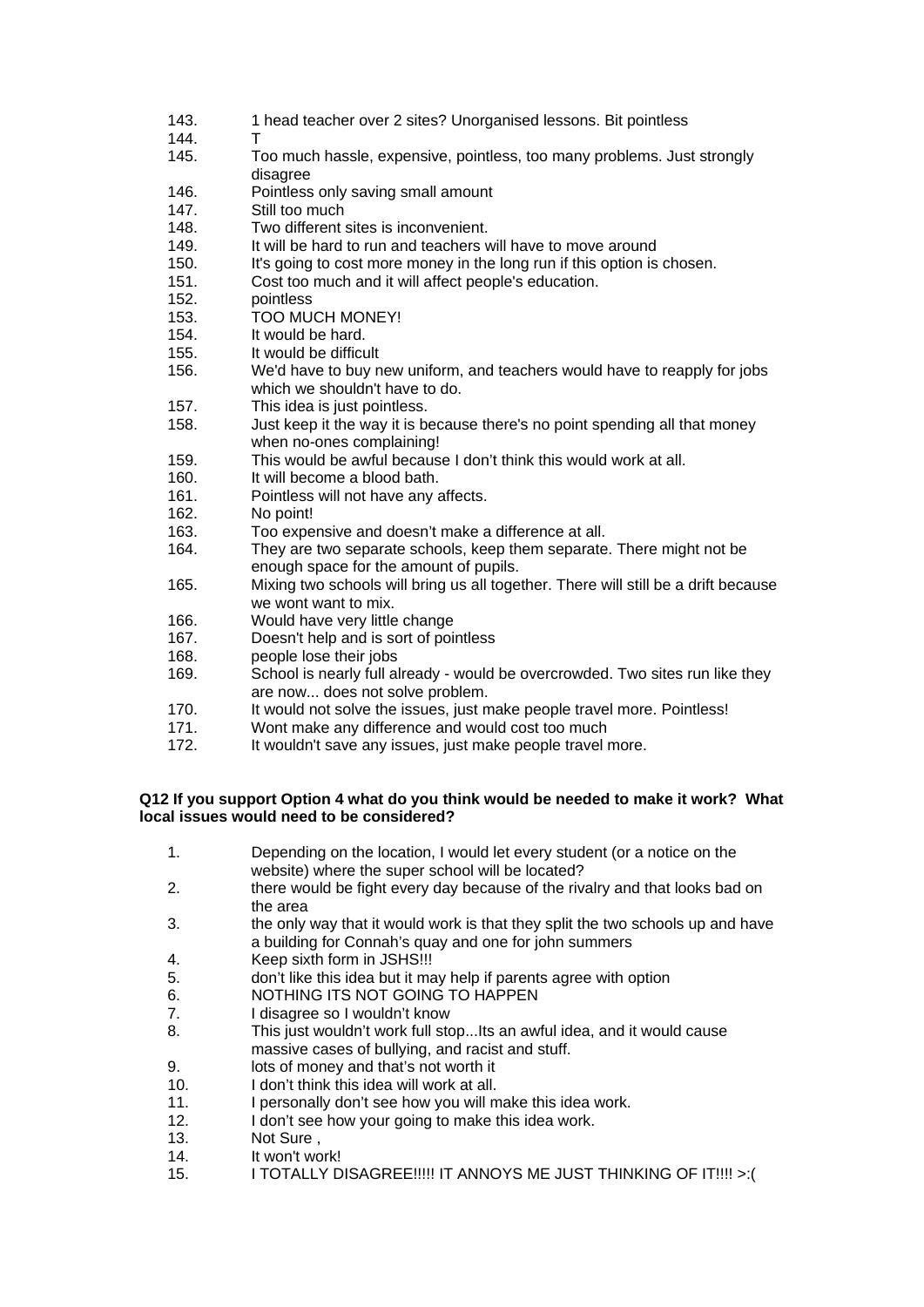- 16. I am not going to give any information on how it could work because it is a stupid idea and it is not going to happen.
- 17. I'm not even going to consider giving you an option, this is a silly idea.
- 18. it would not work
- 19. I don't think it is a good idea because we would only have one headteacher and we would not have most of our teachers or might not have our head teacher or deputy head.
- 20. you would need lots more to get the equipment to knock down both schools and then you would need more money to build a new one.
- 21. When you think about it realistic manner we choose to come hear and not to Connah's quay so we cant to stay hear all our school life
- 22. need more money and more pupils

#### **New responses received since 21/05/12.**

- 23. Too much effort would be needed only having one head teacher etc...
- 24. Move all learners in one area and post 16 in another.
- 25. Connah's Quay is the only successful school out of the sixth form; we have the correct amount of numbers. Change John Summers and leave Connah's Quay High School alone.
- 26. Too many jobs being lost.
- 27. Leave Connah's Quay High School how it is.
- 28. Too much hassle
- 29. doesn't solve all the problems
- 30. Wouldn't work.

#### **Q13 Is your response most relevant to....? please tick all that apply**

| John Summers High School        | 107 | 14.5% |
|---------------------------------|-----|-------|
| Ysgol Bryn Deva                 | 7   | 0.9%  |
| <b>Custom House Lane School</b> |     | 0.9%  |
| <b>Golftyn Primary School</b>   | 11  | 1.5%  |
| <b>Wepre Primary School</b>     | 10  | 1.4%  |
| Dee Road Infants School         | 2   | 0.3%  |
| Connah's Quay High School       | 616 | 83.4% |
| Queensferry Primary School      | 11  | 1.5%  |
| Sealand primary School          | 6   | 0.8%  |
| St Ethelwold's Primary School   | 3   | 0.4%  |
| <b>Taliesin Junior School</b>   | 10  | 1.4%  |
| <b>Shotton Infants School</b>   | 5   | 0.7%  |
|                                 |     |       |

#### **Q14 Are you....? Please tick all that apply**

|          | 0.9%    |
|----------|---------|
| 385      | 52.1%   |
| 282      | 38.2%   |
| 35       | 4.7%    |
| 16       | 2.2%    |
| $\Omega$ | $0.0\%$ |
| 40       | 5.4%    |
|          | $0.0\%$ |
|          |         |

#### **Other please specify**

- 1. eco council (3)
- 2. Sport Council (2)
- 3. weed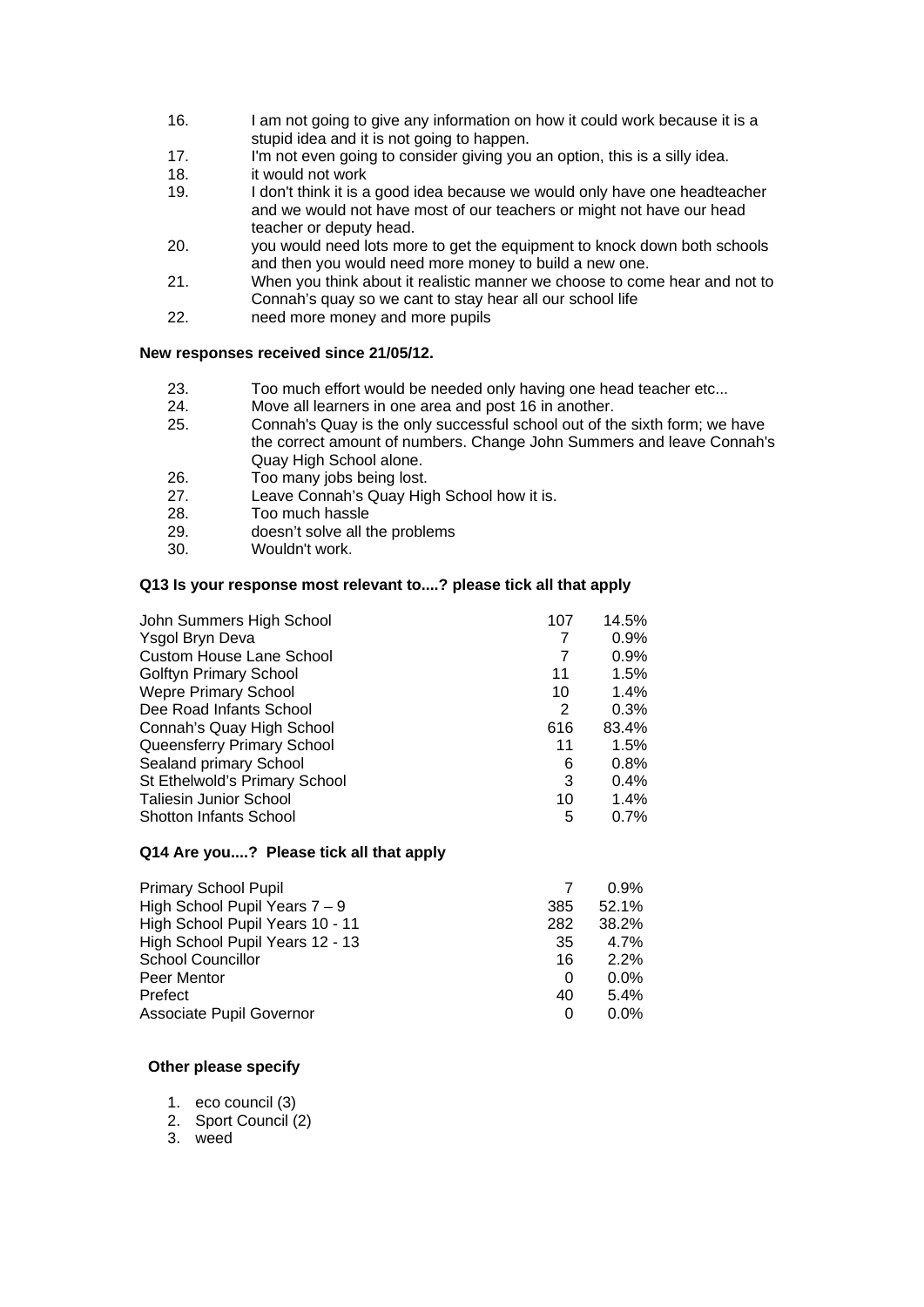**Flintshire County Council** 

## **Lifelong Learning**

### **Area Schools Review 2012**

# **Ysgol Perth y Terfyn and Ysgol y Fron**

**Responses received by 21/05/12 = English 10 / Welsh 0**

## **Final Report**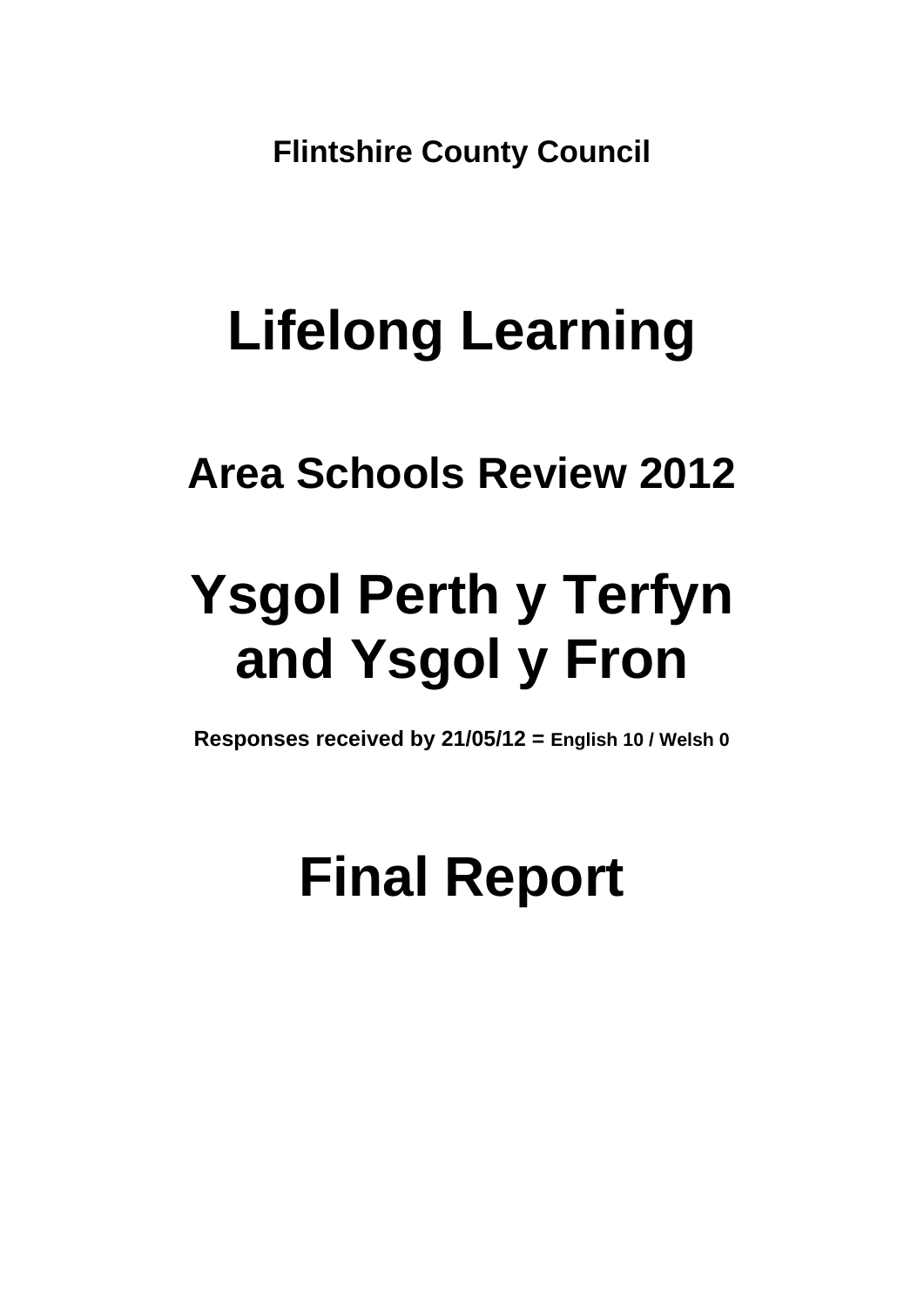#### **Area Schools Review 2012**

### **Ysgol Perth y Terfyn and Ysgol y Fron**

### **Children and Young People - Consultation Form Responses.**

#### *10 received by 21/05/12*

#### **OPTION 1 – Reduce the size of Holywell High School**

#### **Q1 How strongly do you agree or disagree with OPTION 1 (please tick ONE box only)**

| <b>Strongly Agree</b>      | $=$ |   | $0.0\%$ |
|----------------------------|-----|---|---------|
| Tend to Agree              | $=$ |   | $0.0\%$ |
| Neither Agree nor Disagree | $=$ |   | 10.0%   |
| Tend to Disagree           | $=$ | 4 | 40.0%   |
| <b>Strongly Disagree</b>   | $=$ | 5 | 50.0%   |

#### **Q2 To help us understand why people agree or disagree with OPTION 1 please provide a short summary of your reasoning (250 words maximum)**

- 1. Because I think Ysgol y Fron should have a new school and be put together with Perth y Terfyn so we get to now all of the younger ones and some of us will get to see our brothers and sisters, and it will be better for the mums and dads so they do not have to go from one school to the other to pick up there children. And it will be much better. But also you will be able to see your cousins as well.
- 2. Because I think Holywell high will need a bigger school so more people will come and they need better facilities.
- 3. Because our school Ysgol Y Fron is over 100 years old, we need new and bigger facilities. Our school gets damp and it doesn't go away.
- 4. Because we could see sisters and brothers.
- 5. Because I think we need a nice new school.
- 6. I think Holywell high should have a new school, so it will have more modern facilities and better resources to play with.
- 7. Because I want a bigger school with more children and bigger yards so I can make more friends.
- 8. because we can get better things and get a bigger school.
- 9. I think we need a new school because we want a bigger better school.
- 10. Because we need a nice new school and it needs to be much bigger then this one. It would be nice to get to know the other children better and make some more friends.

#### **Q3 If you support Option 1 what do you think would be needed to make it work? What local issues would need to be considered?**

No responses received.

#### **OPTION 2 – Build a new High School for pupils aged 11-18, together with a new primary school to replace Ysgol Perth y Terfyn and Ysgol y Fron**

#### **Q4 How strongly do you agree or disagree with OPTION 2 (please tick ONE box only**

| <b>Strongly Agree</b>      | $=$ | 6            | 60.0%   |
|----------------------------|-----|--------------|---------|
| Tend to Agree              | $=$ | 3            | 30.0%   |
| Neither Agree nor Disagree | $=$ | $\mathbf{0}$ | $0.0\%$ |
| Tend to Disagree           | $=$ | $\mathbf{U}$ | $0.0\%$ |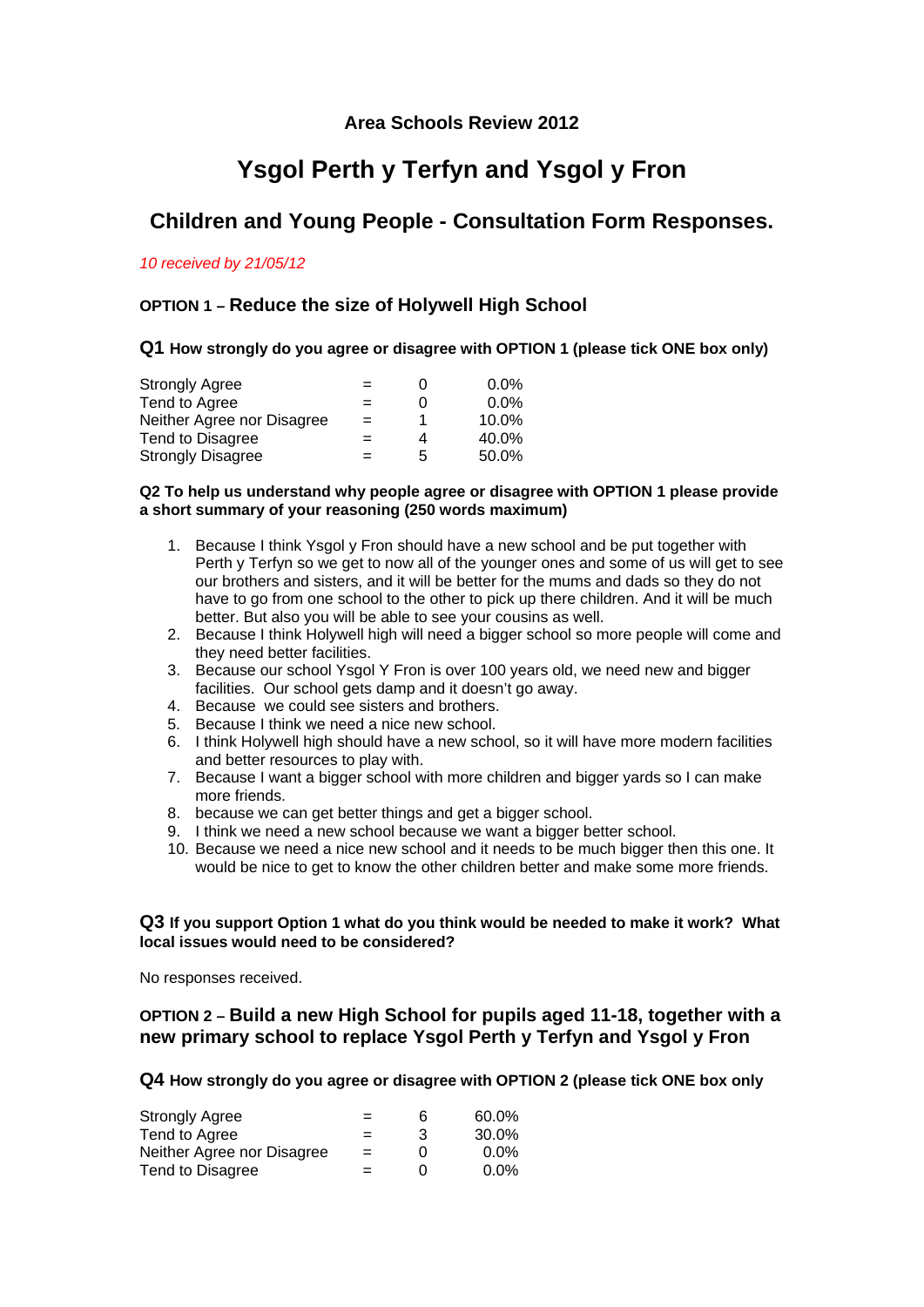$Strongly Disagree$   $=$  1 10.0%

#### **Q5 To help us understand why people agree or disagree with OPTION 2 please provide a short summary of your reasoning (250 words maximum)**

- 1. Because they should have a six form so you do not have to travel to Deeside collage and if your mum and dad can drive and they work how you going to get there? I think most of the children in high school and are going to high school would want to have a six form so they can save petrol and a lot of money. And they will be better because they all now the teachers and children. We would like a new school for Ysgol y Fron and Perth y Terfyn because the schools need it because they are old and need rebuilding.
- 2. Because if Holywell high had a six form people wouldn't have to travel to college every day. but if they didn't it people would be spending a lot of money.
- 3. Because Ysgol Y Fron and Perth Y Terfyn don't get enough pupils. If we merge Ysgol Y Fron and Perth Y Terfyn it will be a bigger school. If your 16-18 it will be harder to go to collage than Holywell high school. Perth Y Terfyn and Ysgol Y Fron needs a new school because it is damp and old.
- 4. So they don't have to travel anywhere else.
- 5. Because my brother can not drive so it will be easy to go to Holywell high.
- 6. I think it should have a 6 form because you might not be able to travel to Deeside everyday instead you can just go to Holywell high and do that there but then it will have more people in the school it might be overcrowded there. Ysgol y Fron should have a new school because if Ysgol y Fron and Perth y Terfyn join schools then mums and dads will go to the same school and because some of the older children might want to stay with there brothers and sisters.
- 7. Because it saves people travelling.
- 8. Because if children 16-18 want to go college they can go to other places but it would save travelling.
- 9. they can go to any college.
- 10. It should so that people do not need to travel. If they do have a six form than it will be much better for everyone and there won't be as much fuss and there will not be as much traffic on the roads. They wont need to go to different schools everyday and it will save money instead if having to pay for buses.

#### **Q6 If you support Option 2 what do you think would be needed to make it work? What local issues would need to be considered?**

1. Knock down Perth Y Terfyn and Ysgol Y Fron

#### **OPTION 3 - Build a new High School for pupils aged 11-16, together with a new primary school to replace Ysgol Perth y Terfyn and Ysgol y Fron**

**Q7 How strongly do you agree or disagree with OPTION 3 (please tick ONE box only)** 

| <b>Strongly Agree</b>      | $=$ |   | $0.0\%$ |
|----------------------------|-----|---|---------|
| Tend to Agree              | $=$ |   | $0.0\%$ |
| Neither Agree nor Disagree | $=$ |   | $0.0\%$ |
| Tend to Disagree           | $=$ |   | 40.0%   |
| <b>Strongly Disagree</b>   | $=$ | 6 | 60.0%   |

#### **Q8 To help us understand why people agree or disagree with OPTION 3 please provide a short summary of your reasoning (250 words maximum)**

- 1. Like I said on question 5 it would be better than travelling all the way to Deeside collage and you wont waste petrol.
- 2. Because if people go to college every day then were wasting petrol/diesel and money. So I think that Holywell high should have six form.
- 3. Because there will be no 6 form